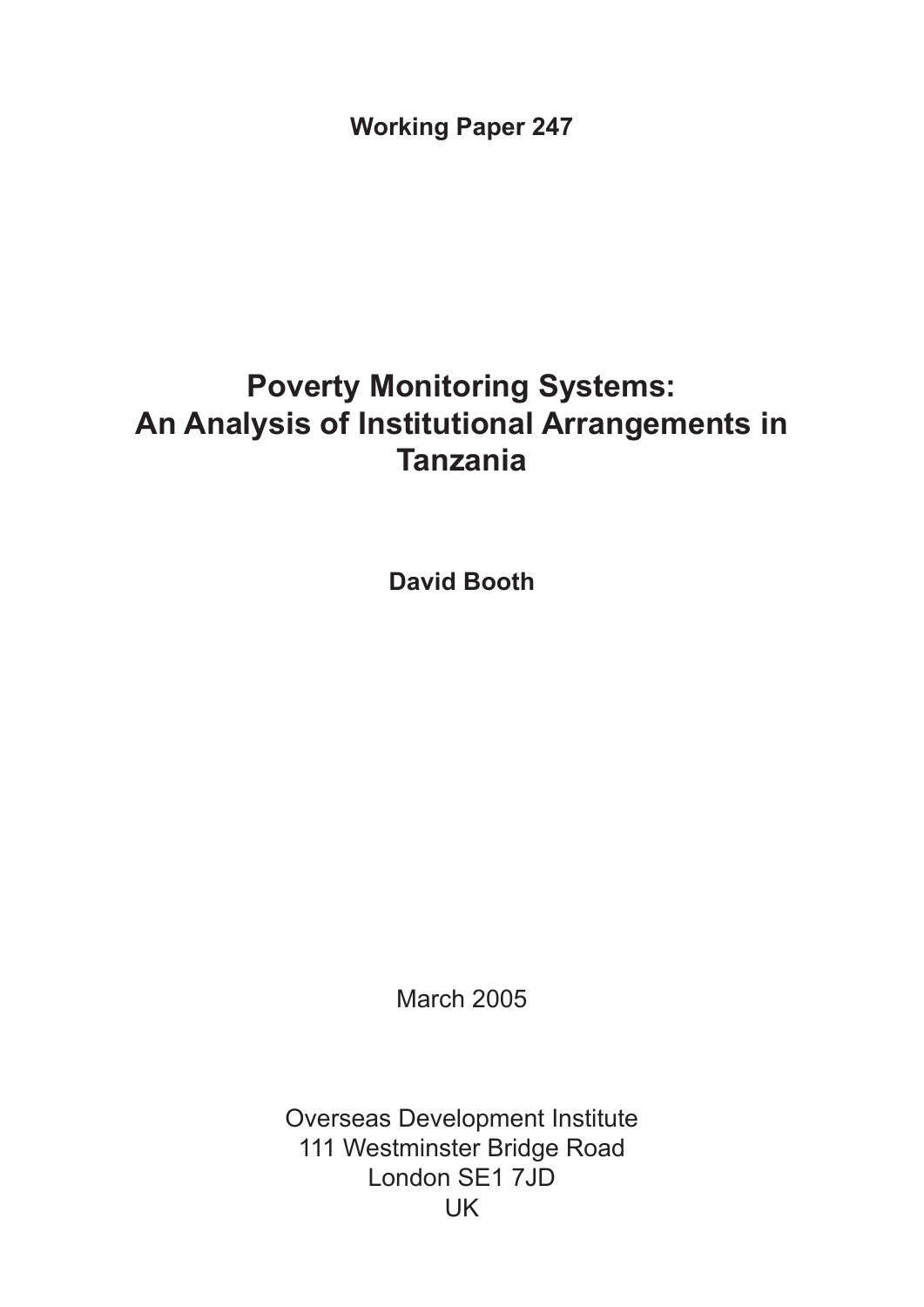ISBN 0 85003 750 6

© Overseas Development Institute 2005

All rights reserved. No part of this publication may be reproduced, stored in a retrieval system, or transmitted in any form or by any means, electronic, mechanical, photocopying, recording or otherwise, without the prior written permission of the publishers.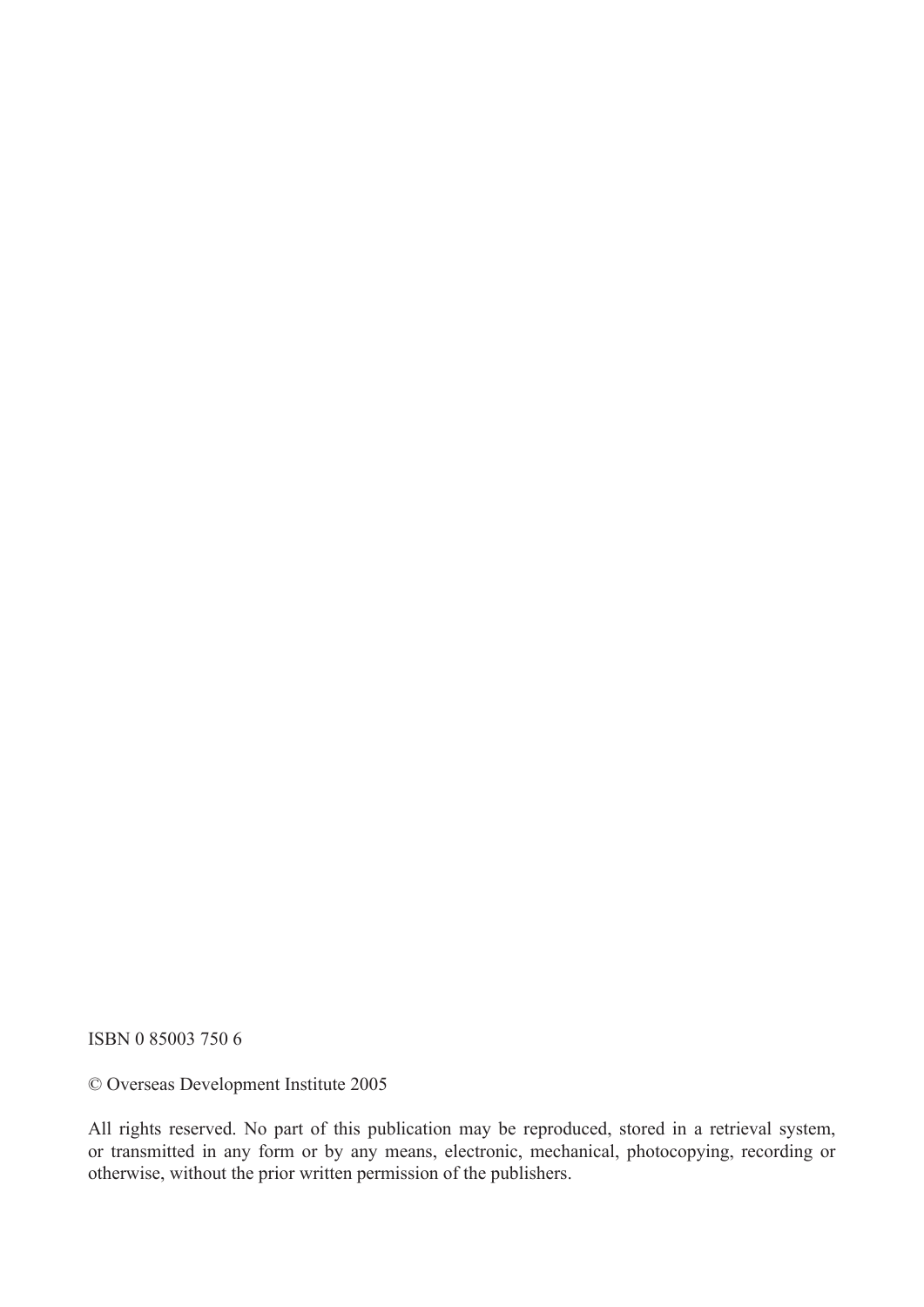# **Contents**

|                         | Acronyms<br>Summary                                |                                                                                                                                                               | iv<br>$\mathbf{V}$                             |
|-------------------------|----------------------------------------------------|---------------------------------------------------------------------------------------------------------------------------------------------------------------|------------------------------------------------|
| $\mathbf{1}$            | <b>Introduction</b>                                |                                                                                                                                                               | $\mathbf{1}$                                   |
|                         | 1.1<br>1.2<br>1.3                                  | Purpose of this study<br>Terms of reference<br>Organisation of the report                                                                                     | $\mathbf{1}$<br>$\mathbf{1}$<br>$\overline{2}$ |
| $\overline{2}$          | <b>Context of Tanzania's PRS monitoring system</b> |                                                                                                                                                               |                                                |
|                         | 2.1<br>2.2                                         | Distinctive features<br>The context for monitoring                                                                                                            | $\mathfrak{Z}$<br>$\overline{7}$               |
| 3                       | Tanzania's poverty monitoring system described     |                                                                                                                                                               |                                                |
|                         | 3.1<br>3.2<br>3.3                                  | The Poverty Monitoring Master Plan: basic design issues<br>Recognised problems<br>Current proposals for reforming the PMS                                     | 11<br>13<br>15                                 |
| $\overline{\mathbf{4}}$ | Analysis: successes, limitations and challenges    |                                                                                                                                                               | 21                                             |
|                         | 4.1<br>4.2<br>4.3                                  | Country commitment and accountability (ownership)<br>Results-orientation and use of evidence in national policy<br>processes<br>Partnership and aid alignment | 21<br>21<br>27                                 |
| 5                       | <b>Conclusions and lessons</b>                     |                                                                                                                                                               | 29                                             |
|                         | 5.1<br>5.2                                         | General lessons from the Tanzania case<br>The way forward for Tanzania's PMS                                                                                  | 29<br>31                                       |
|                         | <b>References</b>                                  |                                                                                                                                                               | 33                                             |
|                         |                                                    | Annex 1: People consulted<br>Annex 2: Institutional framework for poverty monitoring<br>Annex 3: Institutional framework for the management of the PRS/PMS    | 35<br>36<br>41                                 |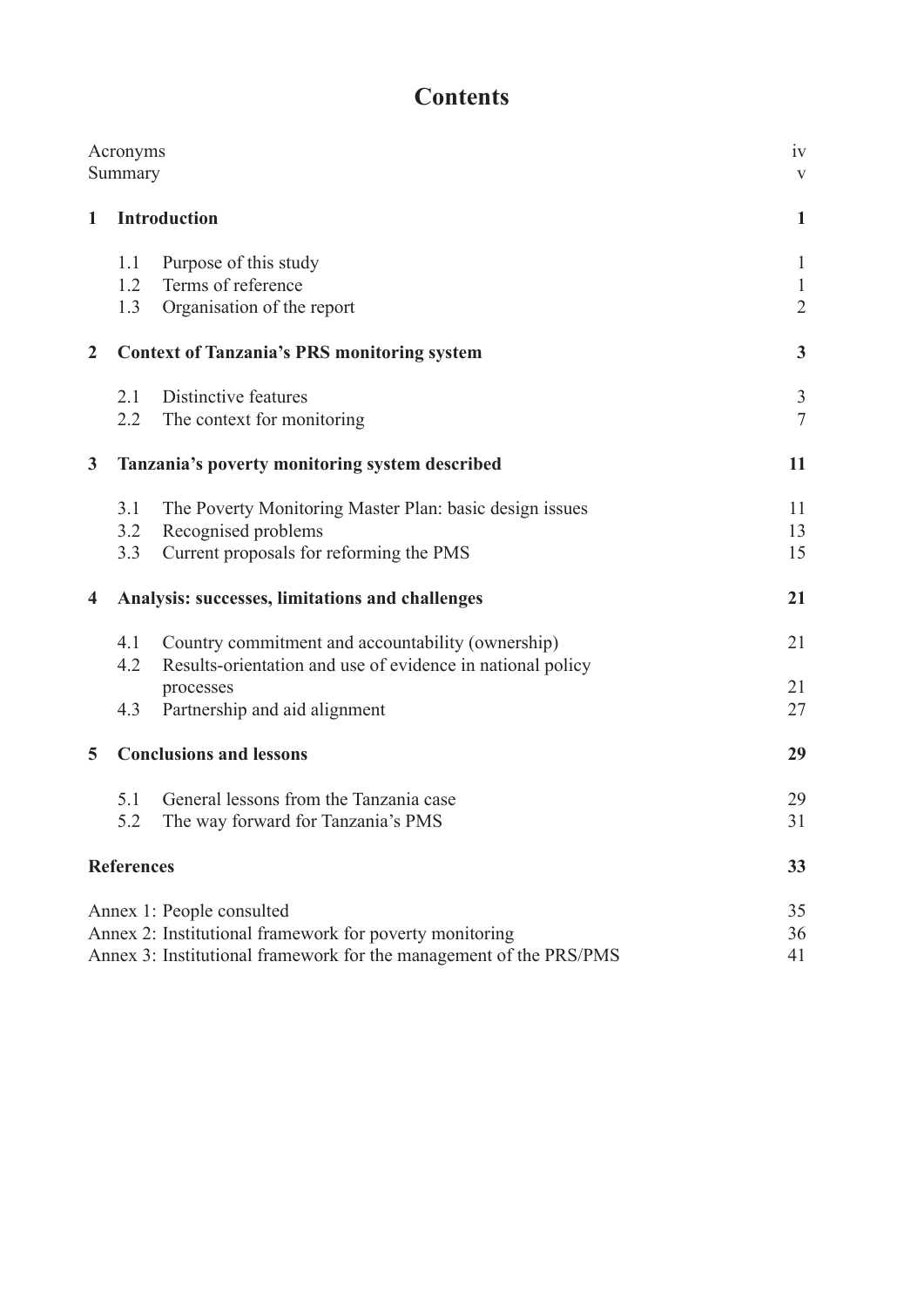# **Acronyms**

| <b>APR</b>       | <b>Annual Progress Report (PRSPs)</b>                             |
|------------------|-------------------------------------------------------------------|
| <b>CCM</b>       | Chama cha Mapinduzi                                               |
| <b>CSD</b>       | Civil Service Department                                          |
| <b>DHS</b>       | Demographic and Health Survey                                     |
| DP               | development partner                                               |
| <b>DSAWG</b>     | Dissemination, Sensitisation and Advocacy Technical Working Group |
| <b>EMIS</b>      | <b>Education Management Information System</b>                    |
| <b>ESRF</b>      | Economic and Social Research Foundation                           |
| <b>GFATM</b>     | Global Fund to Fight AIDS, TB and Malaria                         |
| GoT              | Government of Tanzania                                            |
| <b>HBS</b>       | <b>Household Budget Survey</b>                                    |
| <b>HIPC</b>      | Highly-Indebted Poor Countries (debt initiative)                  |
| <b>HMIS</b>      | Health Management Information System                              |
| M&E              | monitoring and evaluation                                         |
| <b>MDA</b>       | ministry, department and/or agency                                |
| MoF              | Ministry of Finance                                               |
| <b>MTEF</b>      | Medium-Term Expenditure Framework                                 |
| <b>MIS</b>       | management information system                                     |
| <b>NBS</b>       | National Bureau of Statistics                                     |
| <b>NGO</b>       | non-governmental organisation                                     |
| <b>NPED</b>      | National Poverty Eradication Division (VPO)                       |
| <b>NPES</b>      | National Poverty Eradication Strategy (1998)                      |
| ODI              | Overseas Development Institute                                    |
| PAF              | Performance Assessment Framework (PRBS)                           |
| <b>PER</b>       | <b>Public Expenditure Review</b>                                  |
| <b>PETS</b>      | public expenditure tracking survey                                |
| <b>PMMP</b>      | Poverty Monitoring Master Plan                                    |
| <b>PMS</b>       | poverty-monitoring system                                         |
| PO-PP            | President's Office, Planning and Privatisation                    |
| PO-RALG          | President's Office, Regional Administration and Local Government  |
| <b>PPA</b>       | <b>Participatory Poverty Assessment</b>                           |
| <b>PRBS</b>      | Poverty-Reduction Budget Support                                  |
| <b>PRS</b>       | poverty-reduction strategy                                        |
| <b>PRSC</b>      | Poverty Reduction Support Credit                                  |
| <b>PRSP</b>      | <b>Poverty Reduction Strategy Paper</b>                           |
| <b>RDWG</b>      | Routine Data Technical Working Group                              |
| <b>REPOA</b>     | Research on Poverty Alleviation                                   |
| <b>R&amp;AWG</b> | Research and Analysis Technical Working Group                     |
| <b>SPA</b>       | Strategic Partnership with Africa                                 |
| <b>TAS</b>       | Tanzania Assistance Strategy                                      |
| <b>TRCHS</b>     | Tanzania Reproductive and Child Health Survey (1999)              |
| <b>UNDP</b>      | <b>United Nations Development Programme</b>                       |
| <b>URT</b>       | United Republic of Tanzania                                       |
| <b>VPO</b>       | Vice-President's Office                                           |
| WG               | <b>Working Group</b>                                              |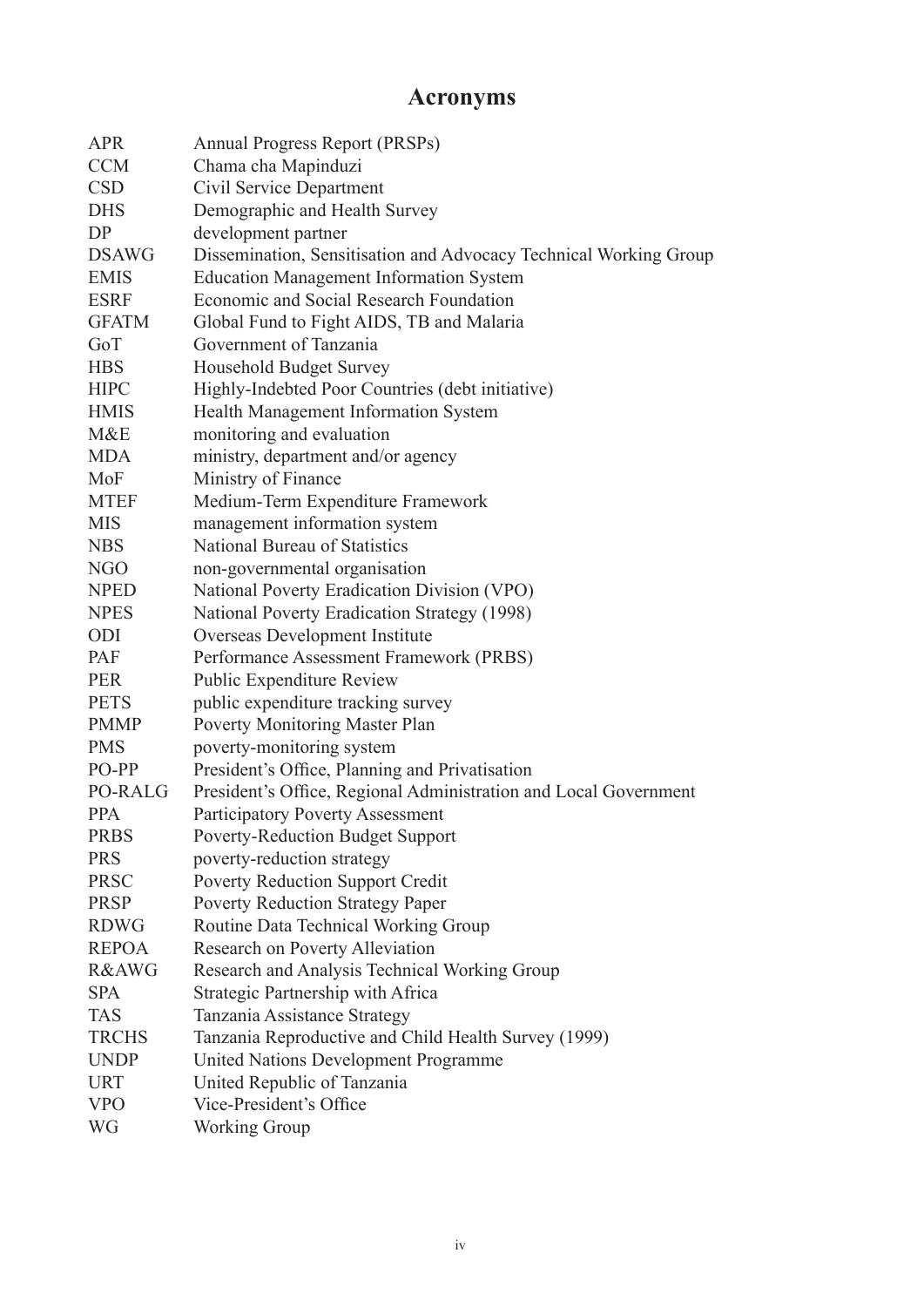# **Summary**

# **Introduction**

This paper is a contribution to international learning on the design and functioning of poverty monitoring systems (PMS) in countries with national poverty-reduction strategies (PRS). It is also intended to be useful to the Government of Tanzania and other stakeholders in identifying priorities and approaches for the monitoring of the revised Poverty Reduction Strategy (PRS2). The study was required by its terms of reference to focus on institutional arrangements and not on technical issues, bearing in mind the transformations in national policy processes and the aid relationship that PRSP processes are intended to promote. A realistic treatment was called for, exploring the way monitoring systems actually function, so that genuine lessons can be learned.

After an Introduction, the next three sections of the paper a) set out the context; b) describe the elements of Tanzania's PMS and the main initiative to place these in an overall strategic framework, the Poverty Monitoring Master Plan of 2001; and c) analyse the successes, limitations and challenges associated with this effort. Section 5 draws conclusions that may be of general relevance to the design and evolution of PMSs across countries, and makes some specific recommendations for the next period in Tanzania.

# **Context**

The paper describes distinctive and limiting features of the context for poverty monitoring in Tanzania. The most important feature of the context, the way the PRS is embedded institutionally and politically, is much debated.

We argue that this debate reflects two faces of a single reality. Tanzania has a long tradition of rather technocratic plan formulation with a problematic relationship to the real political system of the country and to implementation processes. This is what explains the ease with which the PRSP initiative was adopted and the tendency for it to be discussed mainly within an 'iron triangle' of donors, internationally-linked NGOs and government technocrats. This is not a new reality. The 'fragmentation' of the policy process is a long-standing problem, reflecting in the final analysis the character of the post-Independence state – it is not a creation of the PRSP initiative. It therefore makes good sense to ask practical questions about the degree to which the PRS has improved the policy process incrementally.

An important area in which incremental change may be looked for is the linkage between povertyreduction objectives and public expenditure. Although Tanzania has a working MTEF, the first PRS was linked to budget allocations and budget execution only by the comparatively crude mechanism of special protection to 'priority sectors'. This steered new funding, especially donor budget support, towards basic services, but it did not do a good job of stimulating sectors to produce better povertyoriented spending plans. That may now be about to change, as PRS2 has abandoned the prioritysector concept and the Budget Guidelines are being prepared on the basis of a series of 'cluster strategies'. This has the effect that sector planners are obliged to refer to the PRS in bidding for MTEF allocations.

The aid context has improved a good deal since the mid-1990s, one of the effects of which is a large group of donors providing different amounts of general budget support. However, alignment with the PRS and national systems remains a challenge. An indicator of the challenge is the large gap that continues to be observable between the content of the PRS and the content of the Performance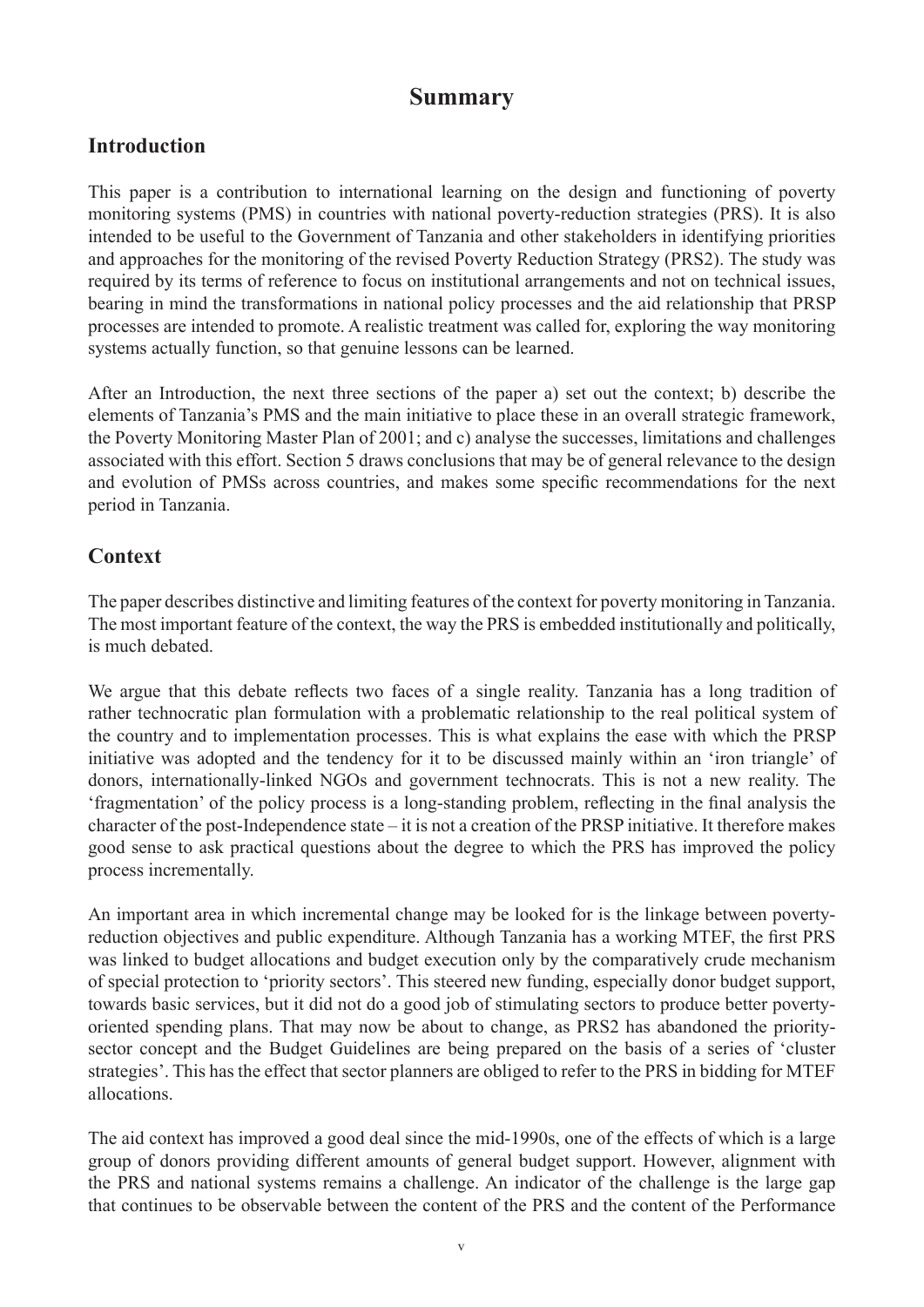Assessment Framework used by the donors.

Some additional elements of institutional context are given by the history of poverty-reduction planning and monitoring in the country before the PRS. One such feature is the location of the primary responsibility for supporting poverty-reduction planning and monitoring in the Vice-President's Office, not in the Ministry of Finance where the reform of public expenditure management has been undertaken. Another is the retention of significant planning responsibilities in the former Planning Commission, now PO-PP, leading to the production of a Medium-Term Plan for growth and poverty reduction alongside the PRS.

## **The PMS described**

The Poverty Monitoring Master Plan (PMMP), published in its final form in late 2001, set up an ambitious institutional framework including four quite inclusive Technical Working Groups to manage surveys and censuses; routine data; research and analysis; and dissemination, sensitisation and advocacy respectively. Considerable effort went into the design. It was informed by best-practice ideas about the desirable scope and functions of a national monitoring system. However, it was also influenced by previous thinking in preparation for HIPC2, which skewed the actual ambitions of the PMS heavily towards outcome and impact measures and away from monitoring changes in performance and outputs over shorter time periods. Other international influences in more recent years have further encouraged this emphasis.

There is a wide consensus on several problems that the PMMP arrangements have not so far been able to solve. Household survey coverage and comparability has improved and the analysis of the survey data and other sources of information has been well provided by the Research and Analysis Working Group. Routine data systems, on the other hand, have continued to be unreliable, incomplete and wasteful, as in other countries and for many of the same reasons. The limitations seem to be worse in Health than in Education, but in both cases there is a lack of monitoring of agreed improvements in sector management as well as some duplication in data collection.

Current proposals for reforming the PMS revolve around administrative adjustments to the pyramid of committees and working groups established under the PMMP. Several such changes may be desirable, but they are unlikely to solve the identified problems by themselves. For example, the Dissemination, Sensitisation and Advocacy WG may need to be reconstituted. But it is only reasonable to expect the group to facilitate greater use of data by policy makers; the incentive to use data cannot be created by sensitisation. The Routine-Data WG – which has met infrequently and had not until 2004 made a serious effort to confront the data quality and coordination challenges identified in the PMMP – is now taking some steps in the right direction. However, these efforts are unlikely to address the more serious problems of data quality. The recently agreed 'Strategy for the Rationalisation of Routine Data Systems for Poverty Monitoring' rests heavily on the notion that training is the solution to incentive problems among data providers.

With regard to the overall design of the PMS, there are two immediate issues on the agenda. One is a possible redistribution of tasks between the VPO's Poverty Eradication Division, PO-PP and the Ministry of Finance. While these proposals have attractions, not least as means of relieving the heavy burdens on the PED, they do not deal with the main deficiency in the relationship between the planning and budget authorities in Tanzania.

The other important issue concerns the way in which PED proposes to reorient its approach to the different data types following the revision of the PRS. It will be under heavy international pressure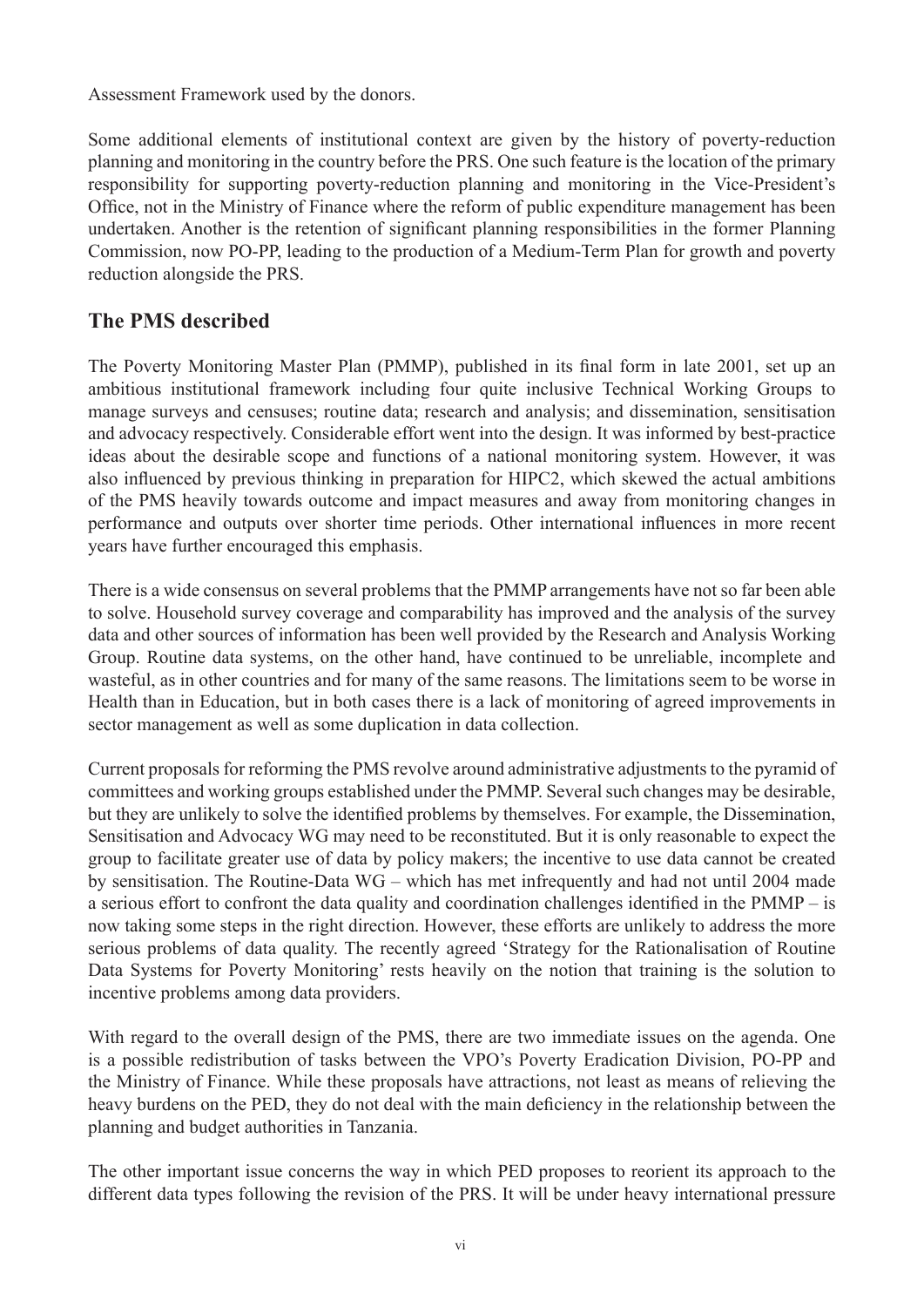to maintain and make more elaborate its previous concentration on outcome and impact measures, including a possible MDG costing exercise. It would be unfortunate if this emphasis was to be adopted, for two reasons. First, it would prevent PED from taking the steps necessary to produce in the medium term a more robust form of Annual Progress Report that would serve better the purpose of tracking and building accountability for PRS implementation. Second, this will tend to reproduce and confirm the current position where donors feel unable to rely on the APR and find it essential to maintain a parallel PAF-review process.

#### **Successes, limitations and challenges**

In this section, the paper deals with aspects of the Tanzanian PMS experience in relation to the three main axes of the PRSP 'project' – country ownership; results orientation; and aid alignment.

Ownership can be treated, wrongly we think, as a matter of attitudes. Attitudes to the PRS are a particularly weak test of country commitment and accountability in the Tanzania case because of the history of 'planning' alluded to in describing the context. The important issue is the institutional one of whether the previously weak and crude link between the PRS and the budget/MTEF process is about to be seriously improved.

Strengthening results-orientation involves both supply- and demand-side challenges. On the former, the report calls for hard-headed realism in taking forward the agenda of improved data coordination, including improvement in data quality.

All sources agree in seeing the duplication and haphazardness that currently characterise routine data systems as the product of fairly deep-seated incentives. The point is not just that the incentive to generate and use quality information is weak, but that civil servants (and donor project staff) have a variety of incentives to defend and extend their existing activities, more or less regardless of quality and the effect on the overall rationality of the system. Territorial defences take different forms in well-funded, donor-sponsored parts of the government and resource-starved ones, but the effect in both cases is likely to be hostile to rationalisation. It follows that committees and working groups that bring officials together without some additional and contrary incentive are unlikely to achieve better coordination. They could easily result in more parallel activities and duplication.

A better approach would involve moderating expectations, and recognising that coordination is unlikely to be achieved by the proposed form of frontal assault. Rather, what is needed is punctual interventions in various institutional contexts where the incentive structure includes, or is moving in the direction of, tougher disciplines on how officials spend their time. These would include the Budget Guidelines process, sector reviews, implementation of the LGRF and the joint reviews of the PAF. In Tanzania, an alliance between PED and the Ministry of Finance would be required to take forward what we suggest.

This approach would be suitable for beginning to tackle the serious supply-side problems in routine data systems. It would also be the way to continue to build pressure for data analysis and use in policy making – the demand side. However, there is another thing that needs to be done to get a better relationship between supply and demand. That is to shift the focus of the PMS, and the activities of the PMS secretariat, towards a more systematic monitoring of the intermediate levels of the results chain between inputs and final policy objectives.

This has been tried, notably in the approach taken to writing PRSP Annual Progress Reports (APRs), where it has had to be recognised that outcomes and impacts tend to change too slowly to be really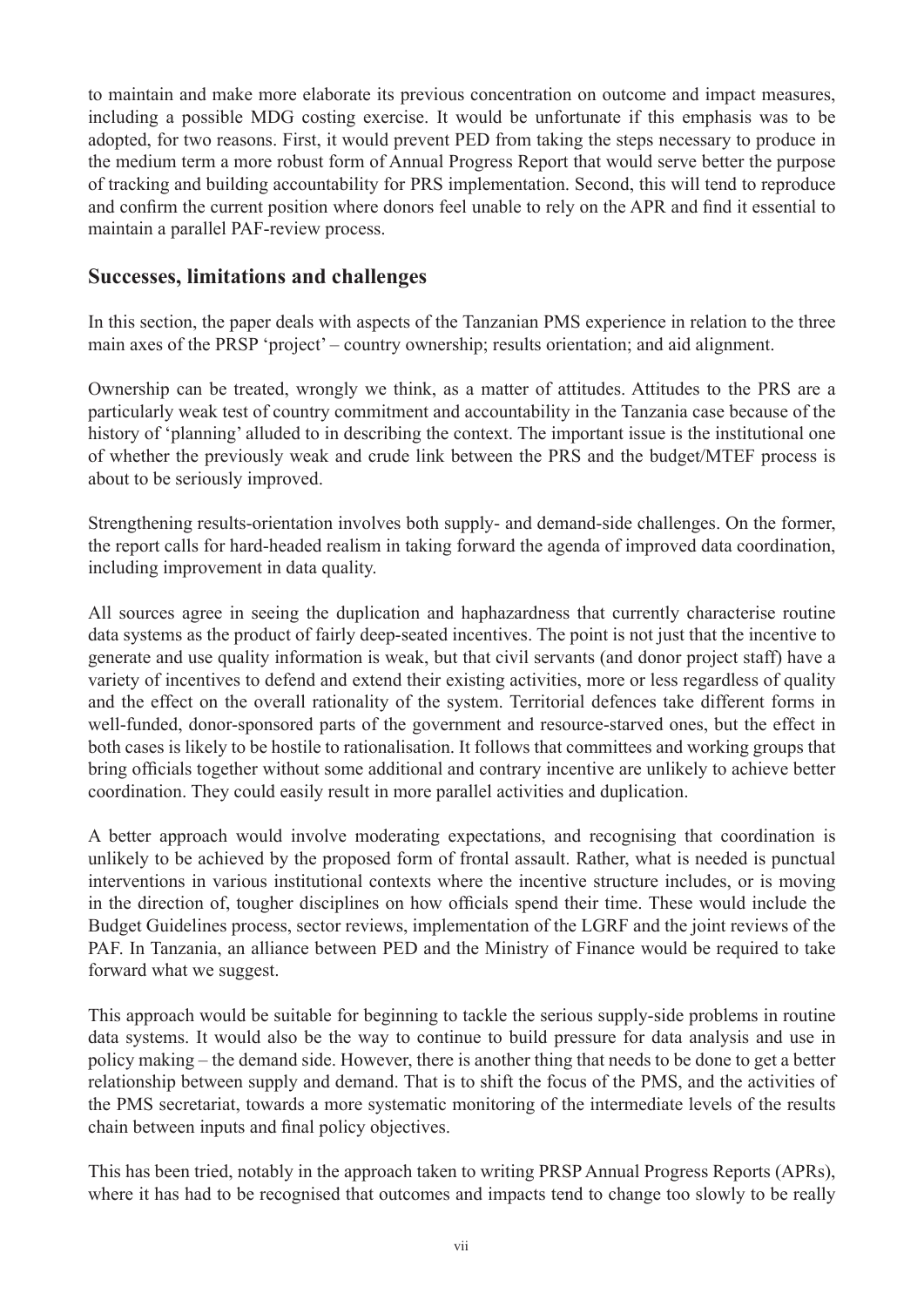useful for year-on-year learning and strengthening results' accountability. But it has been hard, because only the outcome level of the PRSP monitoring matrix has had clearly specified indicators and targets. The new PRS reflects to some degree maturing strategies in the sectors, and there is a commitment in the chapter on monitoring to tracking the whole causal chain. However, PRS2 does not have its own Policy Matrix, setting out agreed policy actions. The immediate reason is that the 'cluster strategies' are not yet sufficiently elaborated – the Logical Framework is truncated.

Overcoming this weakness would, however, be a reasonable medium-term ambition. If by the time of the next revision, the policy thinking in the sectors had developed to the point where it was possible to complete the logframe and provide a Policy Matrix for the PRS, there would be multiple gains. Making a start on this process, working with Ministry of Finance to develop to the maximum the leverage for better sector policy making that the new Budget Guidelines process provides, should be a priority for PED. Servicing the needs of the UN system in respect of the MDG review is not of comparable importance.

A PRS Policy Matrix would offer a major opportunity from the point of view of aid alignment – that is to say, it would assist in advancing the partnership dimension of the PRSP project. The possibility of reducing the gap between donor review processes and those undertaken by government would be enhanced significantly if the kind of monitoring of policy actions that is currently done with the PAF were able to be done in the annual review of the PRS.

### **Conclusions and lessons**

Generic lessons from the Tanzania case include the following:

- Monitoring arrangements can serve to promote country commitment to, and accountability for, poverty-reduction policies where they are closely related to a politically supported and maturing budget process.
- Developing a PMS is a process, in which it will never be possible to achieve everything that is desirable in one go, and in which there will be temporary setbacks and advances.
- The incentive issues that are often recognised to be at the heart of enhancing demand for monitoring data in PRS countries also need to recognised on the supply side – so, beware of seeing coordination of monitoring activities and data supply as a technical problem, subject to simple administrative solutions (convene a new committee, agree a capacity-building programme, etc.).
- Incentives to improved coordination will come most likely from the same places as incentives to more active utilisation of data. In both cases, what poverty monitoring can do to promote resultsoriented policy will not be settled within the poverty-monitoring sphere itself, but only by the quality of the incentives generated in the wider system. •
- On the other hand, if the PMS and its principal outputs do not provide the information that is relevant to policy choices and accountabilities on the appropriate time-scale, they will not be relied upon by policy makers. PRS monitoring systems have got to get better at addressing what policy makers need to know. •
- Once again, however, the means of addressing this challenge do not lie within the sphere of monitoring. It is hard to monitor plans that do not themselves reflect strategic policy thinking – that is, which do not say how the specified outcomes are going to be achieved with the specified inputs, and how the obvious obstacles are to be overcome. The Uganda experience suggests that improvement is possible on these points.
- A major challenge in enabling better partnership around PRSs is the gap that usually exists between the outputs from country PRS monitoring and what donors believe they have to monitor on an annual basis or more frequently in order to have assurance that the funds being provided are likely •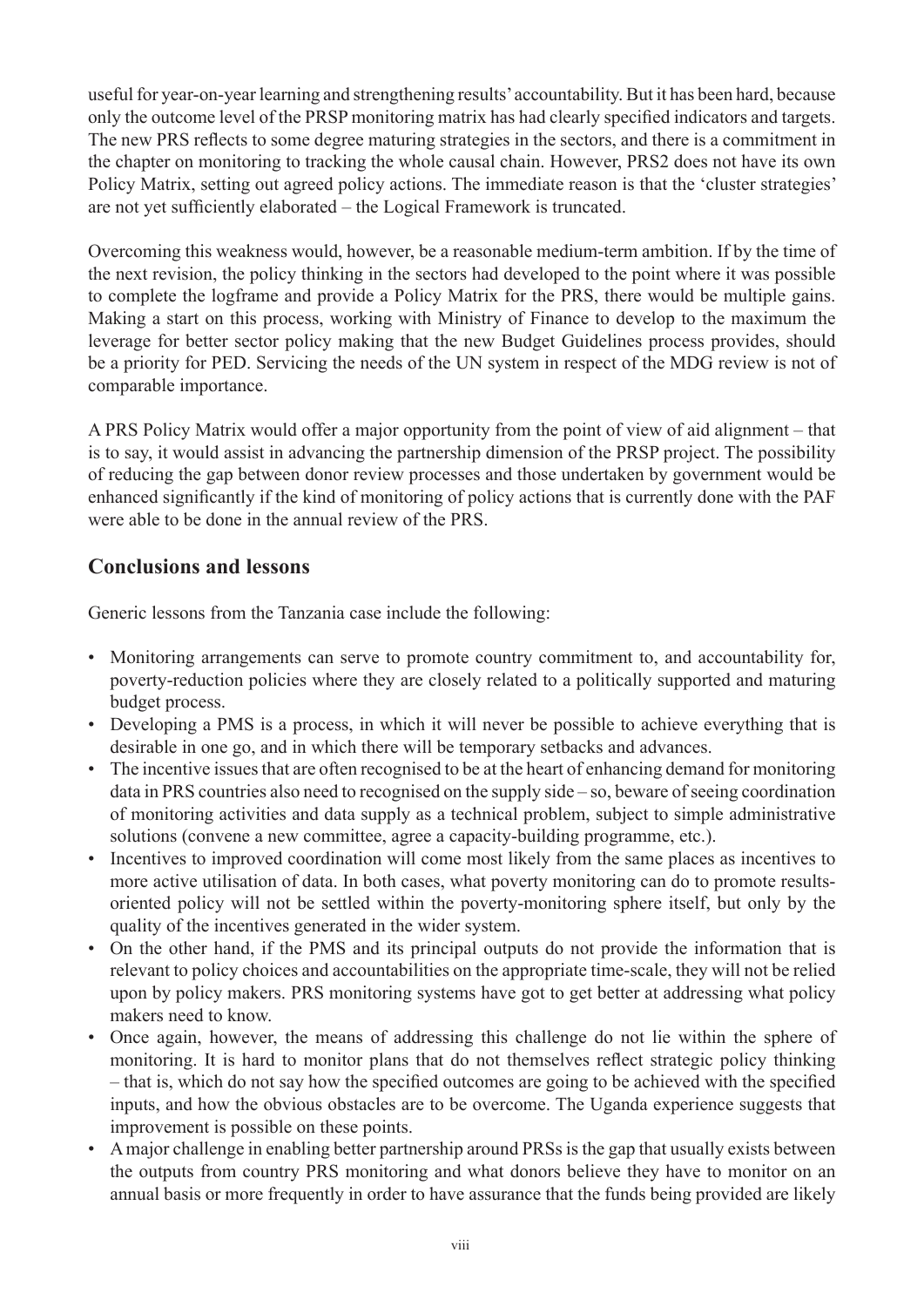to produce results.

• Fortunately, closing the gap between the typical budget-support Performance Assessment Framework or PRSC matrix and the typical APR calls for exactly the same change of emphasis as is required for gearing domestic policy-making to results. Thus, there are several reasons for wishing to see a gradual process of convergence between PAFs and PMS outputs.

Particular recommendations for Tanzania include the following:

- Current proposals for reviewing the Poverty Monitoring System are centrally concerned with the weaknesses of routine reporting systems, which are seen as linked to several design faults in the institutional set-up. These problems are important but should not be addressed in a technicaladministrative spirit, or solely within a monitoring-system context.
- Data-quality and duplication problems in the routine data systems are underlain by incentive problems that are not dissimilar to those affecting the demand for and use of data. The sources of incentive change lie outside the monitoring sphere, in the evolving budget-, sector-strategy, PER and PAF review processes. •
- The secretariat of the PMS should therefore aim to fight its main battles in these arenas and not in working groups attended by default mainly by monitoring personnel. It should take advantage of the possibility of engaging in discussions with the policy makers in organisational settings where results-orientation is being strengthened, including sector working groups and reviews; the implementation of the Local Government Reform Programme; and the PAF review. •
- While waiting for incentive-change to kick in, they should pay closer attention to the type of variable on which annual monitoring reports can most usefully focus. This would be easier if the sector-policy content in PRS2 were more developed – you can't do good monitoring of a poorly articulated plan. A notable step forward, nevertheless, would be to get agreement on specific, timebound action commitments that could be the basis of a PRS Policy Matrix. Donors should support a move in this direction by the PMS, as the first step towards an eventual winding-down of the PAF.
- It would, however, be premature to abandon the PAF at this point, or significantly dilute its action content.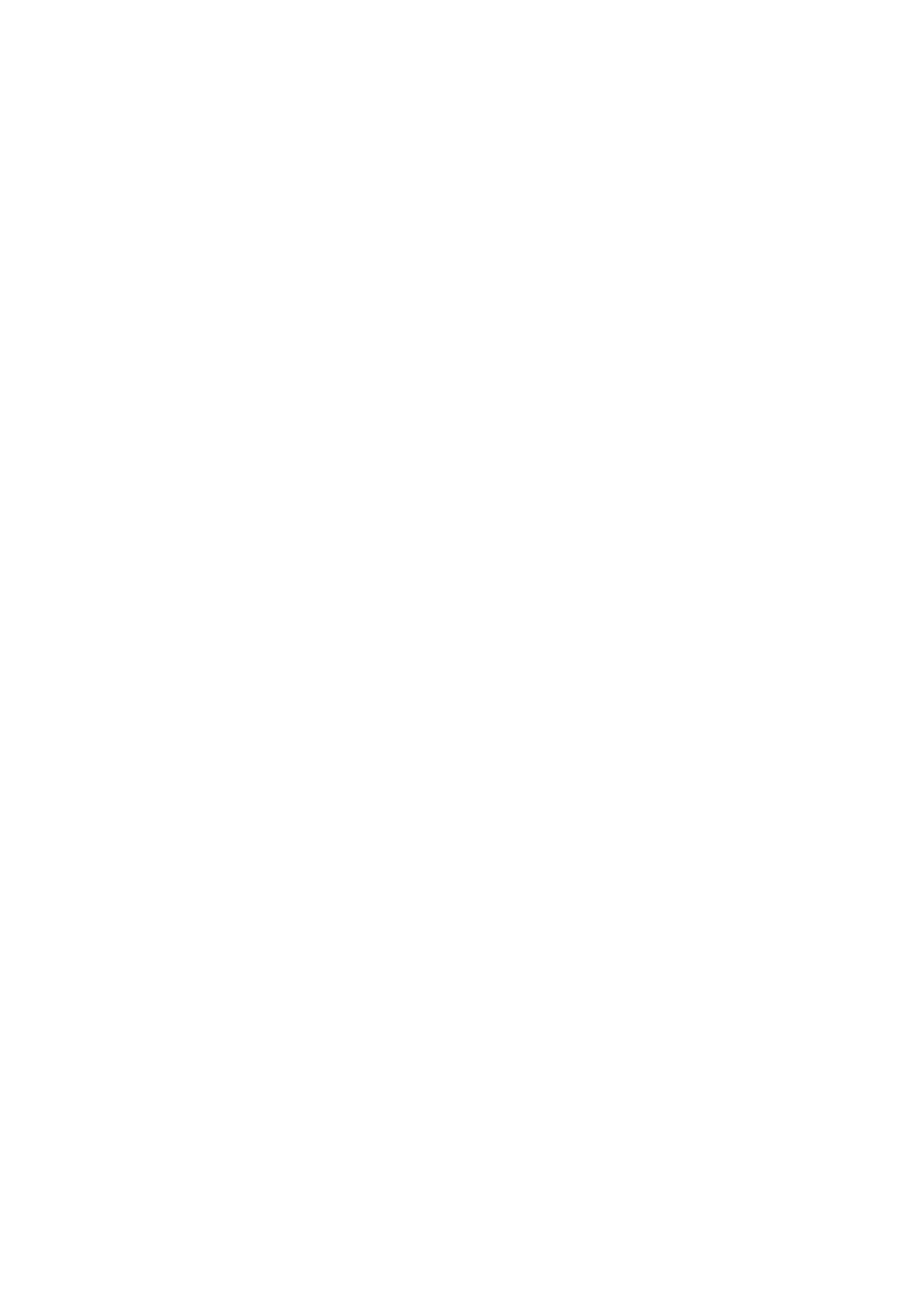# **1 Introduction**

# **1.1 Purpose of this study**

This is one of a series of country studies intended to generate a knowledge base on the design and functioning of poverty monitoring systems.<sup>1</sup> Poverty is understood in multidimensional terms while poverty monitoring is understood as the tracking of progress under a Poverty Reduction Strategy (PRS). This implies an interest in the delivery of planned inputs and outputs as well as in the assessment of outcomes and impacts. A poverty monitoring system (PMS) is understood as embracing 1) data and information collection and analysis; 2) dissemination and feedback into the policy process; and 3) the overall management and coordination of these activities.

The focus of the studies is not on the technical quality of the activities, but rather on institutional arrangements, and how these facilitate or act as obstacles to the flow of information between actors. This reflects the understanding that, in countries with Poverty Reduction Strategy Papers (PRSPs), monitoring activities have the potential to contribute to three principal dimensions of the PRSP 'project': a) greater commitment to and accountability for poverty-reduction efforts within the country (country 'ownership'); b) a greater results-orientation in national policy processes; and c) creation of conditions in which poverty-reduction efforts can take the form of a genuine partnership between national and international actors.

Bearing on each of these dimensions are critical questions about the way information is being generated and used within the country's PMS. The institutional set-up for poverty monitoring can contribute well, badly or not at all to transforming the relevant relationships – among the different components of government, other domestic stakeholders and international development organisations – in ways that improve long-term impacts on poverty. Many of these questions have to do with the way monitoring arrangements are embedded in existing national systems and institutions, and the incentives that govern them.

# **1.2 Terms of reference**

### *A realistic approach*

The terms of reference of the studies called for close attention to the actual functioning of monitoring systems. Previous reports and capacity-building activities had identified weak coordination, lack of demand for information from decision makers, unclear mandates and responsibilities, lack of relevance and timeliness of data, and limited accessibility of information as key constraints on the promotion of results-based decision making. However, there is a need to probe further and uncover the way the institutions that make up the monitoring system actually function. This means looking at informal incentive structures as well as formal arrangements. A candid treatment of these factors was expected, so that the country studies would allow genuine lessons to be learned about what is likely to work and what should be avoided in the design of poverty monitoring systems.

<sup>1</sup> The series was commissioned by the World Bank and DFID in 2004, and a synthesis report is due to appear in 2005. The Tanzania study is based on interviews and documentary analysis carried out in October 2004. This paper is a revised version of the draft report submitted in December 2004 and was completed in March 2005. The author is grateful to all those listed in Annex 1 and to Marko Nokkala for useful comments on the draft. However, the author is solely responsible for the accuracy of the information and the quality of the analysis as well as for the opinions expressed in the paper.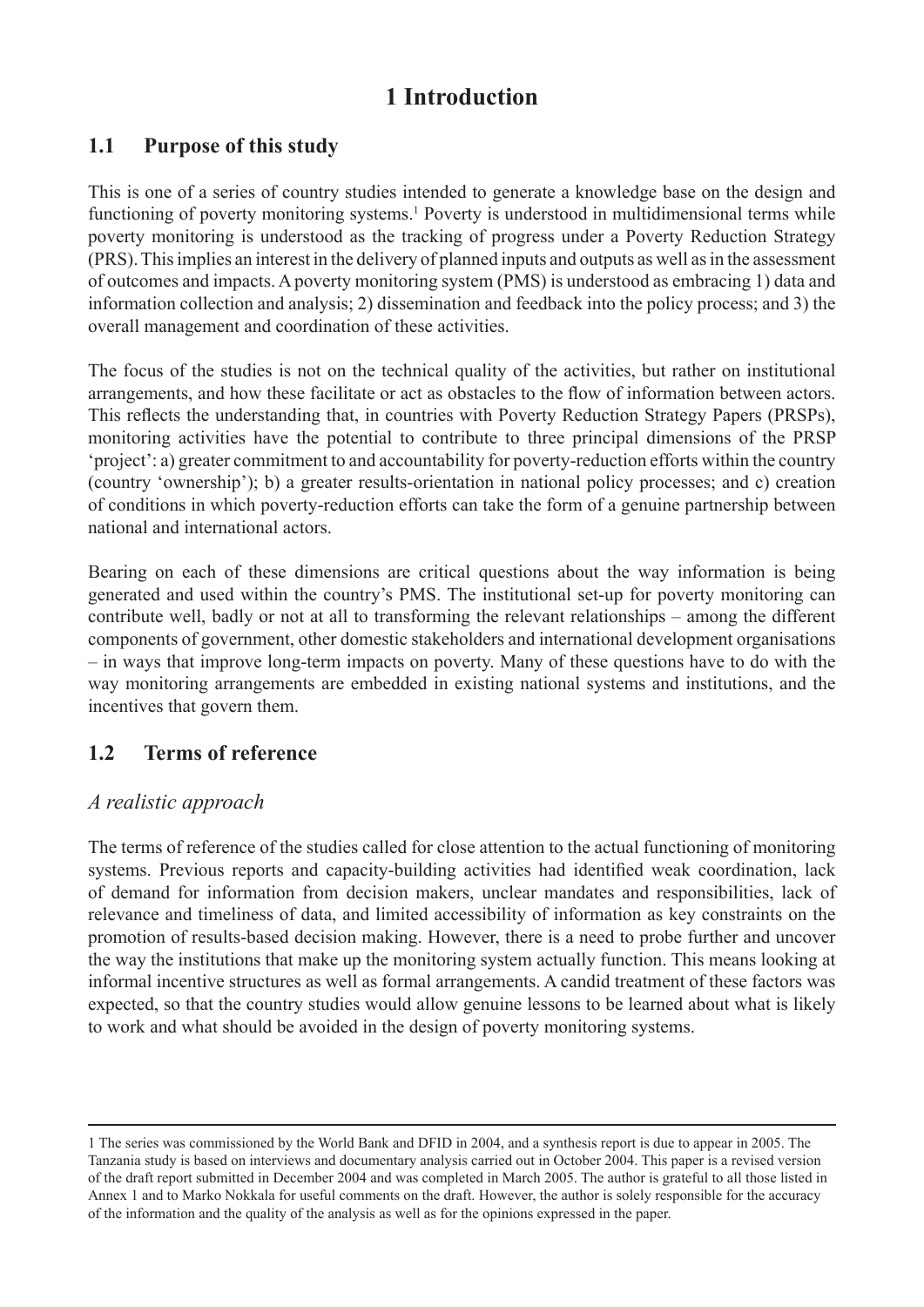# *General and particular contributions of Tanzania study*

As well as contributing to the multi-country learning exercise, the Tanzania country study was expected to make recommendations about how any specific shortcomings of current and planned institutional arrangements for poverty monitoring could be addressed. It therefore had an additional and more directly operational purpose. In principle, this did not change the character of the study. In practice, it made it more challenging to maintain the kind of candid, 'political economy' style of analysis that the general terms of reference called for.

Good country-level operational advice needs to be grounded in a realistic assessment no less than international lesson learning. Indeed, the damage that can be done by recommendations grounded in a narrowly technical approach to systemic challenges may even be somewhat greater at this level. But when the main clients of the work are heavily engaged in the system that is being analysed, there are strong pressures to slip into a technical language that glosses over the real constraints in the interests of encouraging messages and harmonious working relationships. We have tried to handle this tension as well as possible by understating some issues, but nonetheless telling the real story in all the ways that matter from the point of view of sound recommendations on the way forward.

# **1.3 Organisation of the report**

The remainder of the report consists of three sections. First we set out the context in which Tanzania's poverty-monitoring arrangements have evolved, and which needs to be taken into account in thinking about how they might develop in the future. Then we provide an initial description of the elements of the system and the principal initiative to provide it with overall coordination. There follows a more analytical and evaluative section, looking at successes, limitations and future challenges in the light of general criteria applicable to monitoring in a PRS context. The final section contains conclusions and recommendations.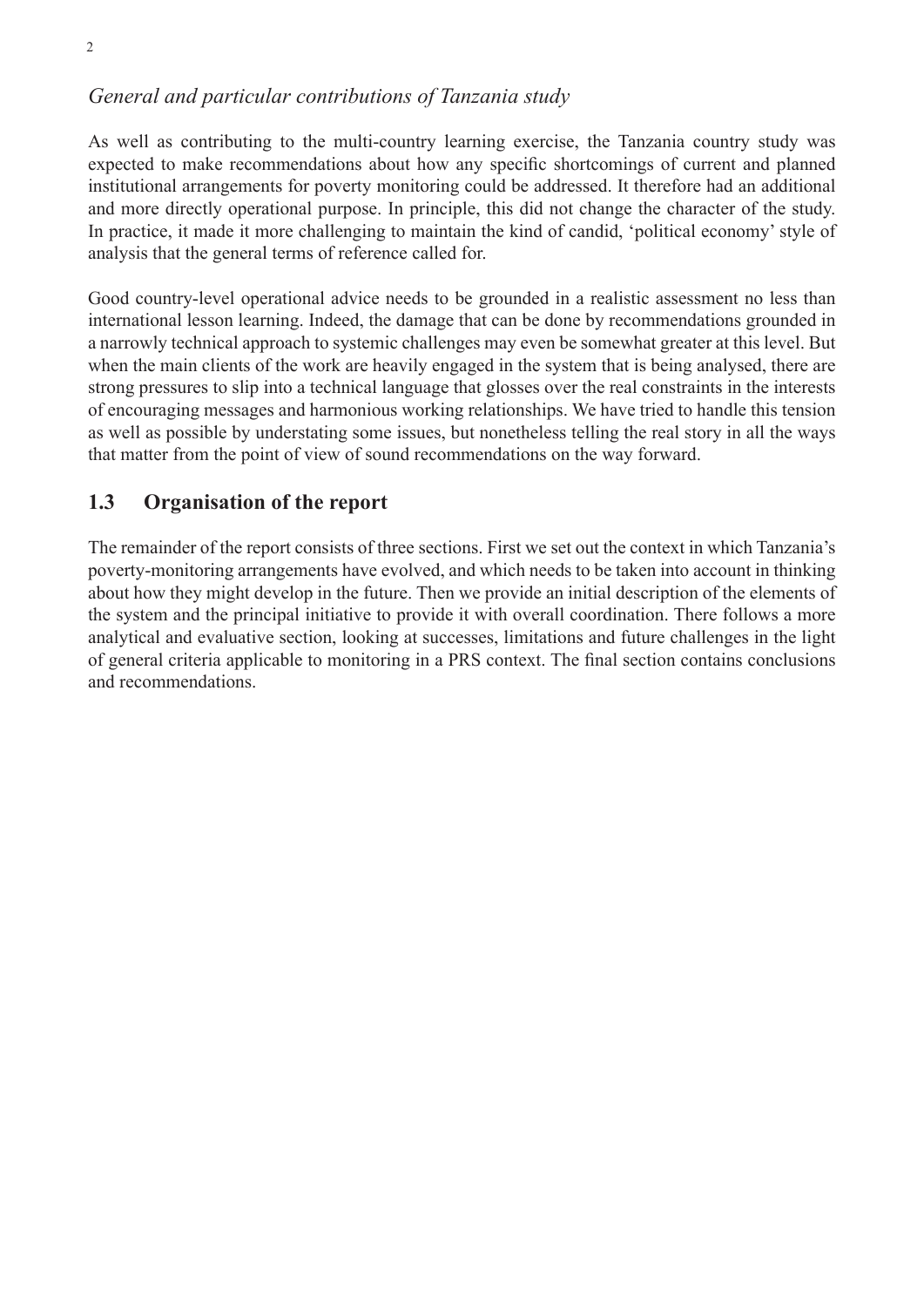# **2 Context of Tanzania's PRS monitoring system**

The context of poverty monitoring arrangements in Tanzania is strongly affected by the particular character of the country's PRSP process. The way the PRS has been embedded institutionally and politically has been influenced in turn by the nature of the government system and its traditions. Some of these are shared by most countries in the region, while others are Tanzania-specific and are the product of the country's particular history.

Among the specific features is the notable improvement in the aid relationship that appears to most observers to have taken place in recent years. This gives an impression of forward movement in the country's poverty-reduction efforts. However, it has to be recognised that these readjustments have left some big issues unresolved. As a consequence, some major institutional challenges affecting the possibilities of the PMS are only beginning to be tackled now.

In this section, we review in turn the distinctive features of the PRS, the underlying political features and the outstanding issues, before drawing together the implications for monitoring arrangements.

#### **2.1 Distinctive features**

#### *Putting the PRS in perspective*

There is some debate about the degree to which the Tanzanian process is a good or a bad example of the PRS 'project' in action. On the one hand, it is seen as a process that has ushered in significant changes, including a 'promising' degree of national commitment to stronger poverty-reduction efforts (Evans and Ngalewa, 2003). On the other hand, it is an affair of an 'iron triangle' of national and international technocrats that has barely engaged at all with the country's political processes, including its institutions of representative democracy (Gould and Ojanen, 2003). To an important degree, in fact, both images are true. They emphasise different facets of the same reality. Some unpacking of the elements that contribute to these apparently opposing visions will be helpful in setting the scene for our analysis.

One of the things that sets Tanzania's PRS apart from others in the region is that it builds on a long tradition in the country of 'planning' to achieve economic and social goals. Precursors of the PRSP include not only the Vision 2025 and National Poverty Eradication Strategy of the late 1990s, but a long list of national plans and policy declarations – almost invariably with poverty reduction as the final objective – stretching back to 1964. In this sense, poverty-reduction strategies are as Tanzanian as ugali with relish, with the sole qualification that the different documents tend to be 'owned' by different parts of government depending on where they were written.

These documents have been influenced by donors and other international actors to different degrees. They have been more or less technocratic and have always had a problematic relationship with the policy processes in the 'real' political system of the country, and with the policies generated there, such as the string of nationalisations and control-oriented measures that followed the 1967 Arusha Declaration. This is a function of the way the national political system has evolved, not just of Tanzania's relationship with the donors. These are long-term developmental features that have been reflected in the recent PRS process, but were not created by it.<sup>2</sup> The underlying reality is the character of the post-colonial state.

<sup>2</sup> As Gould and Ojanen (2003) tend to imply.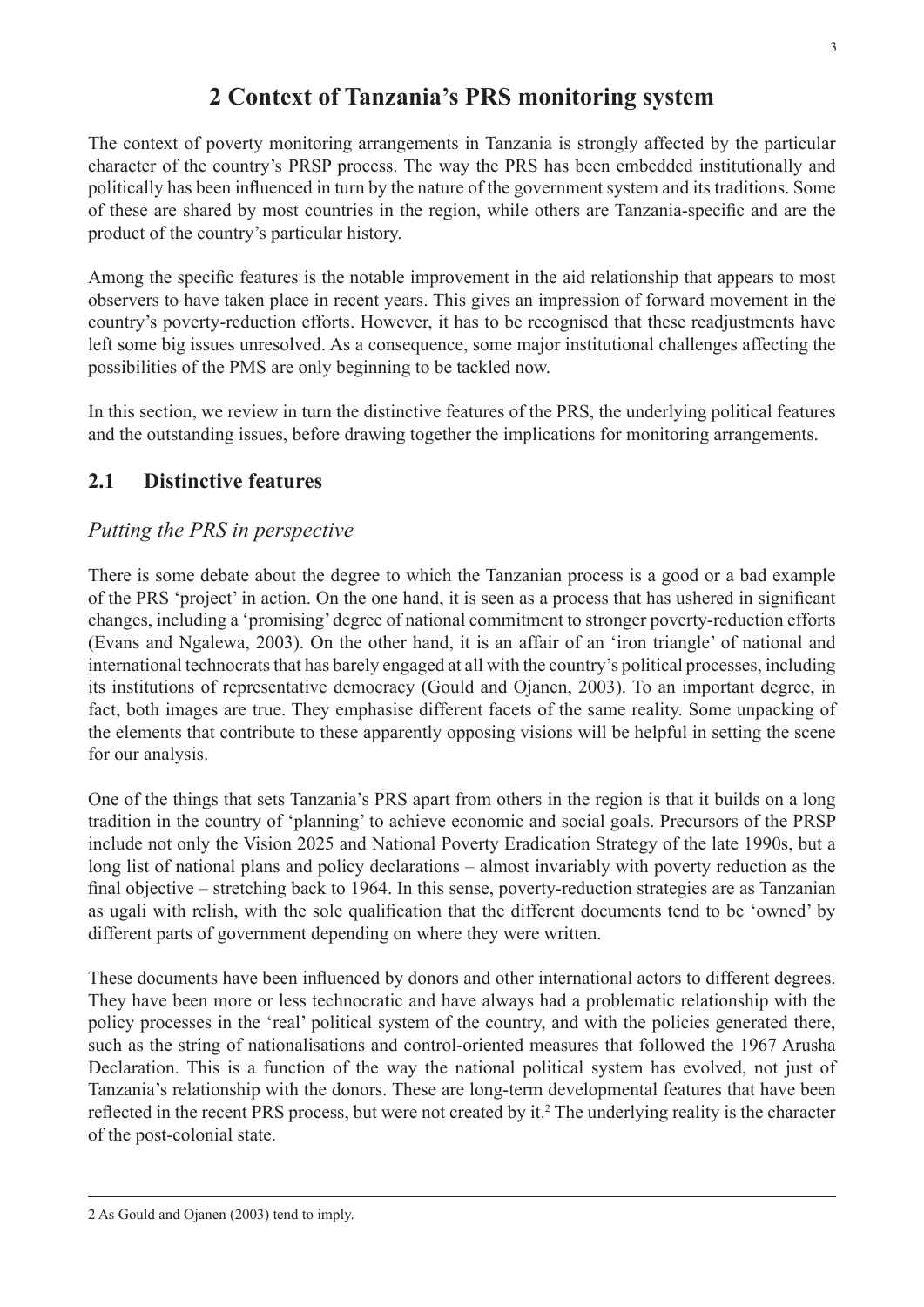### *Long-run features of the policy process*

The post-Independence state in Tanzania is no exception the African norm in which 'rationalbureaucratic' principles are blended with 'patrimonial' ones to form a distinctive hybrid pattern (van de Walle, 2001). While there are also contrary tendencies at work, the prevailing approach to politics and the management of the public sector makes it rational and practical to deploy resources primarily with a view to patronage.

In Tanzania this works out in a particular way that reflects the largely rural character of the society, the lack of significant indigenous capitalism even today and the persistence of single-party rule under a liberal constitution. These general and particular qualities, taken together, are what explain otherwise puzzling aspects of the policy process – such as the appeal of command-economy policies tinged with state-socialist ideology even after two decades of movement towards market-friendly policies (Cooksey, 2003).

It makes no sense to underscore the disconnect between the 'iron triangle' of technocratic, aid-driven policy processes and the real political system of the country without a clear view on the nature of that political system. We also need to appreciate something about what 'planning' has tended to mean in the Tanzanian context, as this is the benchmark against which PRSP-related innovations have to be judged.

A feature of the Tanzanian tradition of planning is that it has been very largely about setting out objectives in policy documents and much less about changing actual policies and the way these affect the economy and society of the country. In other words, implementation has been a problem. To paraphrase what we wrote in 1999, before the PRSP process began (Booth and Cooksey, 2000), the national policy process of Tanzania has a long history of what has been called fragmentation. Going back to the heyday of ujamaa and before, close observers have detected a lack of authoritative institutions capable of guaranteeing overall policy coherence, and a strong tendency for policy formulation to be disconnected from implementation (Therkildsen, 1999).

The origins of this tendency are political. According to Therkildsen's sources, at the end of the 1990s the policy process was still characterised by: a) predominance of a 'politics of accommodation' at cabinet level;3 b) rare engagement of ministers and Permanent Secretaries in high-level policy discussion; c) lack of policy dialogue within and between ministries; d) the formulation of reform plans without reference to resource constraints or feedback from realities on the ground;<sup>4</sup> and e) unpredictable funding for government departments that undermines the incentive to rational planning.

According to the same sources, fragmentation increased over the 1990s (1999: 9, 14). This combined with demoralisation in the civil service and the impact of uncoordinated donor activity to further reduce the chances of formally-agreed public policies being translated into action. This was the case well before the PRSP initiative, meaning that the most pertinent question about the PRS process is not whether it reflects this weakness but whether it has introduced any incremental changes in the right direction.

Evans and Ngalewa (2003) adopt the incremental-improvement criterion in assessing the PRS process without, perhaps, explaining sufficiently why it is appropriate. They argue that there have been modest shifts in the right direction (that is, towards policy systems that would generate more effective poverty reduction efforts). However, they insist that the prospects for the PRS process making a real

<sup>3</sup> Pratt (1972), cited by Therkildsen (1999: 9).

<sup>4</sup> Shellikundo et al. (1998), cited by Therkildsen (1999: 8-9).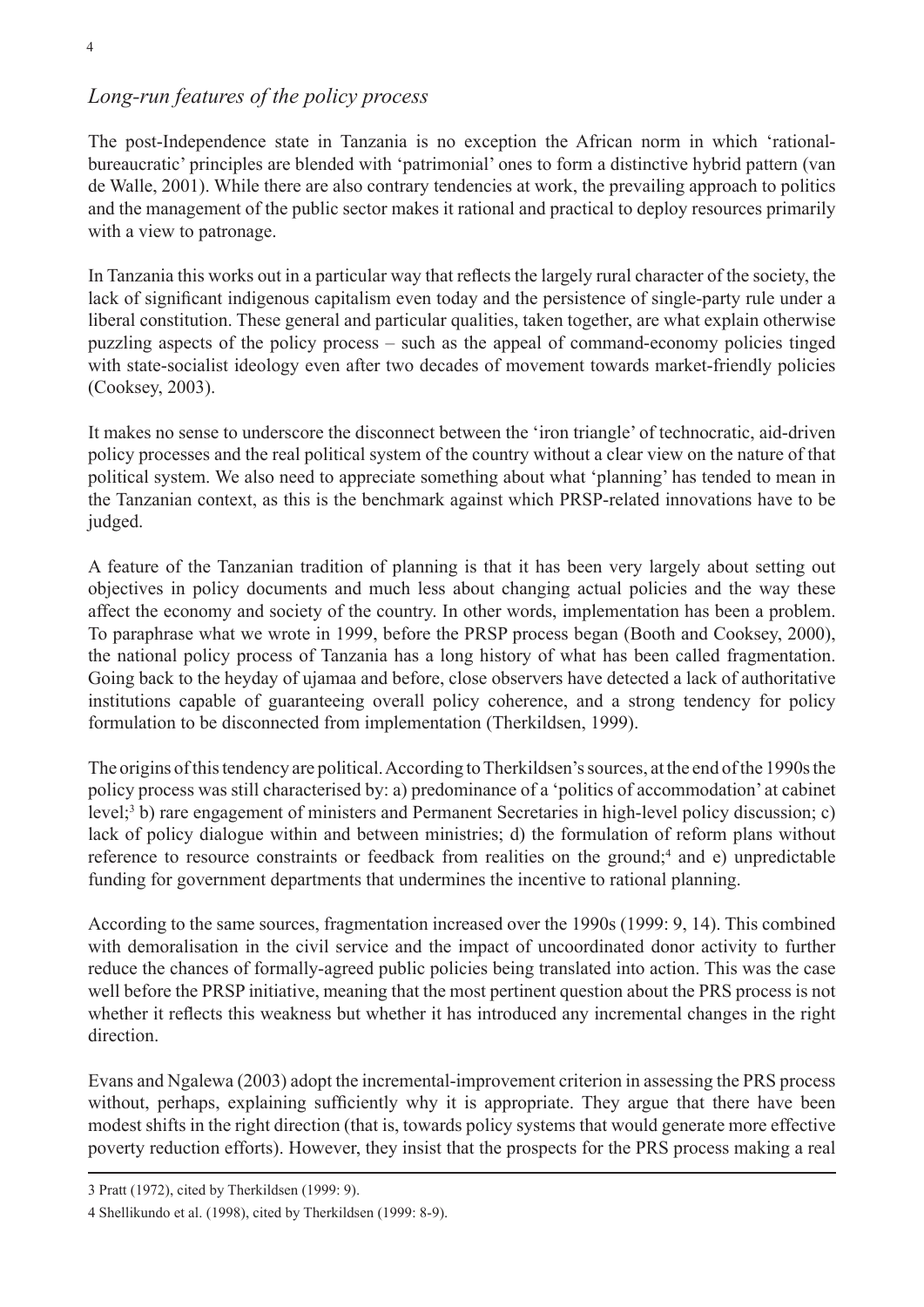difference to the quality of policy, including its implementation, depends heavily on the progress that is made with other institutional reform programmes, including anti-corruption, local-government reform, public-service reform and improvements in the budget/MTEF process.

This seems correct. It is also the evolution of the PRS's relationship to these other processes – most notably the budget – that is most important in assessing the constraints and opportunities facing the PMS.

### *Linking poverty reduction and public-expenditure management*

It is a general finding about the impact of PRSPs in Africa that it has been more substantial where effective means have been found of translating the objectives of the strategy into priorities for public policy through the process of formulating and executing the national budget (Booth, 2003; Holmes, 2003; World Bank, 2004). Tanzania has not exactly been in the vanguard of progress in this respect. But it has had a number of favourable features.

They include the adoption by the Ministry of Finance of the World Bank's Public Expenditure Review instrument, and its conversion into an annual, multi-sectoral assessment process led by the Ministry and benefiting from ample participation by civil-society organisations and donors, as well as commissioned technical studies. Other favourable features are a fully-functioning Medium-Term Expenditure Framework and a technically advanced financial information system, allowing budget execution to be monitored effectively.

Negative features include a tendency for the PER discussions to have no direct influence upon the process later in the year of agreeing Budget Guidelines, in which the MTEF ceilings get translated into annual allocations. There are also concerns about the scale of the expenditure that is not subject to this process, because it consists either of payroll obligations that are dealt with separately, or of donor-financed spending that is not in the MTEF. However, a more directly relevant issue is the nature of the mechanism used for bringing the influence of the PRS to bear on the MTEF and the budget.

Until the PRS revision process in 2003/04, the mechanism used was to assign a measure of spending priority and protection of disbursements to what had been identified as 'priority sectors' in the strategy (primary health and education, water, rural roads and agriculture). This worked to increase the absolute level of funding to primary public services quite substantially, thanks in part to a large increase in donor budget funding since the mid-1990s. However, after the first year of the arrangement it became clear that the prioritisation was affecting the donor funding more than the government's own spending, with the latter beginning to reflect priorities other than those in the PRS. This became a central focus of attention and debate in the 2003 PER.

The government defended its decisions by arguing that the 'priority sector' concept had been revealed to be unduly rigid and was producing unanticipated difficulties. To some degree, these are the same objections to the tagging of certain kinds of public expenditure as inherently and uniquely pro-poor that have emerged in the discussion around the Poverty Action Fund in Uganda (Booth and Nsabagasani, 2004; Williamson and Canagarajah, 2003).<sup>5</sup> One of the results of this discussion has been that the second PRSP (PRS2) has abandoned the priority-sector concept altogether. PRS2 consists of a large number of 'cluster strategies' which articulate policies for addressing the goal of poverty reduction across virtually all sectoral and cross-sectoral policy areas.

<sup>5</sup> For example, unconditionally identifying sectors like primary health or rural roads as priorities creates a climate in which those sectors feel free to neglect efficiency considerations, while others, such as trade, may come to think that there is little to be gained from developing poverty-oriented policy reforms within their mandates.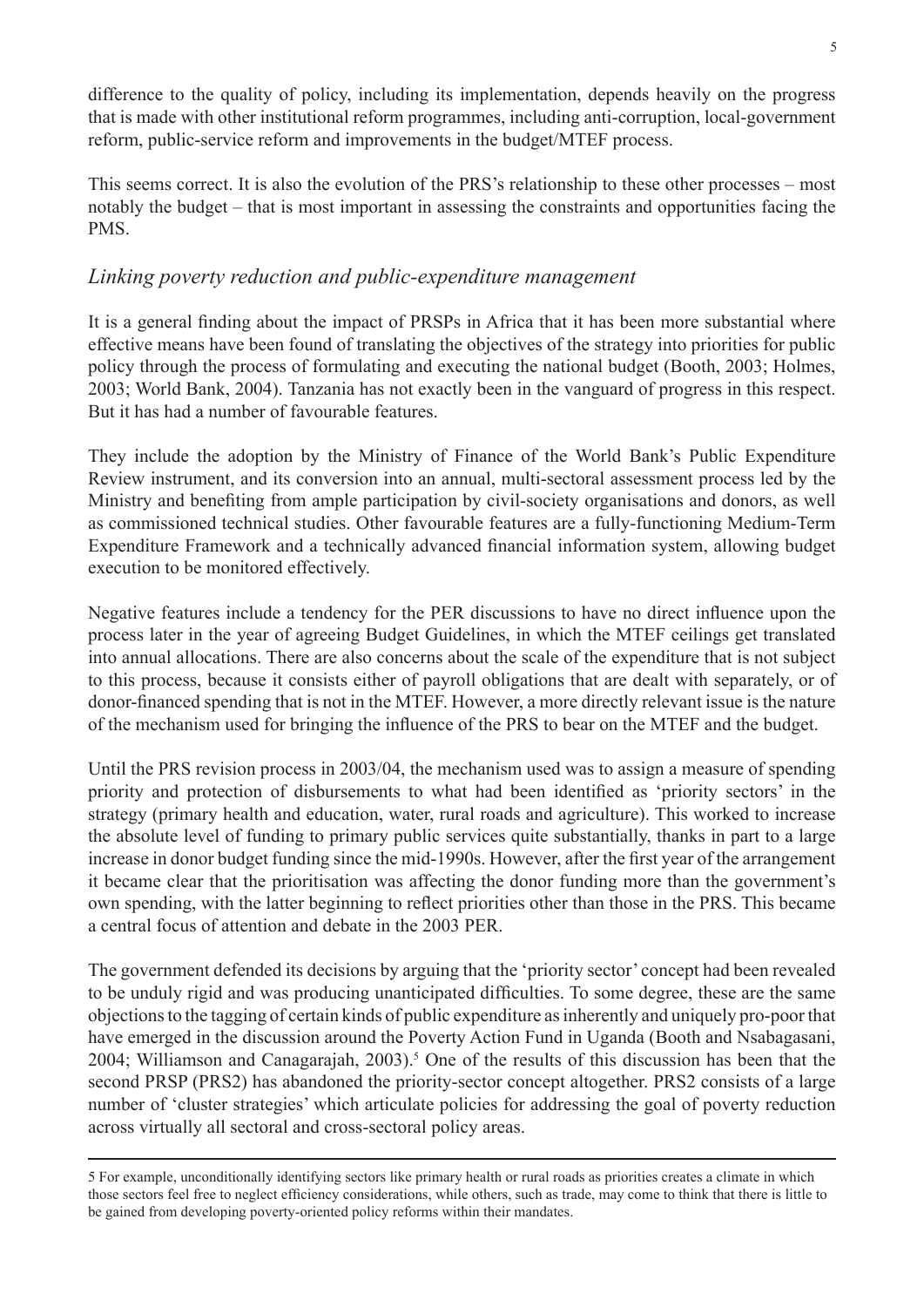In the current budget cycle, the procedure for collecting sectoral inputs to the Budget Guidelines is being modified in such a way as to put pressure on all sectors – whether formerly treated as pro-poor or not – to justify their bids in terms of the relevant 'cluster strategies' in the PRS. Technocratic, to be sure, and limited in scope for the reasons indicated above, this step has major implications for the implementation prospects of the PRS and for the role of the PRS monitoring system. For the first time, sector policy makers have a material incentive to develop outcome-oriented rationales for what they do with their allocations from public resources. For the first time, they are being given reasons to make use of data on results.<sup>6</sup>

The effect of these recent changes will be to close the gap with Uganda in respect of the degree of purchase of the PRS on the budget process. As the parallel study (Booth and Nsabagasani, 2004) shows, the approach to these matters in Uganda is also changing, in both helpful and worrying ways. This too will make the context for PRS monitoring more similar across the two countries in the future than it has been in the past. In both cases, there is justification for the claim that the PRSP 'project' still has life left in it, and that there is a fresh and interesting 'second-generation PRS' agenda in Africa (Driscoll, 2005).

### *The aid relationship*

The general story of improving relations between government and donors in Tanzania since the mid-1990s is well known. This process was well under way, symbolised by the commitment to produce a joint Tanzania Assistance Strategy before the decision to formulate a PRSP. The broad consensus on the priorities in the PRSP and the existence of a mechanism, albeit a crude one, for linking those to public expenditure planning and execution helped to consolidate the gains made, along with the generally encouraging drift of policy under President Mkapa's two terms.

The trends have encouraged several donors, multilateral and bilateral, to move an increasing proportion of funds into budget-support channels. In the last few years, general budget support seems to have edged upwards from about 30 per cent of official development assistance to around 50 per cent. Sector and cross-cutting common basket funds have also become more important (Lawson et al., 2004).

So far, the government has not been very robust in expressing its preference for particular modalities of support. It has not, as in Uganda, set a timetable for the inclusion of all external funding to sectors and districts within the corresponding MTEF ceilings. This is a pity, as this seemingly technical requirement would have the potentially transformative effect of equalising the incentives facing ministries and departments as between funding of activities through the budget process and accepting donor-financed projects. Bringing more funding within the compass of the Budget Guidelines in this way would be expected to increase the tendency for spending to be subjected to evidence-based tests.

Despite the fact that general budget support is at most a half of all official aid, the Poverty Reduction Budget Support (PRBS) donor group is already large. This is partly because many donors are contributing small amounts by this method while maintaining large programmes outside it. The obvious danger is that the delivery and monitoring mechanisms of PRBS will increasingly swamp those of the national planning and budgeting systems, despite the commitment of donors in general and budget-

<sup>6</sup> Anecdotal but telling evidence is the observation by the Director of the Poverty Eradication Division (PED) of the Vice-President's Office that since the Ministry of Finance began to call in sector planners for briefings on the new approach to the Budget Guidelines, he has had several phone calls from planning offices requiring, for the first time, information on the content of the PRS and data relating to it.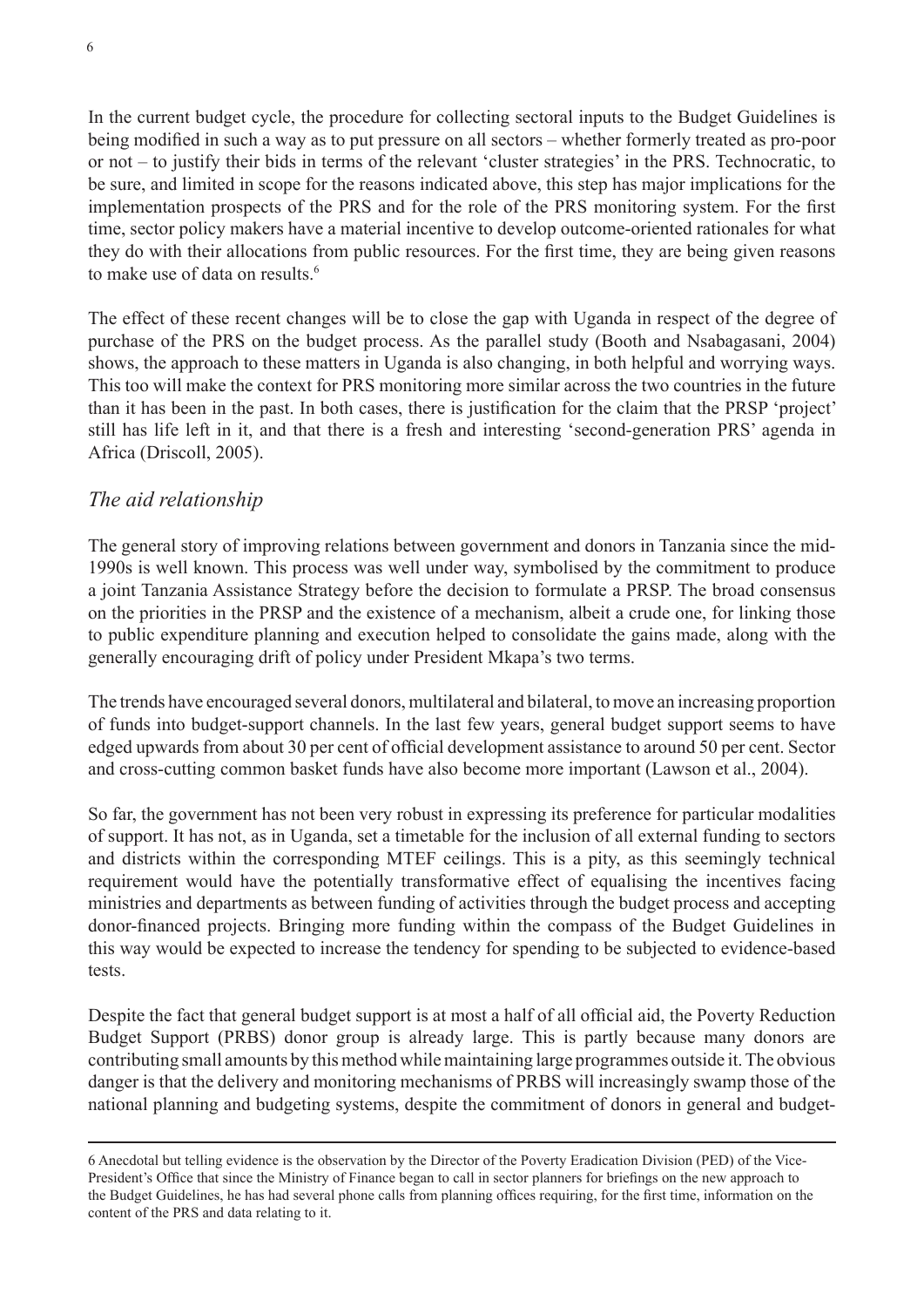support donors in particular to aligning with national policies and using national systems.

Quite rightly, a lot of attention has been devoted by donors in Tanzania to adjusting the scale and timing of the donor-required review processes to the possibilities of the country. One positive outcome of this effort is that the World Bank's PRSC monitoring framework has been fully integrated with the Performance Assessment Framework (PAF) used in tracking progress and justifying disbursement decisions by the rest of the PRBS group. Improvements to the cycle are on the agenda, including better ways of linking the PER with budget formulation.

The central issue regarding the alignment of budgetary assistance with national policies is the relationship between the PAF and the PRS. We discuss this more substantively later on, because it is fundamental to the role that is expected of the PMS. Here, we want to make the limited point that alignment is a two-way street.

In principle, the PAF matrix is a government document, and an instrument by which the Bank and other donors assist in 'operationalising' the PRS. However, critics of the donors' approach regard the PAF/PRSC as barely disguised adjustment conditionality (of which they disapprove) and point out that there is a good deal in it that was never discussed in the participatory design process of the PRS. This is true, to the extent that the PAF is different in both character and content from the PRSP monitoring matrix. However, this fact needs to be treated realistically.

There are senses in which the aid relationship in Tanzania now works on a partnership basis. But it is not the case that the gap between donor objectives and concerns and those of national stakeholders has disappeared. Most budget-support donors remain convinced that conditionality – or at least close and regular monitoring of whether agreed policy commitments have been adhered to – still has a vital role to play in ensuring the proper use of funds. There is a desire to reduce as far as reasonably possible the amount of PAF content (the matrix is 13 pages long) that is intrusively additional to the PRS matrix. However, there are two sides to this problem. It has not been the case, and still is not, that there is enough in the PRS – and hence in the Annual Progress Reports based on it – to allow yearon-year tracking of progress in implementing key policy measures. This poses an important challenge for the design and conduct of the PMS.

### **2.2 The context for monitoring**

The discussion so far suggests that the opportunities for the monitoring arrangements set up for the PRSP to contribute substantially to policy improvements have been constrained by contextual factors. While the first PRSP compared favourably with several previous attempts to set a strategic policy framework focused on poverty, it shared with them the lack of a suitable mechanism for stimulating implementation. The changed incentive structure for ministries, departments and agencies (MDAs) that might have been provided through the government budget did not materialise at first, although it may be beginning to be created now, in 2004/5. Lacking material incentives to improve performance, MDAs have had few reasons to collect, demand or analyse information about results.

### *Initial institutional arrangements*

Because the raison d'être of a PMS seems to be linked in this way to the creation of new incentives through the reform of the budget procedures of the Ministry of Finance, there were doubts from the outset about the government's decision to locate responsibility for coordination of poverty monitoring in a division of the Vice-President's Office (Booth and Cooksey, 2000). Those doubts remain, although they can be seen to be bound up with a wider set of issues. When the PRSP initiative came, it was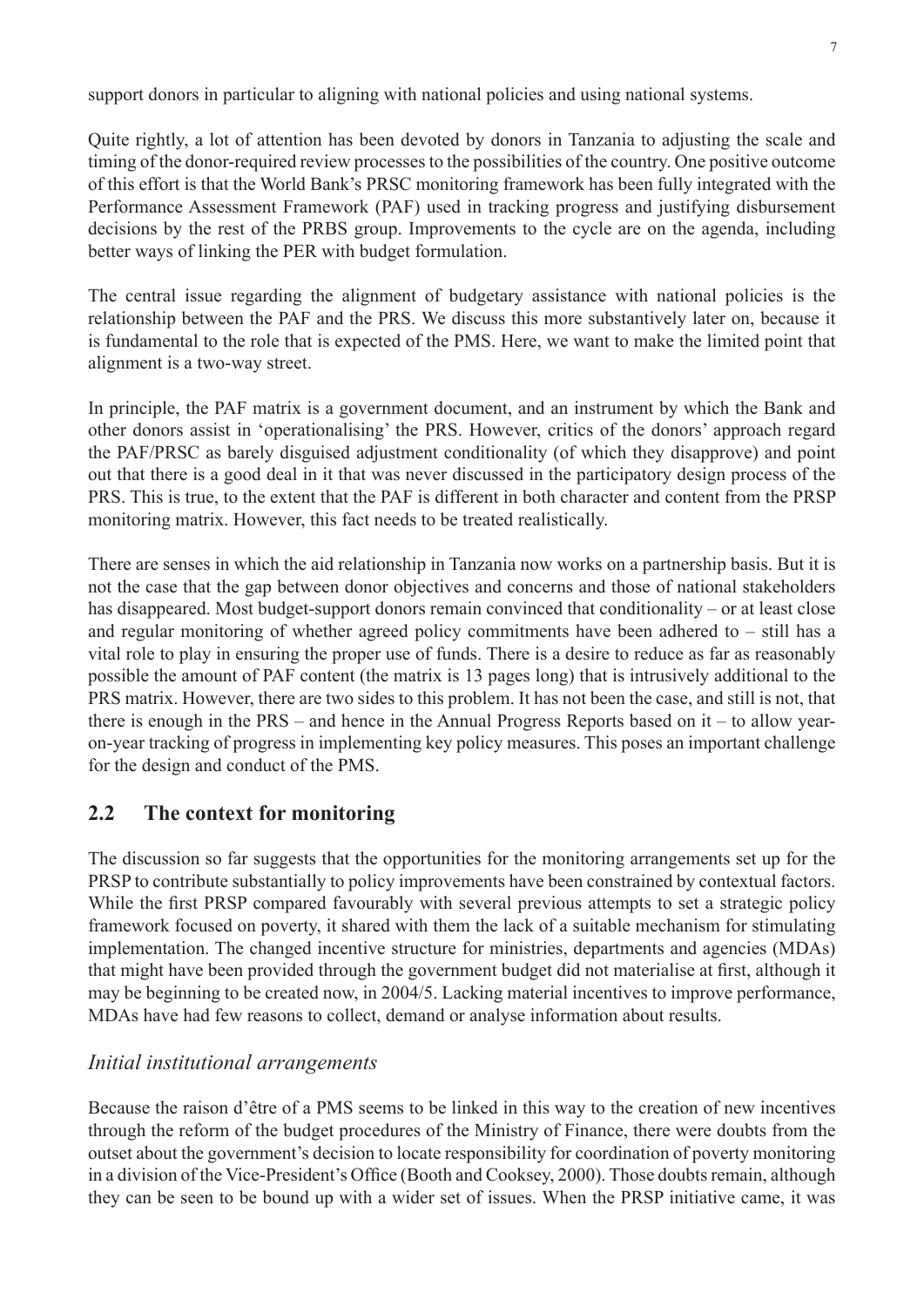steered by a high-level Technical Committee chaired by Finance. However, the National Poverty Eradication Division (PED) in VPO provided the secretariat and has made most of the running, at least until the last year or so. This has helped to entrench a situation in which MoF-led processes such as the PER and the budget have had only tenuous linkages with effectively VPO-led processes such as the annual review of the PRS and the national Poverty Policy Weeks.

Several of these things may be set to change now as a result of the different content of the PRS and new process for the Budget Guidelines. It may, however, be significant that the initiative to strengthen the PRS-budget linkage came from the External Evaluation commissioned for the 2004 PER. Donor support for the proposal was probably decisive. In other words, in this as in many other respects,<sup>7</sup> it is not clear that the government system has any in-built inclination to reform itself in the direction of results-oriented policy mechanisms. The spur of donor pressure, in alliance with like-minded local stakeholders, is still the major source of progressive change.

Another institutional oddity that has not yet come under pressure to change from any quarter is the location of responsibility for planning, along with privatisation, in the President's Office, where it is more or less de-linked from the PRS. The former Planning Commission was responsible among other things for Tanzania's Vision 2025,<sup>8</sup> while the VPO was given responsibility for the National Poverty Eradication Strategy which preceded the PRSP, responding to the promptings of a slightly different set of international supporters.<sup>9</sup> When the Commission became the division for Planning and Privatisation in the PO (PO-PP), it proceeded to prepare a Medium-Term Plan for Economic Growth and Poverty Reduction, on the grounds that an instrument was needed for delivering on the Vision.

These documents have considerable overlaps in content and many shared weaknesses. The duplication is, of course, wasteful. It also makes it harder than it should be for the PMS to command the attention of MDAs across government, since even in formal mandate terms (admittedly not the most important factor) the authority of the PED/VPO can be questioned. It is symptomatic that the Medium-Term Plan was published without consultation with PED. It was sent to parliament for approval, which the first PRSP was not. In the recent PRS revision, PED decided to treat the Medium-Term Plan as an 'input', which has generated a tension between the two units that has not yet been resolved.<sup>10</sup>

### *Implications*

Taken together, the range of contextual factors reviewed in this section fix the parameters of what can be expected, and what cannot, from PRS monitoring arrangements in Tanzania. As in other countries, the most important issue is the degree to which there are progressive shifts in incentives that advance the three dimensions of the PRSP project: country ownership, results-orientation and partnershiporiented aid.

We have suggested that in one sense the Tanzania PRS scores well on country ownership. The

<sup>7</sup> Lawson et al. (2004), Chapter 5.

<sup>8</sup> This document visualises Tanzania's graduating to the category of middle-income country by 2025 and sets out some of the immediate preconditions, including an 8 per cent growth rate, various cultural changes and the adoption of a development mindset by the country's leaders (Planning Commission, 1999).

<sup>9</sup> Like other initial poverty policy papers produced in Africa under the influence of the 1995 Social Summit in Copenhagen, the NPES expressed the government's commitment to poverty reduction by setting an ambitious target to be achieved early in the 21st century. The overall goal of the NPES is to reduce absolute (private consumption) poverty by half by 2010 and eradicate it by 2025 (URT, 1998).

<sup>10</sup> This conflict of mandates is symptomatic rather than a matter of grave concern, unlike the equivalent tension in Uganda between the National Planning Commission and the Prime Minister's Office. In the latter case, the planners are laying claim to part of the budget process as well as to the monitoring of development planning.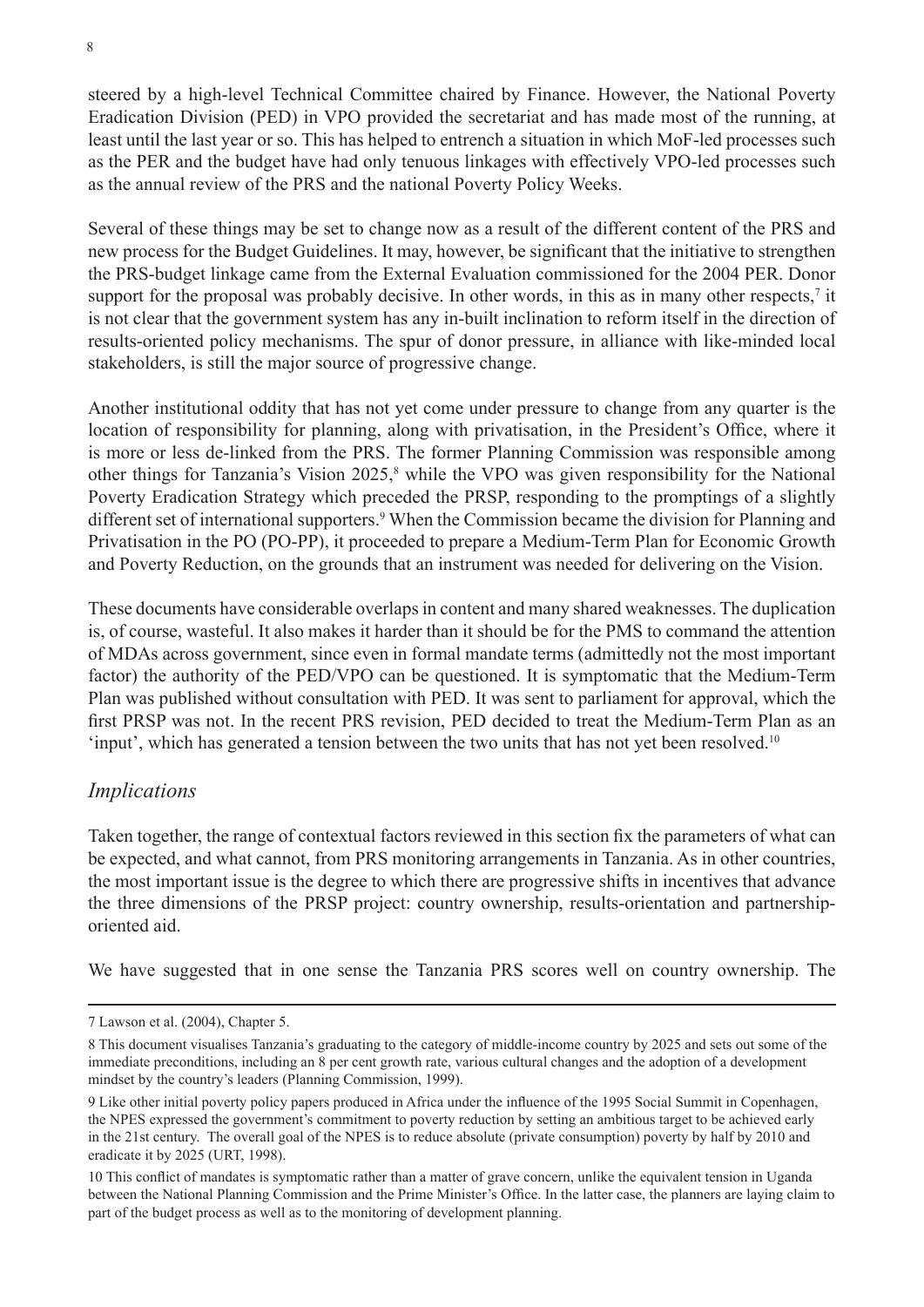preparation of policy documents of broadly this type is a long-established Tanzanian tradition. However, if ownership refers not to sentiments of attachment but to institutional mainstreaming (our preference), there are more difficult questions, because the linkage of the PRS process with both the mainstream of political debate and the budget has been weak. More important, the domestic drivers of greater results orientation have been weak, and have not so far been much strengthened by the budget reforms. For its part, the donor community in the country espouses the language of partnership in an unusually enthusiastic way, but the PRBS PAF is quite a lot more than a mere instrument for monitoring the implementation of the PRS. It is a major source of donor reassurance and also a principle instigator of policy implementation.

All these thing need to be taken into account in thinking about what the PRS monitoring system can and should aim to do. The incentive structure within government is what determines the degree to which actors will be autonomously motivated to make use of evidence on results. It also, as we shall argue below, affects the degree to which it will be possible for any central body to impose a rationalisation on MDAs' monitoring activities. That means that those responsible for PRS monitoring cannot afford to be unconcerned about matters outside the formal sphere of monitoring, such as budgeting processes. Nor should they regard the gulf between the national monitoring system in the shape of the PRS APR and the parallel donor system (the PAF review) as an unchangeable fact of life.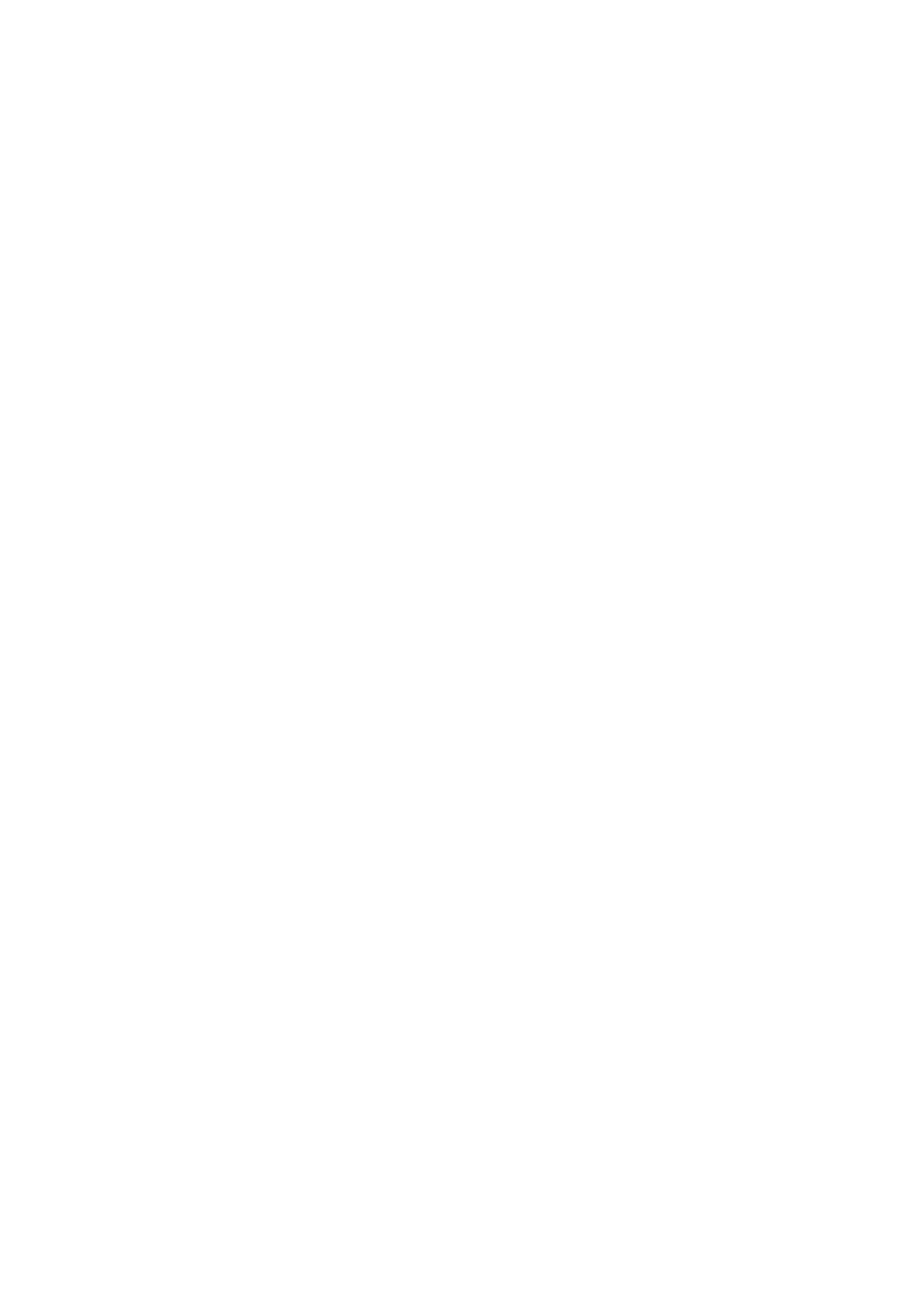# **3 Tanzania's poverty monitoring system described**

This report's analysis of Tanzania's institutional arrangements for poverty monitoring is undertaken in two parts. In Section 3, we begin with a descriptive overview of Tanzania's PRS monitoring system (PMS) as currently constituted. The overview is brief, as there is a good description in the key design document, the Poverty Monitoring Master Plan (URT, 2001), and in subsequent summaries (see Annex 2 and Annex 3). We then itemise the various strong and weak points of the system, as discussed with stakeholders or documented in studies and discussion papers. Most, if not all, of these issues are to be considered as part of the review of the PMS scheduled to follow the completion of PRS2.

In our view, however, this discussion is mostly describing symptoms, not identifying underlying causes. A deeper diagnosis is needed on several points. In Section 4, therefore, we take a more analytical look at the role of the PMS, structuring the discussion by reference to the three dimensions of the PRSP 'project' – ownership, results-orientation and partnership. On this basis, in Section 5, we make some recommendations on the way forward that may be of use in the upcoming review of the PMS.

# **3.1 The Poverty Monitoring Master Plan: basic design issues**

When Tanzania's full PRSP was agreed by Cabinet in mid-2000, it contained little on the appropriate set-up for monitoring the strategy's implementation. In October 2000, however, agreement was reached on the composition of a National Poverty Monitoring Steering Committee, to report to the alreadyfunctioning PRSP Technical Committee referred to in the last section. The outline of a set of more specialised technical working groups was also agreed. Following further elaboration, this structure was formally articulated in the PMMP, published in November 2001, just in time for Tanzania's HIPC2 Completion – which had been made conditional upon one year of PRSP implementation (Evans and Ngalewa, 2003: 265-8).

In one sense, therefore, the monitoring of PRS1 may be said to have got off to a slow start. However, in another sense most of the elements were already in place. Ensuring monitoring of the National Poverty Eradication Strategy of 1998 was already among the duties assigned to the personnel of the Poverty Eradication Division of VPO, and various activities were already under way. The PMMP has been described ambitious and the product of nine months of close, cooperative working by the members of the different working groups (ibid.). Certainly, these preparations were painstaking and informed by a good understanding of international best practice in the monitoring of strategic plans. However, the design process did not start from a blank canvas.

The structure of working groups and committees, to which a great deal of attention was given, was entirely new – although it could be argued that it reflects a faith in committees and consultation that is a well-established feature of public-sector culture in Tanzania. A good description of the structure is reproduced in Annexes 2 and 3. On the other hand, in two respects the PMMP inherited problems from the previous phase of thinking about poverty monitoring.

First, as already discussed, the location of the secretariat (and the principal vehicle for donor-funded technical support) to the system in VPO was already fixed. The monitoring of budget execution was formally defined as one of the activities encompassed by PRS monitoring. However, together with the limitations of the budget process at that time, the institutional division of labour tended to engender a situation in which results' monitoring ran in parallel with the arrangements for strengthening MDAs' financial accountability. It is only now that the need for linkage is being seriously addressed.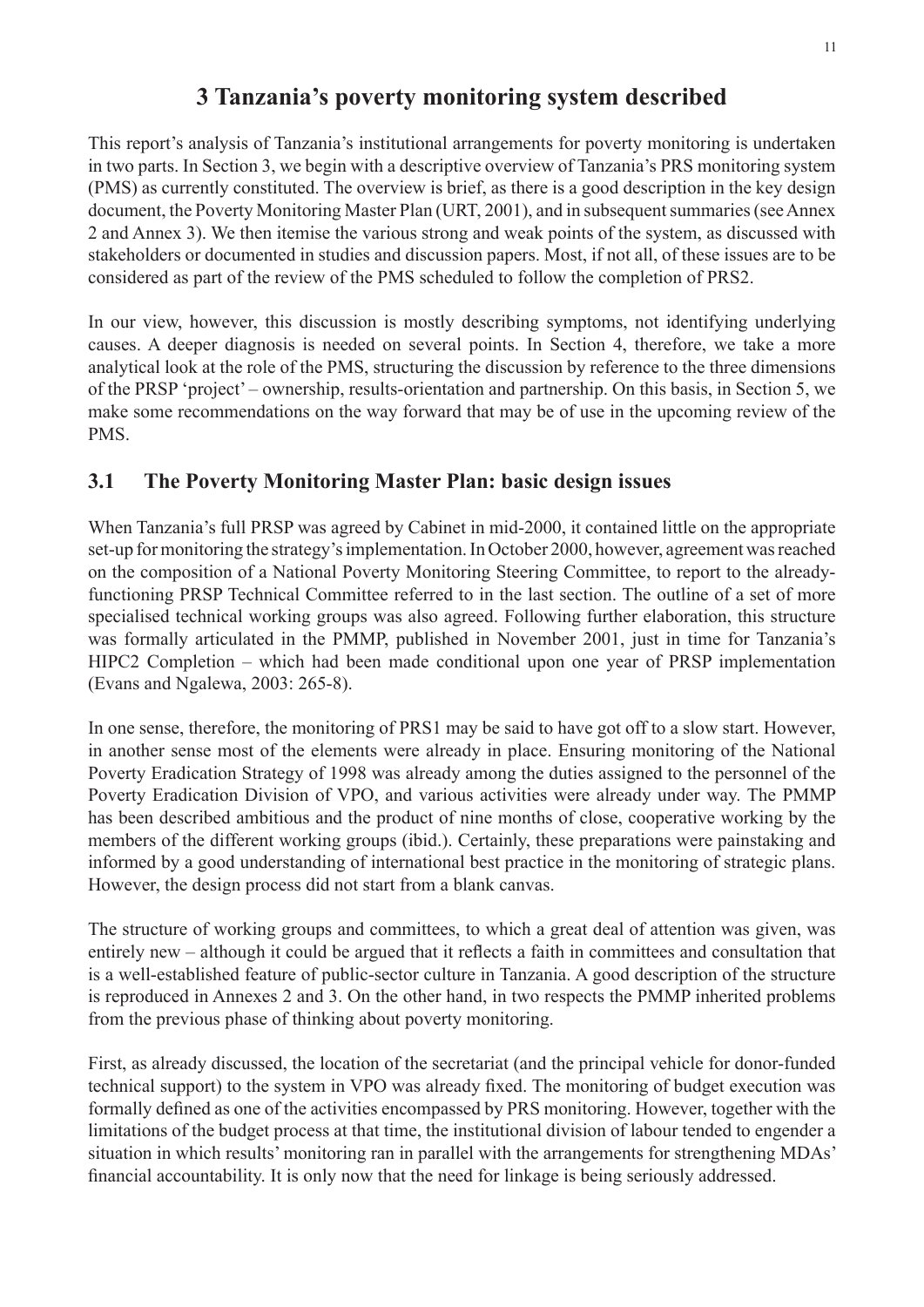Second, the technical focus of the planned monitoring activities was skewed in a definite direction by the discussion of HIPC2 indicators that took place immediately prior to the PRSP design process. The PMMP contains a best-practice outline of the required scope of a PRS monitoring system, which may be paraphrased as follows:

| impact indicators                   | for tracking progress towards the overall objective of the strategy                              |  |  |
|-------------------------------------|--------------------------------------------------------------------------------------------------|--|--|
| <i>outcome indicators</i>           | relating to intermediate targets, more closely related to the actions proposed<br>under the PRS; |  |  |
| proxy indicators                    | indirect measures of impact or outcome;                                                          |  |  |
| performance or output<br>indicators | tracking the progress in the action programme specified in the PRSP more<br>directly;            |  |  |
| input indicators                    | sufficiency and timeliness of resource allocation                                                |  |  |

However, in the document this is immediately followed by the statement that Tanzania's poverty monitoring system emphasises measurement of impact, outcome and proxy indicators, to which is added: 'The tracking of output indicators is adequately covered in the sector programmes, which have monitoring mechanisms in place for this purpose'. It is then pointed out that the list of Poverty and Welfare Monitoring Indicators prepared by the VPO in 1999 – anticipating what were expected to be the requirements of the HIPC2 initiative – was used as a reference document in selecting the indicators for the PMS (URT, 2001: 7-8). The indicators in question are entirely of the first three types in the above classification.

As we shall suggest in the next section, this restriction on the scope of the PMS is problematic in the context of the fact that the principal outputs of the PMS are annual progress reports (APRs) on PRS implementation submitted to government and the staffs of the IMF and World Bank. It is also odd in view of the stated desire of donors in the country to rely mainly on the APRs in justifying annual disbursements of budgetary support and assuring their head offices that PRS implementation is on track. For now, we just notice that the dead hand of international thinking about HIPC triggers had a visible effect on the emphasis of PRS monitoring in Tanzania, as it did on other countries. 11

What we suggest here is that the international climate of debate around the second HIPC initiative steered country-level thinking towards the idea that a results-oriented approach to poverty reduction implies a monitoring approach that is heavy on quantitative measures of outcome and impact. Despite the fact that the HIPC triggers finally agreed in Washington for most countries contain a mixture of outcomes and policy actions to be undertaken, nothing much has been done to reverse the effects of this initial steer. In fact, under the influence of the international industry around the Millennium Development Goals and the European Union's results orientation among others, things have been done that have reinforced the initial steer.

This is probably the assessment that needs to be made of the fact that a major activity of the PED in 2002 was negotiating an expansion of the original list of 40 outcome and impact indicators to comply with requests from the Bank and the EC. This raised the number of Poverty Monitoring Indicators to around 60. At best, this diverted attention from the important business of preparing APRs and getting the APR format right from the point of view of a PRSP philosophy stressing country commitment and accountability, strengthening results-oriented incentives and enabling a better development partnership.

<sup>11</sup> We found a similar ambiguity in the equivalent Uganda PMS strategy documents, with a commitment in principle to whole-chain monitoring being accompanied by a practical stress on some easily-identified indicators of outcome and impact as the real business of the PMS (Booth and Nsabagasani, 2004).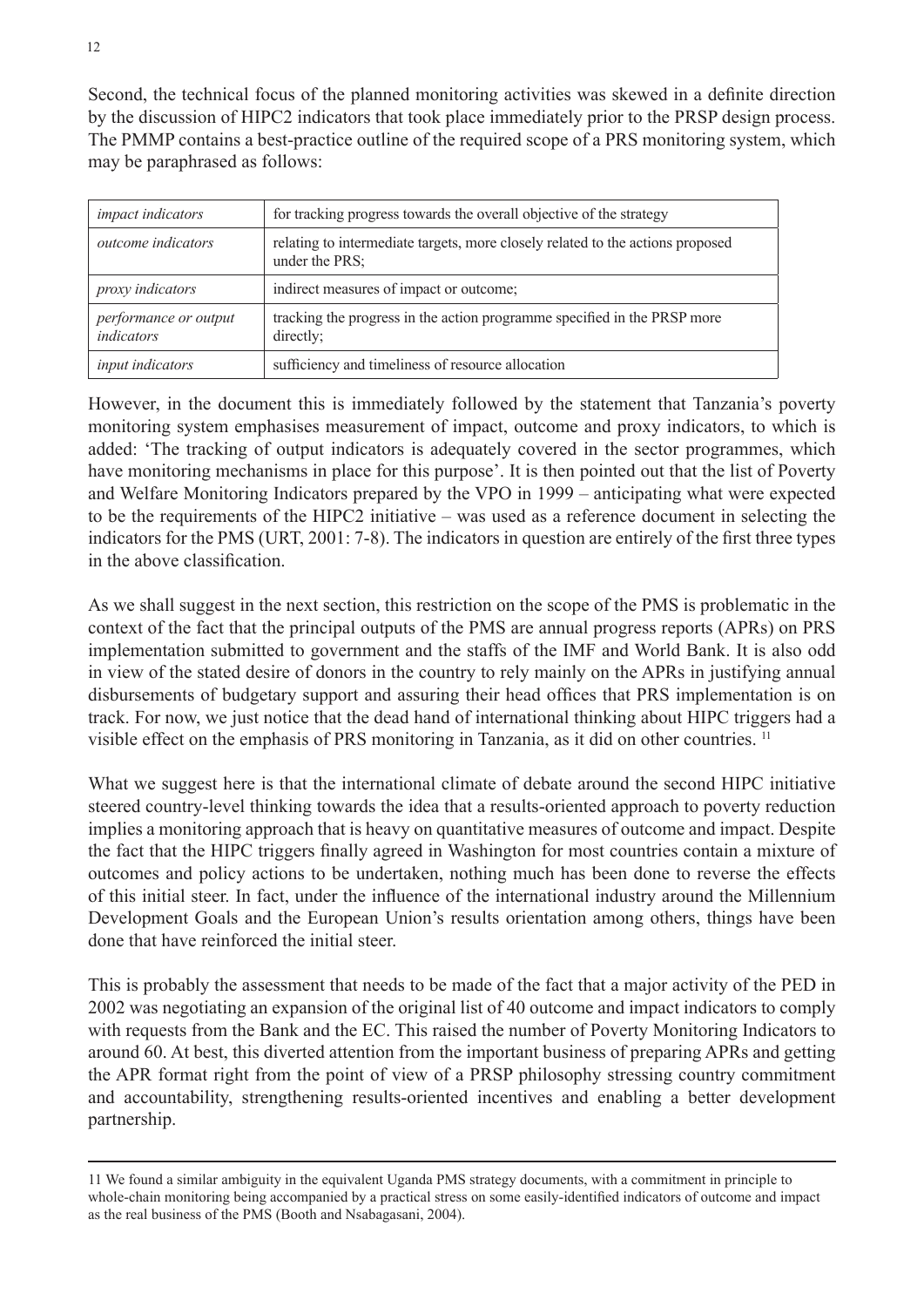In 2004/05, PED is again under international pressures of what seem to us an unhelpful sort. This time it is coming primarily from the UN system, and calls for an already over-stretched team to devote substantial effort to making PRS2 fully MDG-compliant, which is taken to include undertaking a major costing exercise on the new cluster strategies. This sort of thing does not have a place in the approach to improving the functioning of the PMS that is favoured by this paper.

# **3.2 Recognised problems**

The PMMP itself identifies many of the challenges to be tackled by the institutional arrangements proposed. Several of these are still challenges in 2004. We found quite a high degree of consensus among interviewees and in the discussion papers that while parts of the institutional framework have worked well, others are in need of greater efforts to tackle generally recognised disappointments.

### *Surveys, censuses, analysis and research*

At the start of the NPES/PRS process, Tanzania found itself in poor position with respect to the measurement of poverty impacts, with major comparability problems between household budget surveys limiting the assessment of trends until 2001. The major investment that has been put into surveys and their (re)analysis since the 1990s has, however, altered the picture. With the pre-scheduled Demographic and Health Surveys complementing the HBS, Tanzania can now count itself quite well served in terms of the generation of comparable data on impacts. The problems that remain with these major surveys and with the census have much more to do with the misconceived notion that they can be a basis for annual progress reporting than with the production or the utilisation of the data.

Although capacity is fully stretched, the analysis side has been well served by members of the Research and Analysis Working Group of the PMS. This group has benefited from the support of respected research units like REPOA and ESRF, and a number of able individuals, including some expatriate technical assistance from organisations such as Oxford Policy Management. Its principal product, a national Poverty and Human Development Report, has been produced annually since 2002. It is of high quality. It does not conceal the alarming evidence of stagnant rural living standards, despite moderate per capita growth, in the 2000/01 survey report, and includes some excellent discussion of the implications for policy.

The two issues of the PHDR provided a solid basis for the recent revision of the PRS. It has also been drawn on heavily by the VPO in preparing its review of progress in the 'priority sectors' of PRS1 for the APR. However, the PHDR itself points out that the data it works with are mostly quite unsuited to annual reporting. The same is almost certainly true of the participatory poverty assessment recently completed under the auspices of the R&AWG (2004). Like the two previous exercises on a similar scale in Tanzania (Narayan, 1997; Shinyanga, 1998), the PPA provides a basis for rethinking some of Tanzania's basic policy options but not for monitoring on an annual basis. REPOA's Policy and Service Satisfaction Survey (see Cooksey and Mamdani, 2004) yields information that more relevant to assessing changes in performance, but has the limitation that it is not linked to specific performanceenhancement plans.

Together with responding to ad hoc requests for attention to particular topics – such as those raised by NGOs during the (since 2002) annual Poverty Policy Week – the PHDR takes up of most of the resources of the R&AWG. This is recognised as a problem. The Group spent some time initially drawing up a research agenda, but it has not yet been able to devote significant time to it.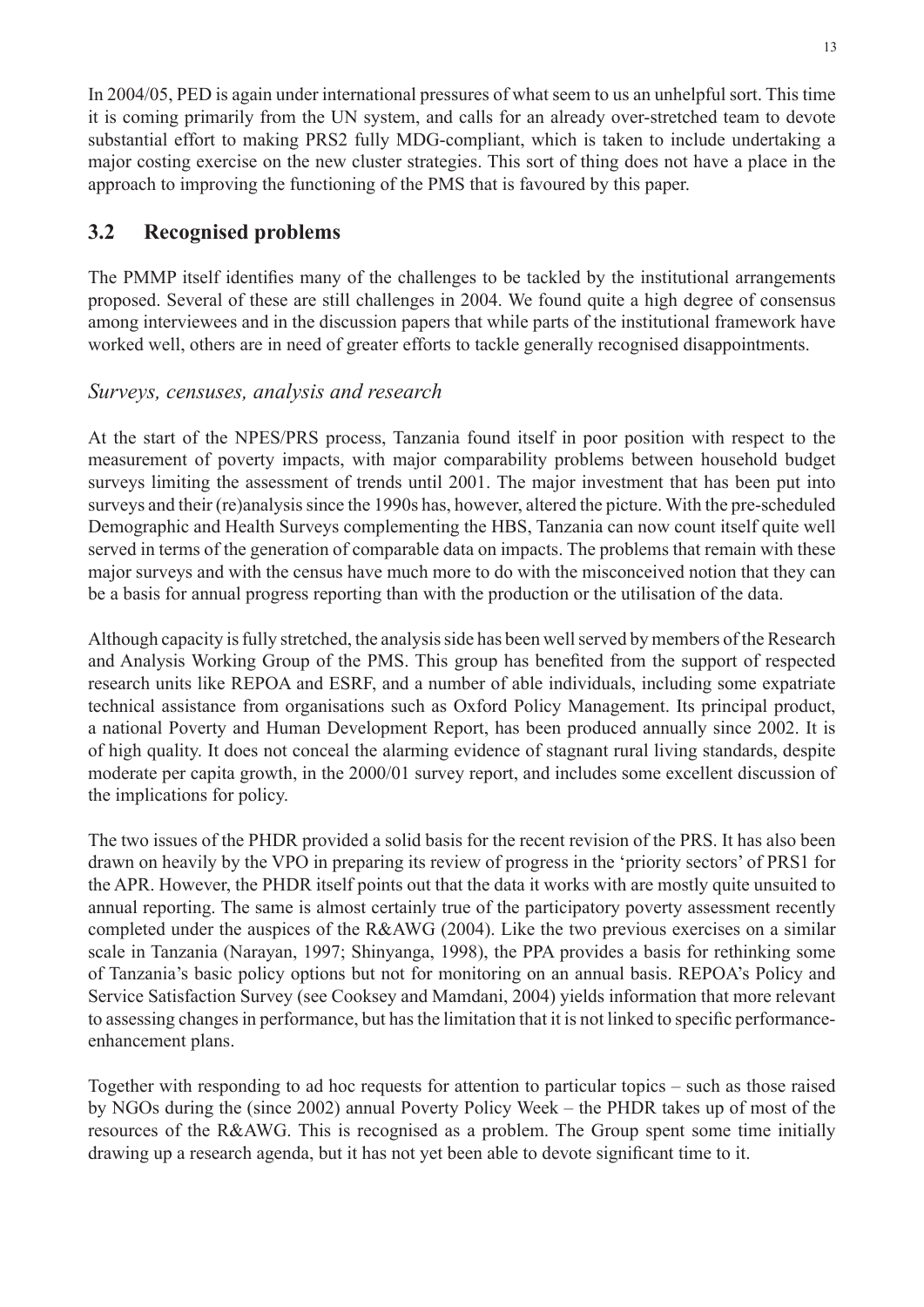### *Routine data systems*

Routine data systems are rightly regarded as key components of any PMS that is understood to be tracking a strategy for poverty reduction. Without an ability to track progress in increasing or altering the composition of sector outputs and intermediate outcomes, a PMS has little chance of detecting whether or not the final goals of the strategy are likely to be achieved. As emphasised in the case study of the PMSs in the Latin American Countries (Couduel and Regalia, 2004), tracking intermediate (input, process and output) indicators is essential to the role of PRS monitoring arrangements in feeding useful information back to decision takers. It is key to promoting evidence-based policy, and thus also to building partnerships in which external actors increasingly place their trust in country systems. Yet the tracking of intermediate indicators relies to a very important degree on routine data systems – administrative and financial reporting, and Management Information Systems.

Some of the recognised problems with routine data in Tanzania are identical to those in other countries. Tanzania is no exception to several general rules about routine data systems:

- the data they generate are typically facility-based, and will normally need to be complemented by population-based information from censuses, sample surveys or sentinel sites (Booth and Lucas, 2002);
- there are large questions about the completeness and/or reliability of the reporting in some or all sectors as a result of skill or incentive deficiencies among data providers at the base;
- in some sectors, definitions of indicators are inconsistent;
- coordination is poor even within sectors, and more particularly between line ministries and the local-government system, with the consequence that some monitoring activities are undertaken that either duplicate other activities or serve no clear purpose;
- this results in unnecessary reporting burdens on the immediate providers or facilitators of information;
- local analysis for local planning purposes is generally absent, as is feedback of analysed data to providers, so that a potential source of motivation to provide accurate information is lacking.

Several of these issues are identified in the section of the PMMP on routine data. Apparently they have not gone away. Approaching the matter from the data end, the following problems are noted in selected sectors.

In Health, good, but slow-moving, impact data are provided by the DHS, the HBS and the census, but information becomes very patchy and unreliable when we move to the outcome level in order to try to explain the impact trends. The principal problem here is with the routine reporting that forms the basis of the Health management information system (HMIS). The data collected are reckoned to be voluminous but incomplete and unreliable by sector specialists, very likely because of the weak incentives that facility-based staff have in delivering timely and accurate reports. This adds to the inherent limitations they have from being facility-based.

Population-based sentinel-site operations have compensated for these deficiencies to some degree in recent years, but they provide non-representative statistics and sometimes reflect the results of particular, localised interventions (URT, 2003: 46). At least one large sentinel-site project (the Adult Mortality and Morbidity Project) has recently come to an end without being adopted by the Ministry of Health. There are plans afoot to introduce an extended and more representative network of sites using international funding for HIV/AIDS activities. This may improve the data but runs the risk of subordinating the national monitoring system to the needs of a succession of vertical initiatives from outside Tanzania.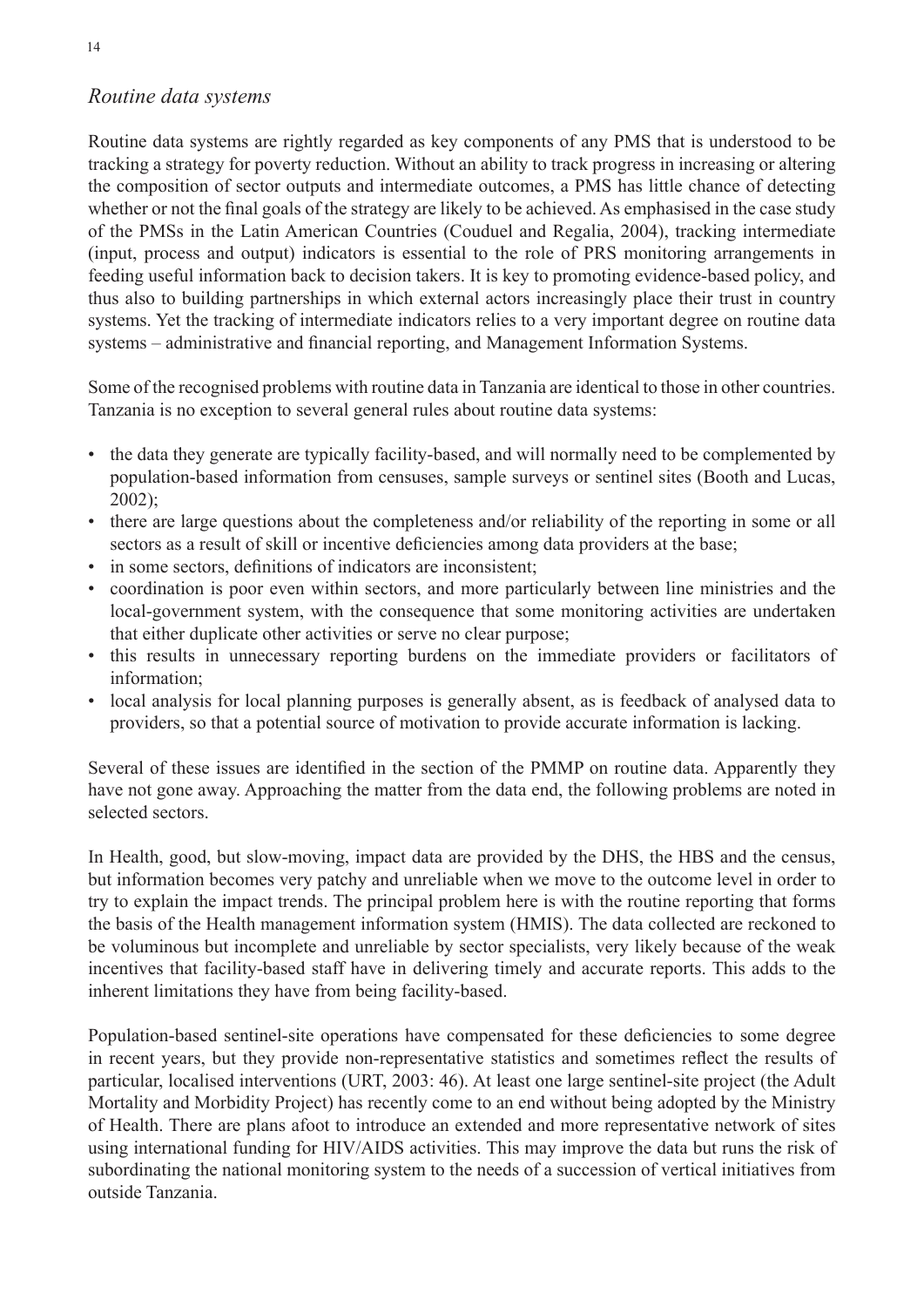In Health, therefore, the problem is not just that there is no clear tracking of sector policy implementation, but that some of the most elementary information about sector outputs and outcomes is missing. This sector-specific scandal is part of what stakeholders consider something of a crisis in the whole routine-data area of the PMS, the remit of the Routine-Data Working Group (RDWG).

Another dimension of the crisis is duplication and resulting waste and over-load. In Education several different authorities within the sector collect data from schools. The current situation is that schools are also reporting some of the same information to the monitoring system of the Local Government Reform Programme, supervised by the President's Office (PO-RALG). The LGRP M&E plan calls for the collection of data on 80 key indictors of basic service quality in the five priority sectors of PRS1. Overlap between the LGRP and line-ministry monitoring is characteristic of the routine reporting system nationwide.

This means that staff employed by the different information systems are being deployed in a wasteful fashion. It also means that the providers of information in the facilities are being overloaded with reporting obligations.

Rarely are data providers compensated by having access to or use of the analysed data. The LGRP aims to make possible a limited degree of local analysis for local planning purposes if and when it achieves the full roll-out of its plan to village, ward and district levels. The HMIS is in the process of providing computers to one member of each District Health Management Team, which would also make possible some local analysis. The EMIS is at an earlier stage in terms of hardware distribution, but is said to be encouraging District Education Officers to estimate some of the basic ratios themselves, using calculators. However, all of these initiatives are more intentions than realised changes.

It seems, from a rapid review, that the routine data gaps are not exactly the same across the sectors. For example, the PHDR reports the general view that the statistics collected by the Ministry of Education and Culture from schools are reasonably complete and reliable (in contrast to those for Health). However, those data – on enrolment and survival rates, etc. – are heavily used as proxies for educational impact. The important gaps are therefore both above and below the level of enrolment and survival rates. At one end, as the PHDR points out, there is a need for more direct assessment educational impact (a topic for cross-national educational research perhaps). At the other end, we know scarcely anything about whether the education sector is managing its resources as well as it could, by relevant standards.<sup>12</sup>

Routine data may be patchy and unreliable in sectors such as education and health, but this is nothing compared with the position in other vital areas, such as agriculture. The PHDR reports that there are 'no' data on trends in access to markets or satisfaction with agricultural extension services. In the evaluation of the PRBS programme (Lawson et al., 2004), a quick assessment was made of progress in creating an enabling environment for poverty-reducing growth. The review of the budget-support Performance Assessment Framework was a useful source of evidence on the subject, but relevant data from routine Tanzanian sources were not to be found, or at least were not reported in the APR.

# **3.3 Current proposals for reforming the PMS**

Current proposals for addressing the troubles in the routine-data area and other difficulties with particular areas of the PMS revolve around adjustments in the management of the pyramid of

<sup>12</sup> In researching the outcome level for the evaluation of PRBS (Lawson et al., 2004), the consultants were unable to find in the PRSP APR or other outputs of the PMS any evidence of whether better policy thinking is leading to better sector management, and whether the Ministry has remained on track, year by year, in taking the required steps.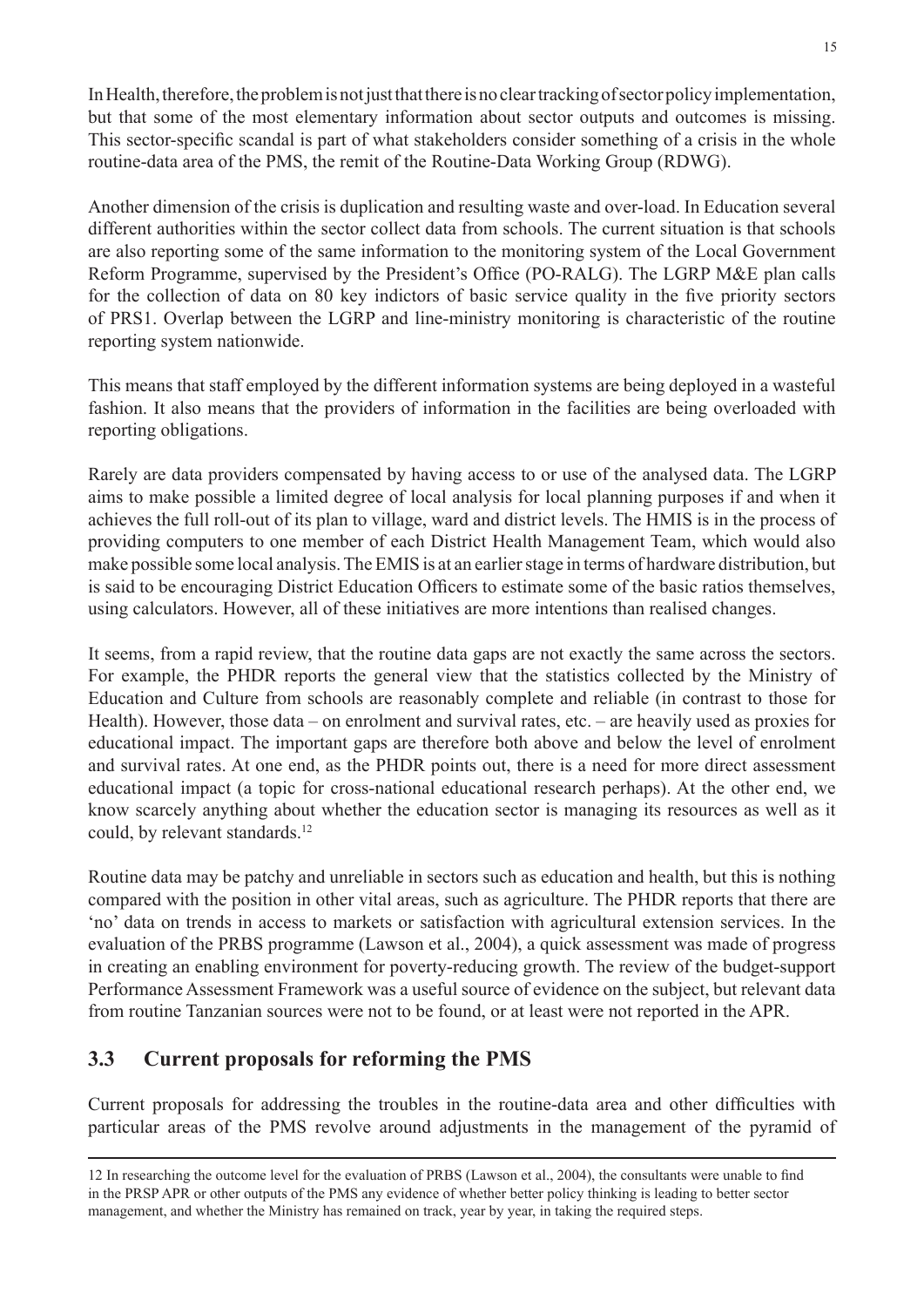committees and technical working groups that was set up under the PMMP. As we have said, the PMMP has had some noted successes, including some rationalisation of the survey programme and the outputs of the Research and Analysis Working Group. However, several snags have arisen with various of the other components.

#### *Dissemination, sensitisation and advocacy*

Some of these relate to the role and location of the Dissemination, Sensitisation and Advocacy Working Group, an innovative idea but one that has disappointed many observers (Samji and Sampson, 2003). Having a distinct working group for these tasks makes good sense, because problems of data quality are almost irrelevant for domestic policy purposes so long as planning offices lack awareness of the evidence that exists and the potential for using it to improve policies. In other words, there is a specific job to be done in linking up the potential data user with the sources, and helping to generate a culture of evidence-based policy thinking. In practice, however, the DSAWG seems to have done a fair amount of dissemination and not a great deal of related sensitisation or advocacy. Some of the other working groups see it as redundant, having served principally as a 'mail-box' for the glossy reports produced by them.

Observers put this down to an unsuitable group composition, and the location of the responsibility for convening the meetings and overseeing the implementation of their decisions in the already heavilyoverloaded PED. These factors will no doubt be addressed in the current PMS review. One possibility being considered is that of outsourcing more of the particular tasks that would be worth undertaking, such as preparing professionally written briefs based on the PHDRs. However, the search for solutions of this sort should be accompanied by realistic expectations regarding the wider problem of data awareness and utilisation.

Like other issues reviewed in here, this problem is not going to be resolved merely by re-jigging the arrangements within the PMS. The obstacles to greater data use are not in a proper sense cultural, but arise from the incentive structures within government. There no doubt are some useful promotional activities that could be undertaken, but it is more likely through the reform of the Budget Guidelines, as previously discussed, that the motivation to use more evidence on results will come, and sensitisation can only be expected to facilitate this process.

### *Censuses and surveys*

The survey programme is under the supervision of a Surveys and Censuses Working Group, which is chaired by the National Bureau of Statistics. The management seems to be efficient, but there are some concerns. Some observers see the programme as still heavy donor-driven, with the executiveagency status of the NBS tending to enhance its tendency to become over-extended, rather than protecting its programme from disruption.

### *Routine-Data Working Group*

A more serious challenge has been posed, almost from the outset, by the functioning of the Routine-Data Working Group. Over a number of years, this group has largely failed to deliver the coordination of routine data collection that is the core of its mandate. Among the immediate causes are problems with the frequency and chairing of the group's meetings, which have been the responsibility of PO-RALG. Meetings, supposed to be fortnightly, have been frequently cancelled or poorly attended. According to some sources the root problem is that PO-RALG is coordinating a major reform process in local government and tends therefore to regard this additional coordination role as secondary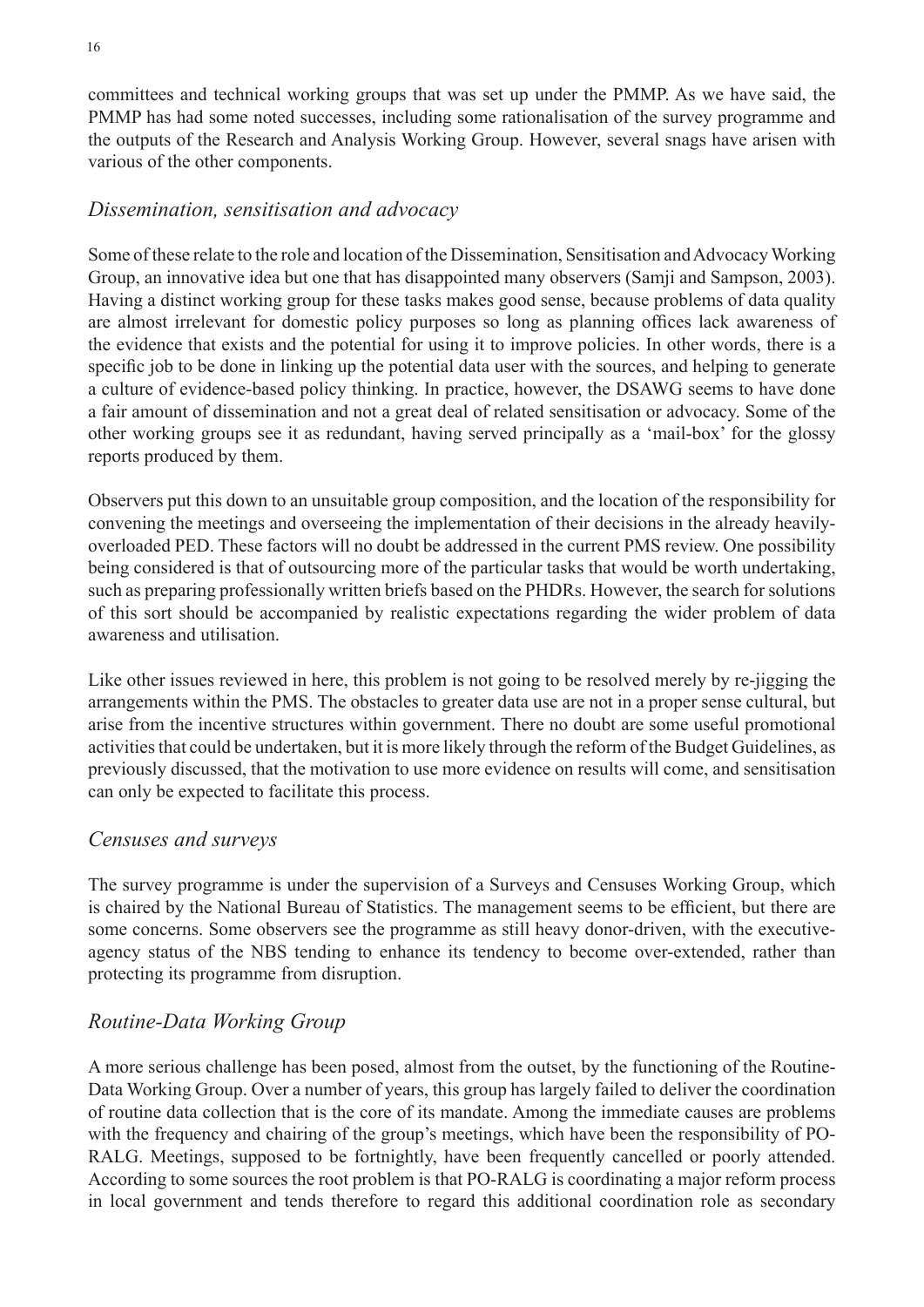(Nokkala, 2004b: 6). It is also based in the official capital, Dodoma, whereas several of the main line ministries are in Dar es Salaam.

Some of this may be about to change. A 'Strategy for the Rationalisation of Routine Data Systems for Poverty Monitoring' (PO-RALG/VPO, 2004) was discussed and agreed in October 2004 by a reasonably well-attended meeting of the Routine-Data Working Group. This document is very ambitious in some respects. It proposes funding for capacity-building in data collection and use down to the village/neighbourhood level, within a fully integrated system coordinated by PO-RALG.13 Indeed, one of its main purposes is to secure funding from the National Poverty Monitoring Steering Committee for this programme, which was refused in 2003 on the grounds that no strategy for routine data systems had been agreed.

The strategy is not very clear-sighted about eliminating duplication, or about improving data quality other than by means of a massive training effort. However, a number of promising moves have been made on duplication, and these are reflected in the document. Following a February workshop, a highlevel meeting of decision-makers from the Ministry of Health held in August 2004 agreed a formula for harmonising the health indicators in the HMIS and those in the Local Government M&E System. In October, a similar meeting was expected in Education. A consensus seems to have emerged on ensuring that in the immediate future, no indicator is reported by more than one channel.

For the time being, sector ministries will be expecting information on a wider range of indicators than the core set that are the focus of the local-government system. However, the view from the Local Government Reform Programme is that this will be a transitional situation. In the longer run, what is expected is that the LGRF arrangements will expand to cover the full range of datacollection requirements at local levels, with ministries limiting themselves to research. This is somewhat controversial, as the reporting officers (e.g. District Education Officers) are employees of local councils – they are not answerable to PO-RALG any more than they are to the line ministries. However, the issue is not due to be settled any time soon. The roll-out of the arrangements for dealing with the 80 core measures will be sufficiently challenging for some time to come.

In short, some of the most serious and obvious duplication problems are probably going to be solved without much further ado. However, data quality will certainly pose a more difficult challenge. One of the outcomes of the RDWG in October 2004 was an agreement that the National Bureau of Statistics would take a hand in boosting the secretariat of the group, consistent with its mandate for guaranteeing statistical standards across government. But it is not clear how much difference this will make on its own. A source of difficulty with the idea that data-quality problems can be addressed by further efforts on the part of the RDWG (or indeed by training) is that the members of the group are stakeholders in the current arrangements and do not themselves have any powerful incentive to make the kind of changes that may be needed. This is a major theme of our discussion in the next section.

The PMS review is expected to focus on these problems in the PMMP structure and related issues. A number of proposals are on the table, including inviting different officials or departments to take responsibility for convening particular groups, and possibly merging others.

### *Overall coordination of monitoring*

Not all of the proposals under consideration are directed towards tidying up the technical working groups. At the apex of the system, the PRS Technical Committee is nominally responsible for key

13 A budget of around \$1 million is requested for training of Village Executive Officers, health managers and ward-level Agricultural Extension Officers. Training at these levels is seen as essential to improving data quality.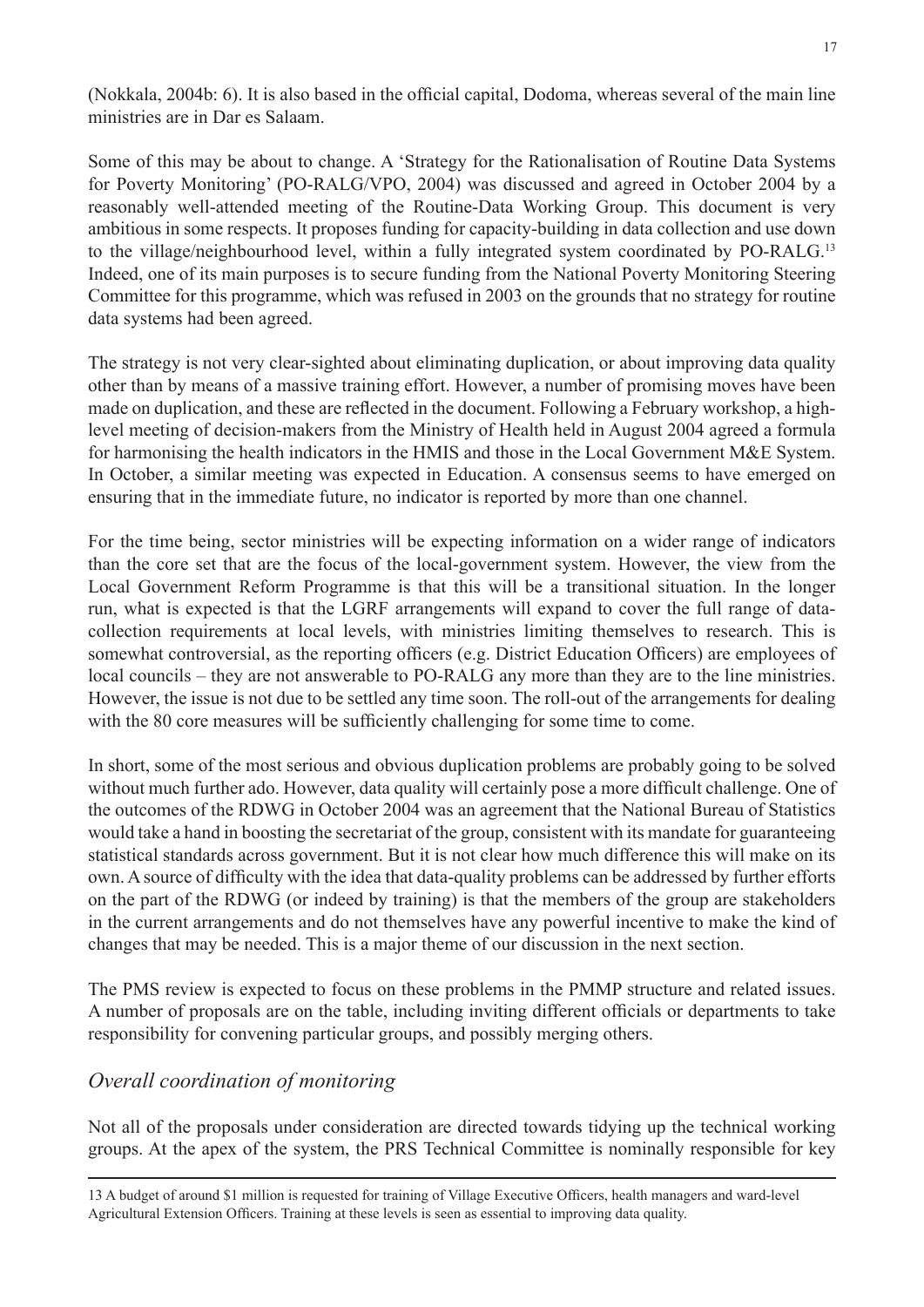outputs such as the APR, but has lacked clear terms of reference. It was at first rather tentatively chaired by an official of the Ministry of Finance, although observers have noticed improvements in the last year or so. The Poverty Monitoring Steering Committee is thought by some to be too large for the chair (the Permanent Secretary, VPO) to manage effectively. The overloading and understaffing of the PED, given its simultaneous responsibility for coordinating the PRS process and managing its monitoring, has been an issue for several years.

The option of restricting PED's mandate to monitoring, with a different body taking over the coordination of the plan process, may well be proposed, although it will have political ramifications. The idea is attractive as a solution to the problem discussed in the last section, where the PRS process is working in parallel with a Medium-Term Plan process led by PO-PP. However, it would be unwise to address the problem in a merely administrative way. As we shall argue in the next section, the more important question is how planning, and therefore monitoring, can get into a better relationship with the budget process, which is the key to changing policy makers' incentives.14

The PMS review should address these issues, and may find solutions to some of them. However, it is to be hoped that there will also be consideration of the underlying challenges we discuss in Section 4, and of the recommendations that follow. We do not think that the above agenda is mistaken, but we do think it is incomplete.

### *The APR/PAF relationship*

Last but not least important is the matter of the focus of monitoring attention within the PMS, and particularly how this might change as a result of the PRSP's revision. VPO proposes to adjust and refine the indicators and targets with which it has been working. As we have already indicated, it is likely to be under strong pressure to do this in a way that maintains an emphasis on the outcome and impact levels and is driven more by international-agency concerns than the needs of tracking whether the new PRS is making a difference to policies and practices in the Tanzanian government system.

One of the widely-acknowledged challenges that should be set in the balance against the need to keep the international agencies happy is that of improving the relationship between the PMS's flagship product, the APR, and the reporting that in-country donors consider the minimum for their purposes. As we have said, the monitoring matrices of the first PRS were heavily skewed towards measurable rates and ratios relating to outcomes and impacts. In the social sectors, key sectoral inputs and outputs, such as pupil-teacher ratios and safe water sources per head of population were included. But there was not a strong focus on the kind of actions and immediate results that could be expected to show marked change on a year-by-year basis and to be useful for management and accountability purposes.

The APRs submitted to the Bank and the Fund have made efforts to report progress on as many links as possible in the chain from PRS inputs to final impacts. However, as in Uganda, this could only be relatively unsystematic, because for most sectors there was no formally recognised logical framework or similar statement of the intended chains of causation. The dominant orientation of the PRS monitoring system could therefore be said to have remained focused on the tracking of outcomes and impacts.

The PAF/PRSC, on the other hand, was from the outset mainly concerned with specific actions to

<sup>14</sup> In the margin of this debate, UNDP and other donors who have supported PED since its inception are concerned at the continued absence of a workable exit option. Plans to absorb the donor-funded staff into the civil service have been much discussed but are fraught with difficulty. The topic is regarded as sufficiently important by budget-support donors that there is a benchmark relating to it in the PAF matrix.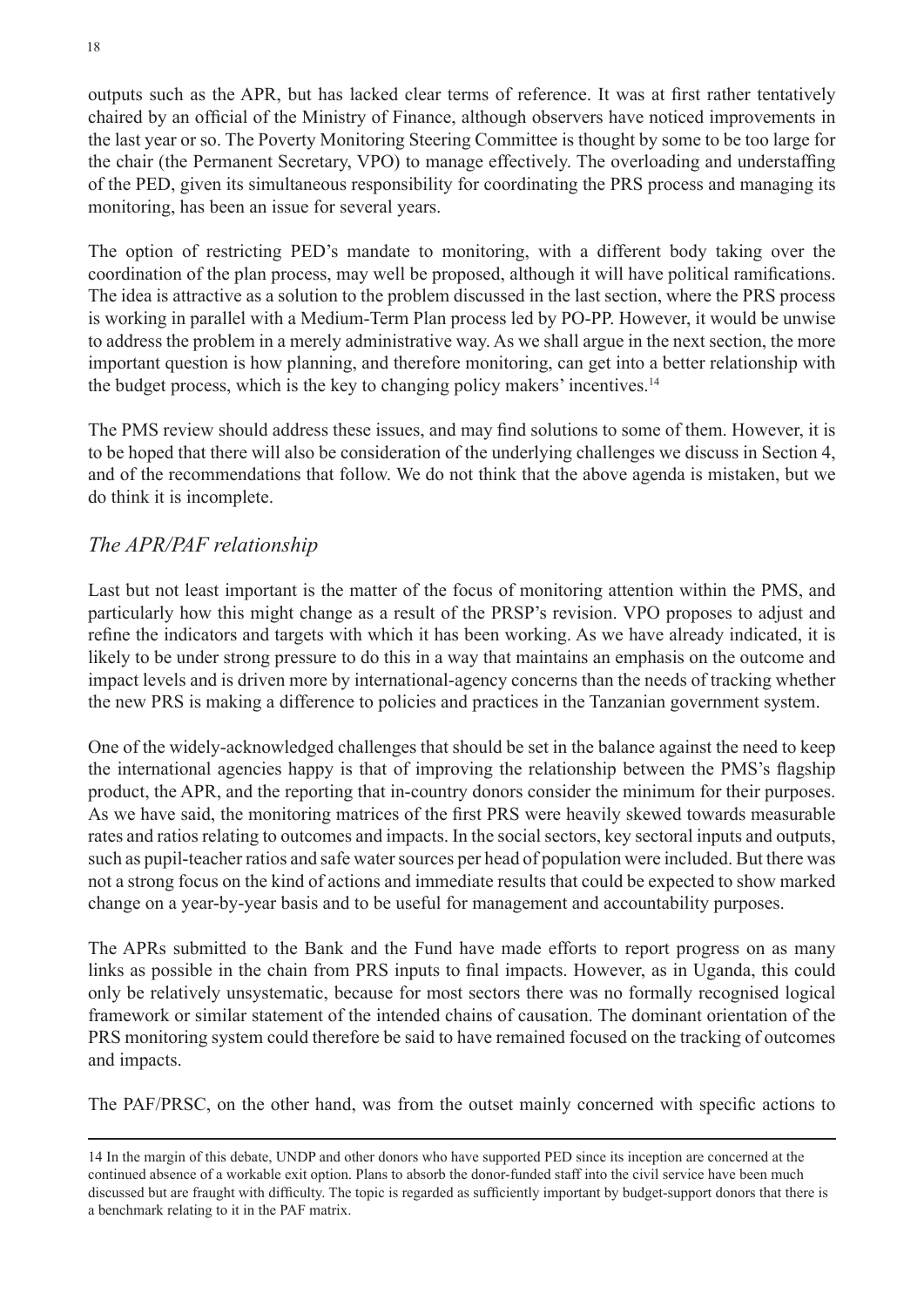be taken with a view to improving the functioning of public institutions, with a broad indication of how each measure would contribute to PRS objectives. The focus on actions is based on the broadly correct perception that these are the things that are most importantly and usefully monitored on an annual basis.

As with the joint policy matrices used in other PRSP countries, there is a view that the current PAF matrix is bad for country ownership. On this view, it should become less focused on actions to be taken, and more so on results, leaving the government more free to design and schedule the specific actions taken to obtain those results (Nokkala, 2004a). However, both within and outside government there is a lack of confidence that the pace of policy change would be sustained without the matrix, a particularly crucial role being played by the items printed in bold type that are prior actions for Bank disbursement.<sup>15</sup> Therefore, there are grounds for looking more closely at why the APR does not have the features that would allow budget-support donors to rely on it to a greater extent, and how a change in this situation might be achieved.

<sup>15</sup> In the budget-support evaluation, it was striking how many of the recent steps to improve the climate for pro-poor growth in the country had been identified as Bank prior actions in the PAF. Most of these may also have been components of President Mkapa's political agenda, which may help to explain why they were implemented. On the other hand, recognising that domestic political commitment is necessary for this type of conditionality to work does not quite add up to an argument for viewing it as redundant (Lawson et al., 2004).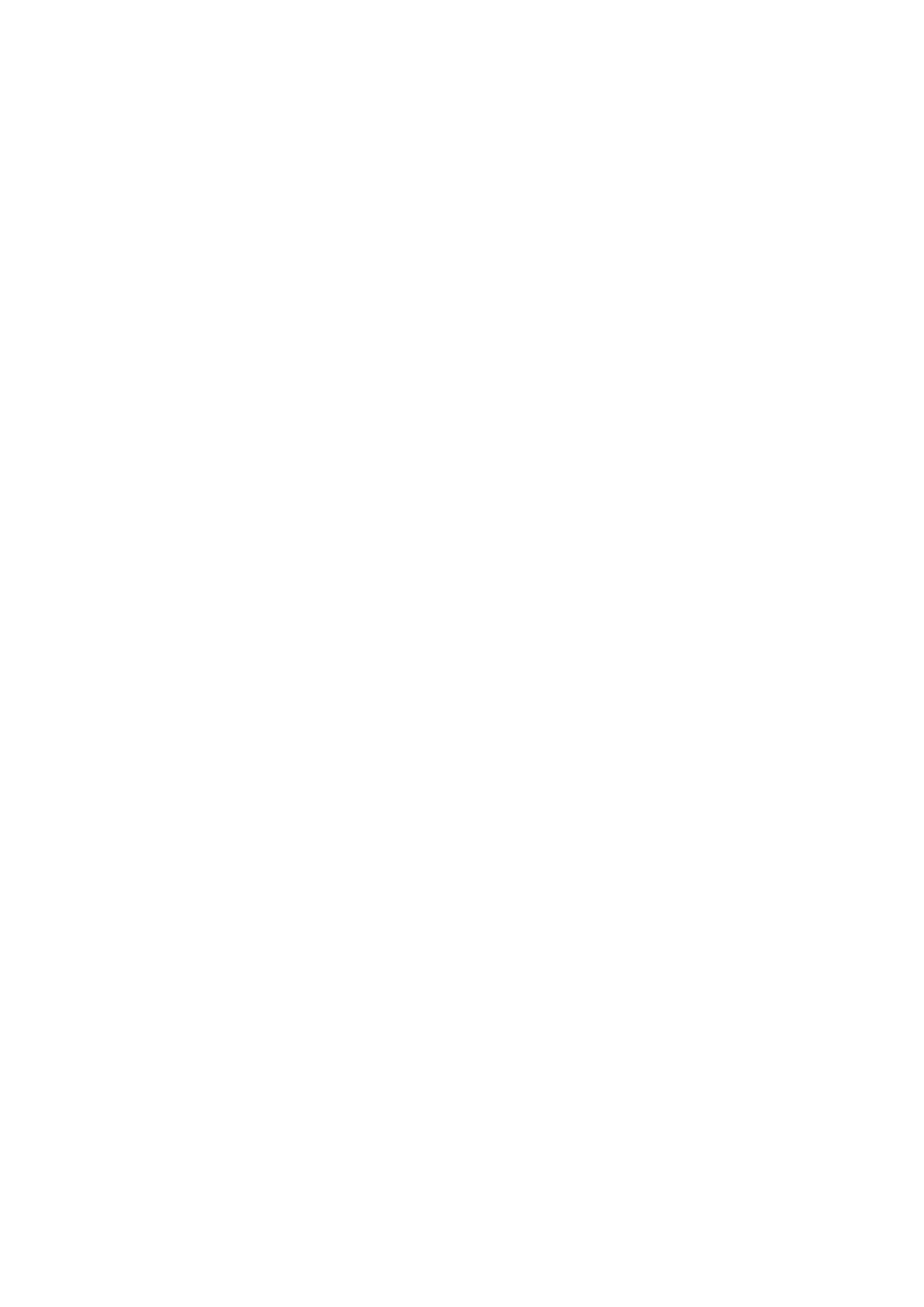# **4 Analysis: successes, limitations and challenges**

Having described the PMMP and the current diagnosis of its successes and troubles, in this section we take a more analytical approach. The argument is organised in terms of the larger issues posed by the design of PRS monitoring. There are three principal sub-headings, corresponding to the expected contributions of PRS monitoring to the PRSP 'project' as set out in the Introduction:

- enhanced country ownership of poverty-reduction policies;
- greater results orientation in national policy processes; and •
- the conditions for development partnership.

The first sub-section includes a discussion of the large institutional questions posed by the current shape of the PMS. The second deals with the main issues regarding supply of and demand for information, including alternative approaches to improving data coordination and quality. The third includes the relationship between national and donor reporting needs. Section 5 presents some general conclusions and sketches the elements of an alternative approach in Tanzania.

### **4.1 Country commitment and accountability (ownership)**

We ask first how well the PMS is contributing to country ownership of the PRS, and under what conditions it might do so more effectively. A different and subordinate question is whether the PMS itself has been regarded as country-owned, or as an externally-driven requirement.

There are two alternative ways of addressing this type of question. One is to take it as a simple matter of perception, resting on the literal testimony of different sorts of stakeholders and on expressed feelings of ownership or alienation. We suggest that this is not a solid basis on which to make judgements. The PRSP project is not about stakeholder sentiments but about institutional arrangements that do or do not strengthen mainstream policy processes, the attitudinal reflections of which will be complex and not easy to interpret.

We have already said several things about attitudes to planning for poverty reduction in Tanzania. They have the effect that receptiveness to the PRS is not a very telling measure of whether it has make any difference to the prospects of the implementation of measures that help poor people. Something equivalent can be said about the PMS, in view of its very traditional and comfortable emphasis on tracking results for which no one in particular can be held responsible. At both levels, what would really make a difference to levels of commitment and accountability within the country would be for the very recent and quite tentative initiative to link negotiations over budget allocations to resultsoriented 'cluster' strategies to be fully consolidated. In short, a previously neglected dimension of country ownership may be about to be addressed.

### **4.2 Results-orientation and use of evidence in national policy processes**

Tanzania's PMS has been characterised by a much-improved supply of information on poverty impacts, but the quality of administrative reporting has left much to be desired. There are also weaknesses on the demand side, and efforts to address this by establishing a working group for Dissemination, Sensitisation and Advocacy have not so far led to notable results. The question is what sort of action would be most likely to work in addressing both sets of problems.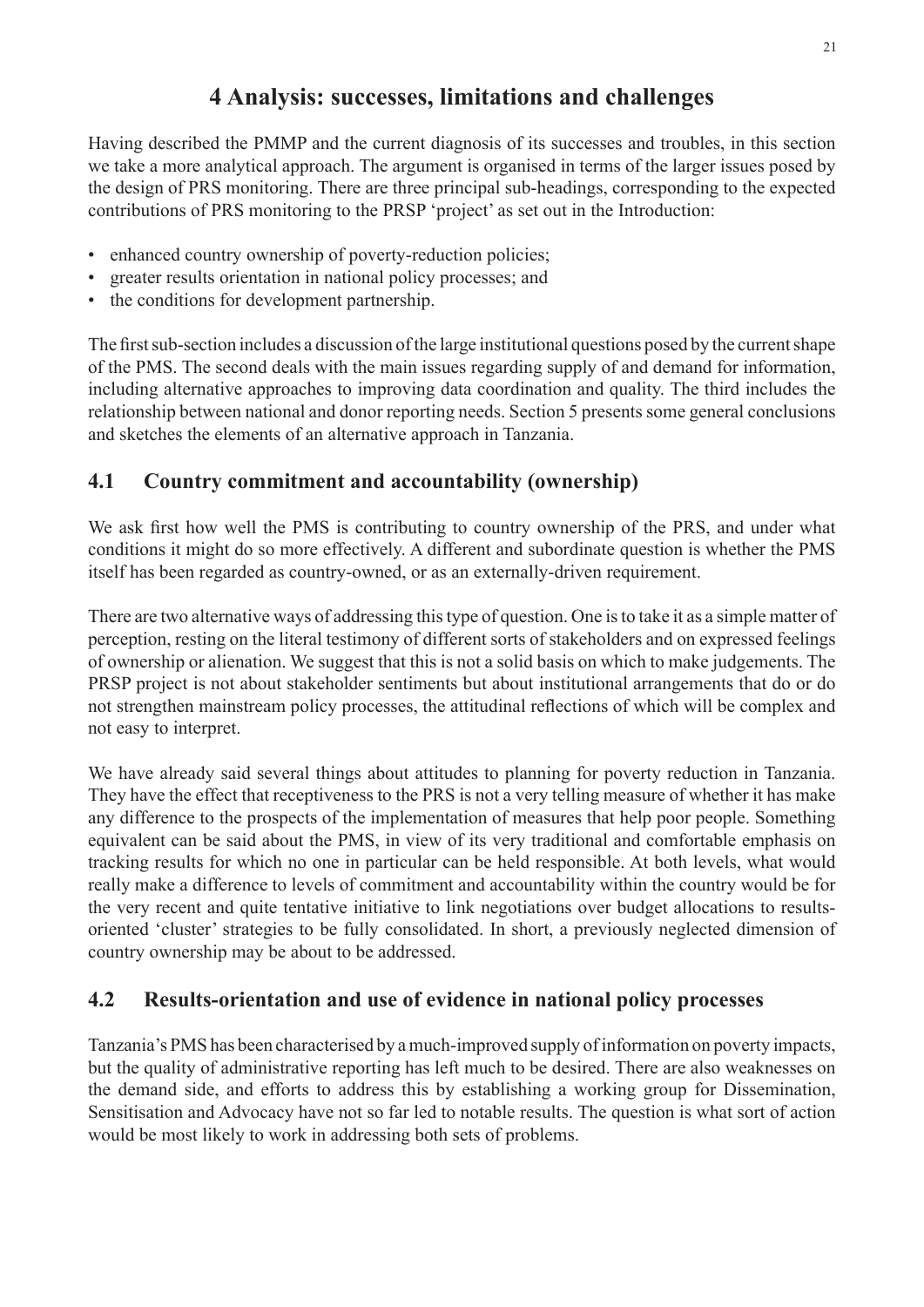## *Supply-side problems: the need for realism*

It is hard to over-emphasise the importance of not treating the coordination of monitoring as a merely technical or administrative challenge. As we have also said in our paper on Uganda, the reasons that poor coordination and duplication of effort exist arise from the incentive structure of the civil service, which affects planning and monitoring departments no less than other MDAs. Monitoring activities are important to MDAs and their staff because, in addition to justifying staff salaries, they often result in the payment of per diem allowances for inspection visits and other travel and attendances. Allowances are a major source of earnings for many civil servants.

The tendency for monitoring to be interesting because of the funding attached to it plays out differently in two types of government monitoring office. On the one hand, there are the 'elite' systems, such as the MISs in Education and Health, where corporate and individual interests are bound up with the prestige and excellent facilitation, in addition to allowances and travel possibilities, that come from donor project support. In this situation, there may be no major inefficiencies, but the MDA will definitely be concerned about initiatives to achieve overall rationalisation of the M&E system of government that would reduce the scope or complexity of their systems.

The more typical planning office, on the other hand, is starved of protected government funding, because it has not been defined as 'pro-poor'. It may also get little project or common-basket support from donors. In those conditions, units may be expected to hang on tight to any monitoring budgets and opportunities to earn allowances that may be available, because they are one of the few sources of supplementary resources to which they have access.

### *Incentives and territory*

We suspect that much of the duplication that has been found in Tanzanian M&E is underpinned by the prevailing 'political economy' of incentives in these ways. One informant spoken to in the parallel study in Uganda compared the expected behaviour of those running monitoring activities with that of male dogs, who mark out their territory and warn off interlopers by urinating on trees. The implication was that fresh coordination efforts would quickly come up against problems of territoriality.

Territoriality is not just about government but also about donors. There are still a very large number of donor-funded projects in Tanzania, and donors typically take M&E and their particular approach to it quite seriously. This adds to the range of M&E interests impinging on the national system at various levels.

The point here is not to suggest that better coordination is not needed. Nor do we want to imply that with more aggressive prompting and prodding it would be impossible to eliminate some of the more serious irrationalities in the current arrangements (the overburdening of local authorities and service outlets by multiple reporting, for example). The point is about method. If the political economy approach to better coordination has merit, what it suggests is that those wishing to promote a rationalisation of the system should choose to do so in institutional contexts and on terrains of battle where the incentives are most favourable.

We suggest first that to address overlapping, overgrown and non-functional reporting or inspection systems by bringing together the people responsible for creating them is likely to prove a rather blunt instrument. Most information systems generate vested interests; those in government systems where salaries are unremunerative and 'allowance culture' prevails are to be taken particularly seriously. We see no reason to doubt that this is the case in Tanzania.<sup>16</sup> It is generally recognised in discussions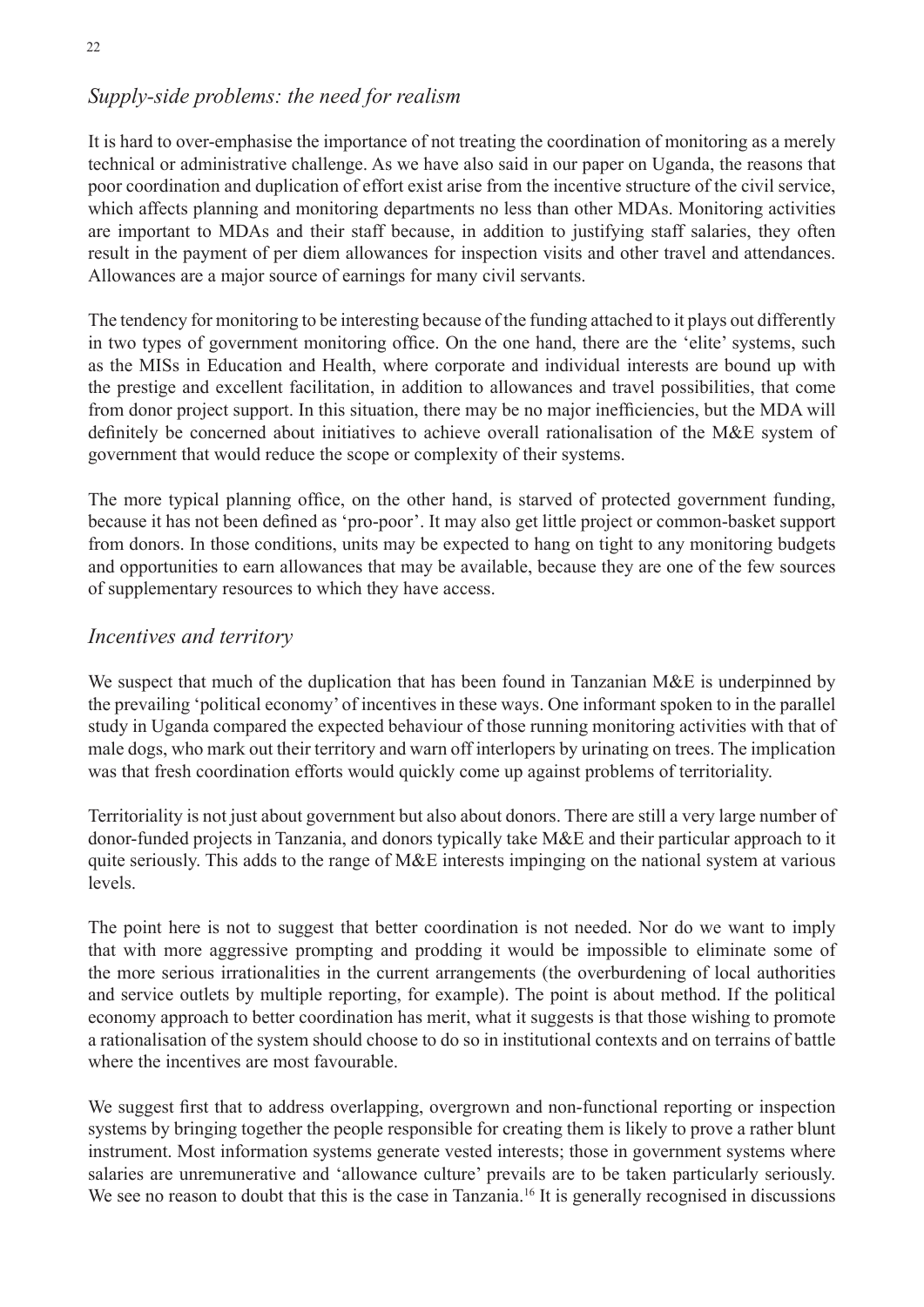of poverty monitoring that cultivating the habit of information-use in policy making is a matter of transforming incentives in government departments. We would add that the reasons why incentives to use data are currently weak are also the reasons why there is resistance to rationalisation in the production of data. In the search for a way forward, the same arguments apply.

Committees and workshops attended by monitoring people and devoted to the discussion of monitoring do not strike us as a battle terrain that is favourable to rationalisation.17 All of the incentives are stacked against it. In such contexts, there are also likely to be strong pressures to adopt false solutions such as unnecessarily ambitious training programmes,<sup>18</sup> using plausible-sounding technocratic arguments about capacity bottlenecks. Given typical patterns of donor behaviour, in which almost any plausiblesounding technocratic argument is likely to get financial support, the opportunities for outcomes that actually add to the data-gaps, duplication and waste in the system would be considerable.

### *The alternative*

The alternative involves a) having realistic expectations about the degree of rationalisation that is likely to be possible in the short run, and b) recognising that in this as in other important respects, the problem of monitoring cannot be solved on the terrain of monitoring.

What we are saying here about coordination is similar to what has become widely accepted concerning the demand for the generation and use of relevant, high-quality data in policy making. The demand will only arise out of the progressive growth among planners and their political bosses of incentives to improve policies by reference to evidence and analysis. The focus in improving monitoring therefore needs to be on the interface between monitoring and decision making, particularly those parts of it where the incentives to results-based thinking are strengthening. This should determine the entry points – the choice of terrain – in efforts to tackle the coordination question.

In the long term, there may and hopefully will be a growing tendency for Tanzania's politicians to become more performance oriented when in power or leading opposition in parliament. If this were to happen quickly, producing a more activist cabinet or parliament or both, it would send more powerful stimuli to change than the budget-process improvements could possibly do. However, progressive political change is uncertain, and in the meantime it is wise not to assume it. That being the case, the further evolution of the Budget Guidelines/MTEF and associated sectoral and local-government policy-making processes seems to offer the best prospect of effecting a substantial change in the incentive structure within MDAs and the civil service.

### *Implications for PED*

What, then, should be the role of the PMS secretariat when it comes to the coordination of data supply? We are unable to go into detail, and it would not anyway be appropriate to do so. But two things are clear.

First, it needs to target **reachable objectives** in the improvement of data supply and demand. In

<sup>16</sup> The lack of attendance allowances was given as one of the reasons why the meetings of the RDWG have been attended infrequently.

<sup>17</sup> We would distinguish rationalisation from the type of gains from exchange of information and experiences that such meetings can generate. Such gains are not insignificant, but they do not transform institutions.

<sup>18</sup> And more workshops! Out-of-town workshops are particularly valued because they pay expenses and allowances. In Uganda, one estimate says that the typical kick-back to workshop organisers from workshop venues is of the order of 10-15 per cent of the bill.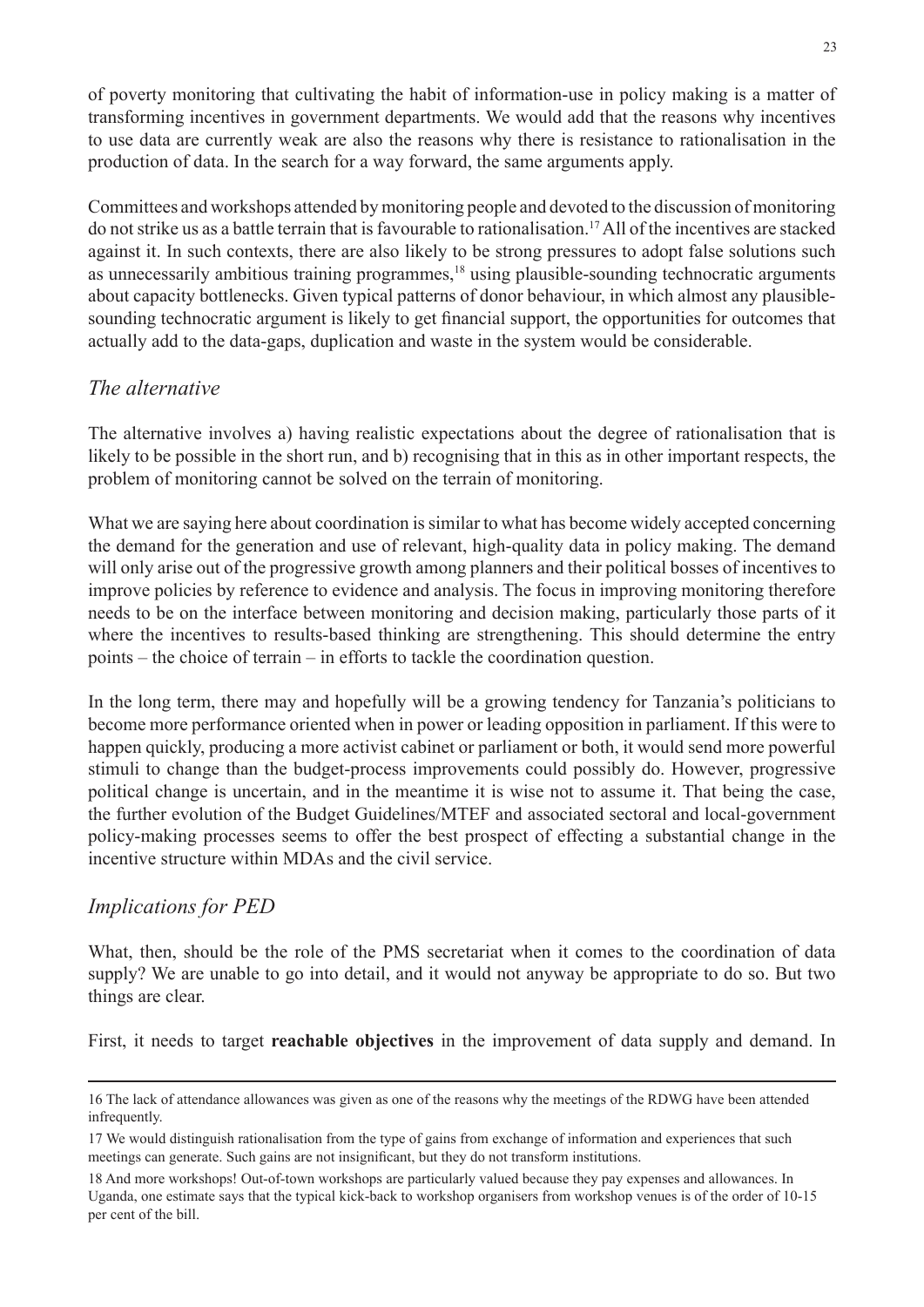tackling the significant weaknesses of this effort so far, great care should be taken not to trade bad for worse (e.g. addressing duplication with training in systems that result in more duplication).

Second, it should **not attempt a frontal assault** on poor coordination and quality using the TWG structure, as this is the least favourable terrain. Instead, it should conduct the civil-service equivalent of guerrilla warfare, moving its efforts back and forth between the several battle sites where the incentive structure is more favourable – the Budget Guidelines and PER processes, sector workinggroup sessions and sector reviews, the implementation arrangements for the LGRF, and the PAF review. What distinguishes those arenas is that there is leverage. Requests for information or analysis of a certain quality are backed by the release conditions attached to funding.19 In these contexts, joint efforts by PED and Finance could put pressure on MDAs to improve and rationalise their reporting systems.

Incentives are currently weak or even perverse because resource allocation decisions are not strongly affected by performance. The PRBS evaluation (Lawson et al., 2004) has suggested that some progress is being made in this respect. On the other hand, it has also pointed out that the challenge function in the budget is not yet operating well. As a consequence, the incentive to seek high-quality information and use it to design a sector or district strategy and make a case for its funding is not well-developed. Nor is the scope for efficiency gains much explored. The initiative that is being taken in the current budget cycle, requiring MDAs to justify their MTEF requests at the Budget Guidelines stage by reference to the Cluster Strategies of PRS2 and/or an agreed sector strategy is a substantial step in the right direction.20 However, its impact will be limited by the very large volume of donor funding that is not subject to this process, as discussed previously.

Sector strategies and the associated common-baskets and joint working groups are an alternative source of change in incentives. These are in many cases still rather loose affairs in Tanzania. But potentially, they have in common with the budget process that within their ambit, decisions about the generation and use of monitoring data can be motivated by resource-allocation decisions. Something similar may be true of the PER sector working groups (which will have an opportunity to reorient themselves following the PRS revision) and the PAF review process.<sup>21</sup> The PMS secretariat needs to see these kinds of groups as clients or customers, and as allies in the improvement of reporting systems.

In any one of the arenas just mentioned, the incentive structure will be quite a lot more favourable to improving the quality and availability of relevant information than an arena composed mainly of monitoring specialists. In describing the technical working groups of the PMS in this way we are reflecting what we think has become the reality. The original idea was that each TWG, as well as the national Poverty Monitoring Steering Committee and – most importantly – the overarching PRS Technical Committee would be 'interfaces' between data producers and policy makers/data users. However, within months of its inauguration this system was suffering from attendance problems, particularly on the user side (Evans and van Diesen, 2002: 9). Reinvigoration of the PRS Technical Committee was a 'must', but not proving easy to achieve, for the PED in 2003 (VPO, 2003: 5)

<sup>19</sup> Contrast this with the remark, made not entirely in jest, by one of our sector informants: 'if the poverty-monitoring fellows speak nicely to us, we give them data for their purposes'. University lecturers and two UN agencies were listed as users of the sector's data ahead of the PMS.

<sup>20</sup> The initiative uses Access-based software, which has been dubbed the 'PRS-based Budget Allocation System'. The task for the sectors has been simplified by means of some pre-selection by MoF of the PRS 'cluster strategies' that correspond to particular Votes in the budget classification.

<sup>21</sup> The PRS design and revision processes are, in contrast, not sources of similarly strong incentives towards policy improvement because of the absence of a link to resources.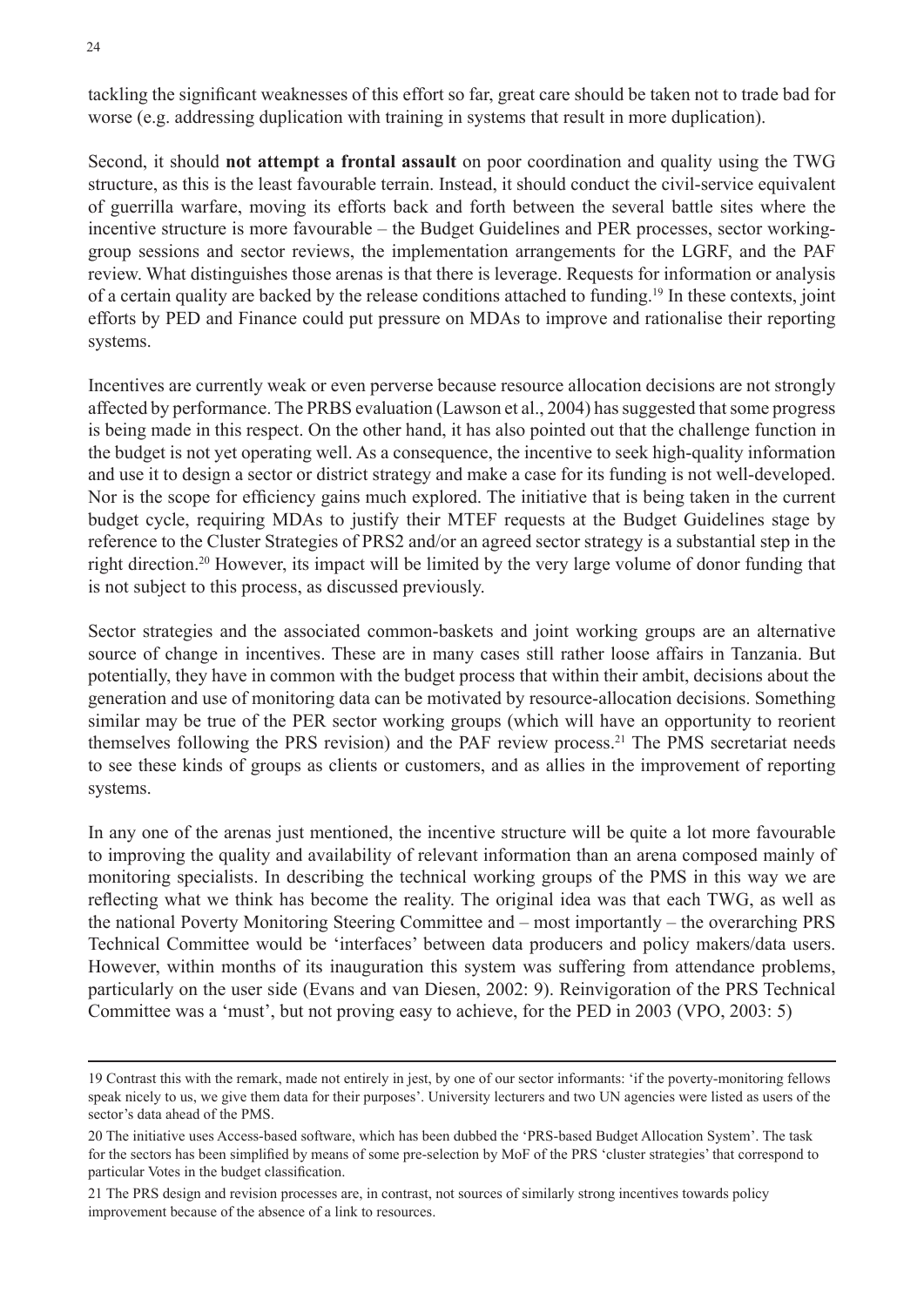### *PED and MoF*

The main work of linking up what happens across government in a way that increases the pressure for better policy will of course fall to senior officials of central ministries, such as Finance. It is not suggested that PED staff could or should be the leading brokers of change. It does seem to us, however, that those with responsibility for the overall performance of the PMS should be focusing their efforts relatively more on these policy-making arenas, and relatively less on the components of the PMS itself. As suggested in the most recent Joint Staff Assessment on the PRS APR (IMF/IDA, 2004), there is scope for the monitoring system to use and disseminate more of the data generated in policy-level debate (which we assume refers particularly to the annual PER sessions). But even more important, it is from these arenas that real pressure for the rationalisation and improvement of data systems is going to come.

This approach – modest in its aims and smart in its methods – would also be the best for advancing the other side of the promotion of evidence-based policy, that of demand for and utilisation of the outputs of the PMS. This is another crucial topic.

### *Fostering demand for data and analysis*

PRS monitoring cannot be detached from the rather long, slow process of building an incentive structure that is more performance-oriented. There are no shortcuts in this process. However, in the meantime there is much to be said for using the PMS to generate information that is in principle relevant to policy learning and accountability. This is not just a matter of data quality and completeness. It also involves the question of the type of data that are focused upon for different purposes, where 'type' refers not to quantitive-versus-qualitative or routine data versus survey data, but the points in the chain of results – from inputs through outcomes to impacts.

This choice of focus is critical not just from the point of view of policy learning and accountability to domestic stakeholders. It also has a strong bearing on the partnership dimension of the PRSP project and the prospects for aligning the PAF more closely with national performance-assessment systems.<sup>22</sup>

Chapter 6 of PRS2 commits the PMS to monitoring comprehensively the resources, activities and short-term objectives, specific aims/outcomes and broad outcomes/goals of the strategy (VPO, 2004: 46). In our view, this is a reasonable long-term ambition. If it were really possible to track the realisation of the PRS through each of these levels, focusing on the critical annual changes for annual monitoring purposes, and the more slow-moving indicators of successful implementation at slightly less frequent intervals – then a powerful learning tool and accountability instrument would have been provided. Under those circumstances, it would certainly be churlish for budget-support donors to insist on checking-up on policy actions by means of a separate instrument.

The trouble is that the policy making has to be good enough to support this intensity of monitoring effort. For each of the Clusters of PRS 2, there would need to be a fully worked-out Logical Framework or the equivalent. Truncated Logframes which are highly elaborated at the outcome end, but nonspecific about what needs to be done and about timetables and benchmarks for doing it, would not be sufficient.

We need to recognise here that the quality of the policy thinking that has gone into PRS 2 is high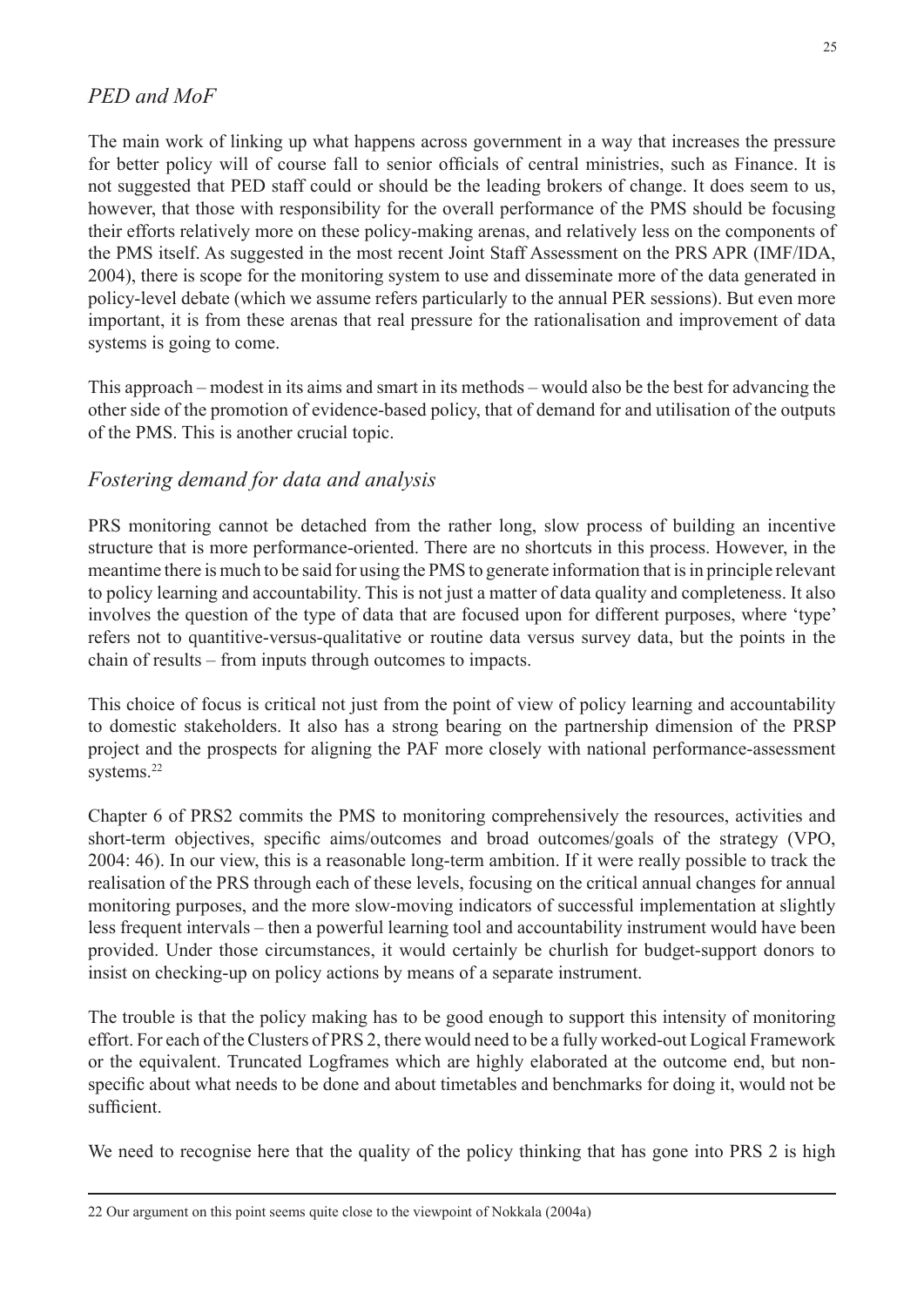compared with the past.23 The Cluster Strategies provide, at least, a useful itemisation of the main intermediate goals of the sectors. However, there is a lot of space between this and a complete strategy. Filling the empty spaces will take time. The new PRS has taken a more strategic approach, drawing in some cases on more coherent and elaborated policy statements from the sectors. This is the cluster idea. However, it has not generated its own Policy Matrix. This misses a major opportunity for a closing of the gap that has existed between PRS monitoring and the PAF review. We return below to the reasons why we believe such an opportunity should be created in the near future.

In Tanzania, as in some other PRSP countries, the APRs which constitute the main outputs of the monitoring system have tried hard to do a good job of providing useful annual feedback to both domestic stakeholders and donors. However, they have tended not to satisfy anybody with their rather unsystematic mix of updating on long-term impact evidence and reporting of government activities around the PRS during the year. What APRs have lacked – and budget-support PAF reviews have stepped in to provide – is tough and telling monitoring of the key policy measures that have been agreed as necessary to sustain the momentum of change towards the meeting of poverty-reduction objectives.

### *Dependence of monitoring on planning*

The PED, as the PMS secretariat, cannot be expected to get out of this situation on their own. It is certainly not of their making. Experience in neighbouring countries suggests that the necessary improvements in the rigour and consistency of policy will come most easily from a good sector strategy process, which can be used to enrich the PRS revision at the next iteration. Such thinking may well be going on in the policy dialogue and strategy processes in some Tanzanian sectors already. In that case, the next step will be to articulate what has been agreed more formally, so that it can become a focus for a monitoring arrangement geared to lesson-learning and accountability. The immediate priority, however, should be to get agreements on specific, time-bound action-commitments, of the kind that typify the PAF, for all or most of the Cluster Strategies in the PRS2 matrix. In other words, what is needed is a Policy Matrix for the PRS.

We are aware that the APR has usually been accompanied by an annex labelled 'Policy Matrix for Poverty Reduction Strategy'. However, those have been tabulations of actions being considered in the light of the reported progress towards objectives in the course of the year. They have not been agreed commitments to be monitored as such. Anyway, many of the actions listed look much more like the new Cluster Strategies than like the policy actions of the PAF. Therefore, what we are proposing would definitely involve a new departure.

It retrospect it may be a pity that the PRS review did not set out, like the 2004 Uganda PEAP revision process to generate a policy matrix to accompany its results matrix. Quite possibly, the process was already over-ambitious without this additional element. The main point is that the PMS review should adopt a clear perspective on this challenge, and set its sights on addressing it in the not-too-distant future. This task is a great deal more important than any of the activities currently being planned whose raison d'être is to service the needs of the UN system in managing the MDG review.

As a medium-term objective, then, the PMS should be helping to promote and then to capitalise upon significant improvements in the content of sector plans and other policies within the scope of the PRS. Policy content should be developed to the point where it can be rigorously monitored on an annual basis. The data issues and incentive problems reviewed above should be addressed, but in a way that

23 There are some major anomalies, however, such as the fact that what is in the cluster strategies relating to agriculture does not seem to be consistent with what has been agreed as the strategy at the sectoral level with donors..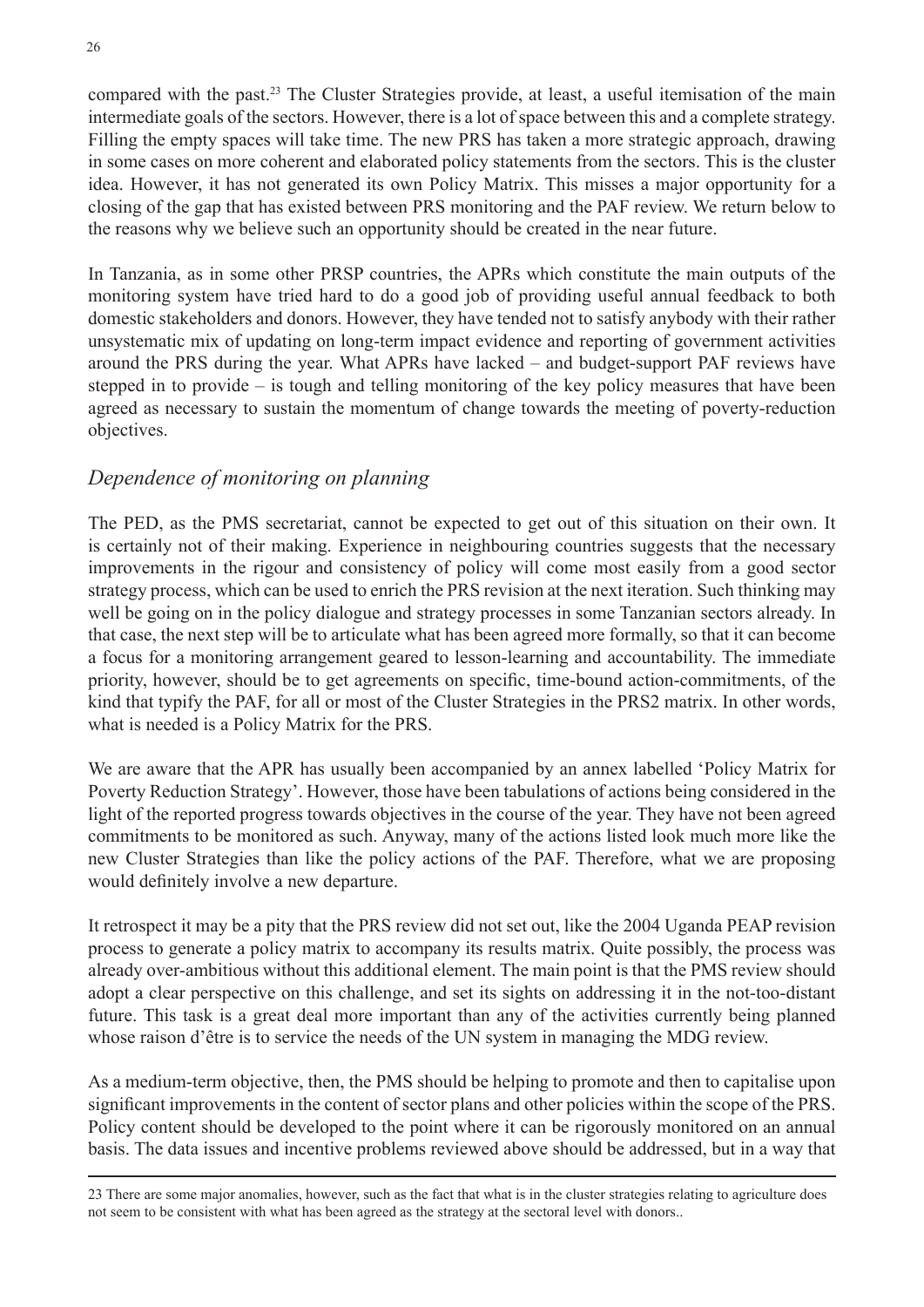recognises the fundamental dependence of monitoring on planning.

### **4.3 Partnership and aid alignment**

This argument, if sound, has implications for the current donor thinking about the future of the PAF. The argument about the PAF is currently rather confused. On the one hand, there is an initially appealing argument – based on the Rome principles – for making the PAF more results-based and less exclusively focused on necessary policy actions, so that governments can be left space in which to formulate their own policies and learn from experience.<sup>24</sup> Some process concerns might need to be retained, but these could be handled with a 'light touch' and even restricted to an insistence on respect for domestic law.

On the other hand, as already observed, budget-support donors are generally quite clear that the outcome monitoring that tends to be prioritised in PMSs and to predominate in PRS Annual Progress Reports is virtually useless for their own accountability purposes, and therefore not likely, either, to serve well the purposes of accountability to domestic stakeholders. This is why, in an increasing number of countries, we have separate Performance Assessment Frameworks and/or PRSC policy matrices (SPA, 2003; Driscoll, 2004).

Against this background, the construction of a real PRS Policy Matrix for Tanzania would have the seeds of a significant breakthrough not only for evidence-based policy but also for better alignment of donor monitoring arrangements with country systems.

It follows that the donors<sup>25</sup> would be wise to support sympathetically the reorientation of the APR process in the direction suggested. This should be in the long-term perspective of aligning fully behind it. However, in the meantime they would be unwise to give up an instrument that has proven its worth in spurring the actual implementation of policies agreed to be important by both government and donors. Modifying the instrument so that it loses its attention to the specifics of policy action, including timing, would be to take away the feature that has made it so useful. A particular risk that should be of concern to the PRBS group would be that of being losing an instrument that has been partially successful in enticing budget-support sceptics, such as Japan, into the budget-support 'club'. It would be better if the APR were the way of achieving this, but that is for the future.

<sup>24 &#</sup>x27;Final statement by development partners: Wrap-up of Mid-Year Review of PRBS/PRSC', Apr 2004.

<sup>25</sup> Particularly, the members of the new Development Partners' Monitoring Group, and those participating in the review of the four benchmarks on M&E within PRBS review meetings.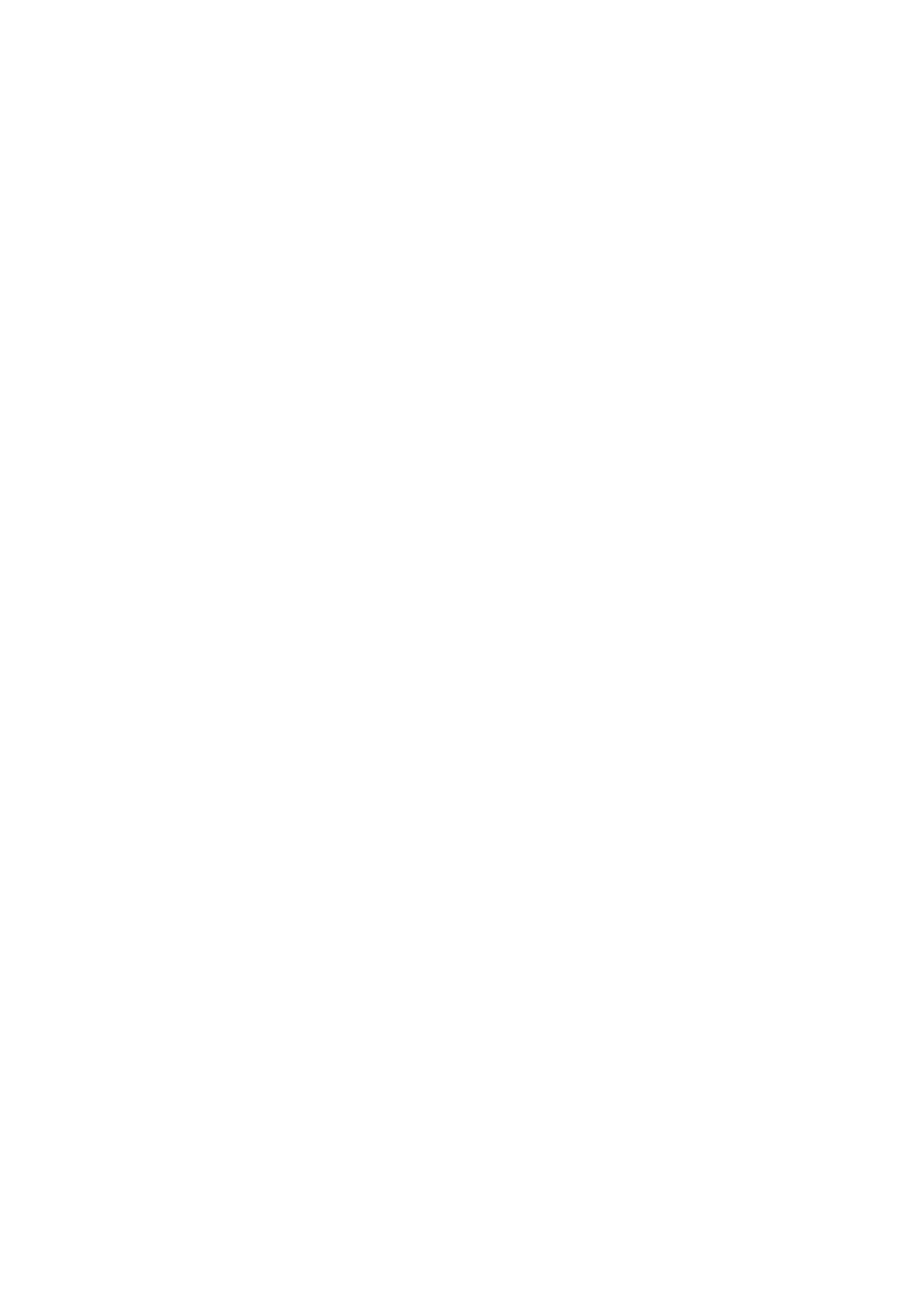# **5 Conclusions and lessons**

This report has described and analysed institutional arrangements for poverty monitoring in Tanzania with two purposes – to provide an input into a broader study of what works and what doesn't in the design of PRS monitoring systems, and to make recommendations on the way forward for the PMS in Tanzania. The two subsections that follow draw together our conclusions in respect of each of these objectives. In setting out general lessons, we continue to make reference to three strands of the PRSP 'project' – improving country commitment and accountability (or ownership); increasing resultsorientation; and promoting partnership.

## **5.1 General lessons from the Tanzania case**

The problems faced in developing a PMS are to an important degree generic. Here we draw together the generic propositions that seem to be supported by an examination of Tanzania's experience with its Poverty Monitoring Master Plan.

### *Country ownership*

We have suggested that it is better to investigate the issue of country ownership of the PRS and its monitoring in terms of institutional linkages, not sentiments or perceptions. Pursuing this line of approach, the Tanzania case continues to support the view that high-level political commitment and a close relationship to the budget are key desiderata of PRS processes. More particularly, it reinforces the idea that **monitoring arrangements can serve best to promote country commitment to, and accountability for, poverty-reduction policies where they are closely related to a politically supported and maturing budget process.** The quite significant weaknesses of the PMS under the first PRS are directly linked to the fact that the strategy itself was linked in only a rather crude and fragile way with the allocative mechanisms of the budget<sup> $26$ </sup>

A turning point may have been reached in this regard, however. Under PRS2, a better form of budget linkage is being introduced, and this has already generated a new demand for PRS-related information. This confirms another general proposition: that the role of poverty monitoring arrangements will always be much affected by the surrounding institutions of policy-making and public-expenditure management, which may be expected to change under the influence of political and other factors. **Developing a PMS is a process, in which it will never be possible to achieve everything that is desirable in one go, and in which there will be periodically new opportunities as well as frequent setbacks**. This implies a need for sound tactics and political sensitivity as well as strategic vision.

### *Results- and evidence-based policy making*

Strong coordination of data production has not been among the successes of the arrangements in Tanzania. As elsewhere, routine data systems not only produce information of uneven quality, but are characterised by considerable duplication and waste. A stronger effort to improve data quality and reduce waste has been placed on the agenda by the PMS review. **However, the incentive issues that are often recognised to be at the heart of enhancing demand for monitoring data in PRS countries also need to recognised on the supply side.**

<sup>26</sup> As with monitoring units elsewhere, it has proven hard to get donor-supported components of the system, such as the PED, fully mainstreamed into the civil service. However, this is less of a problem than the continuing lack of strong linkage between the coordination of monitoring and PRS reporting in VPO and the resource-allocation mechanisms supervised by Finance.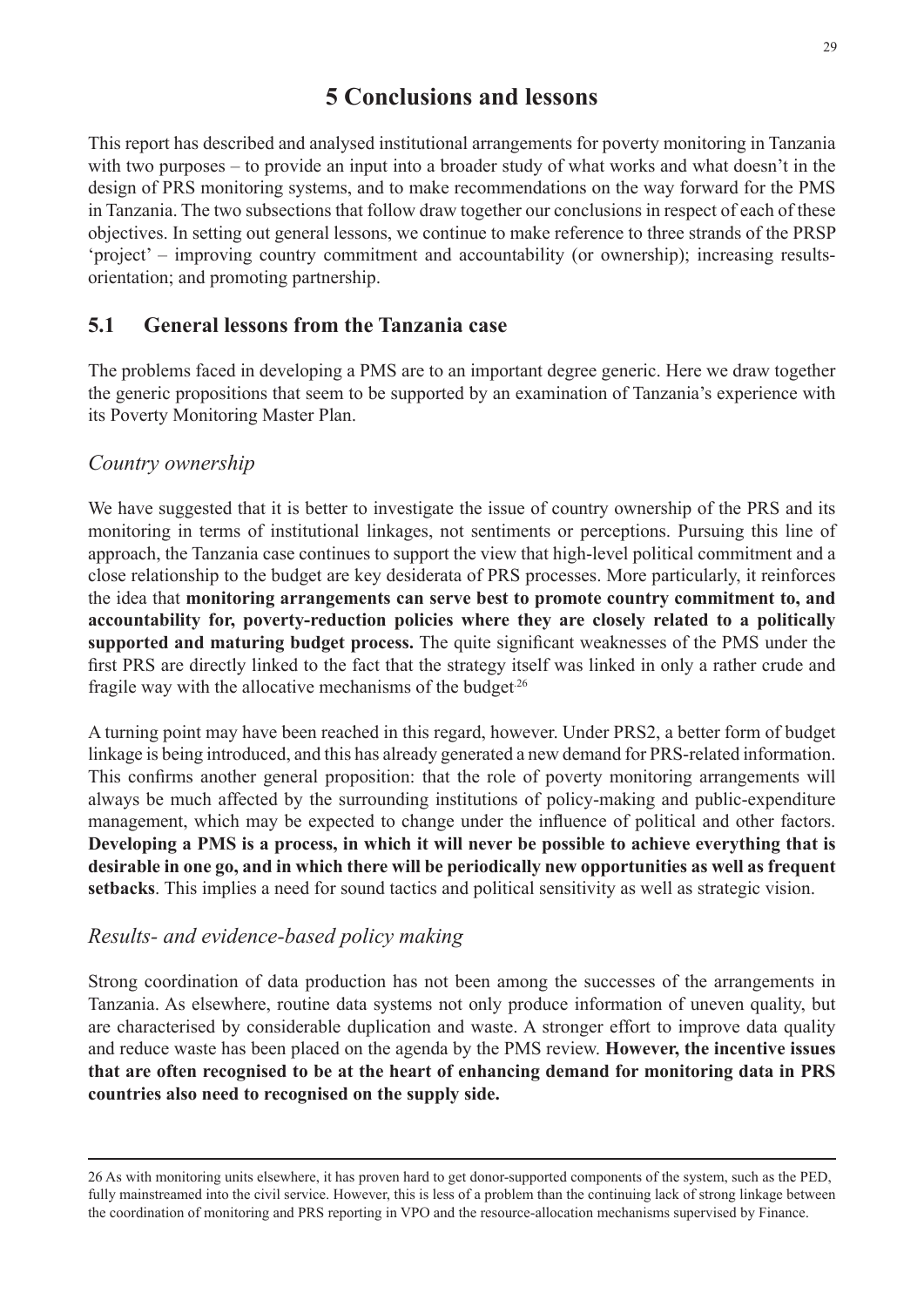This suggests a clear recommendation for the way forward and things to avoid in Tanzania, as indicated below. But there is also a general lesson: **beware of seeing coordination of monitoring activities as a technical problem, subject to simple administrative solutions (reinvigorate a technical working group, agree a capacity-building programme, etc.)**. In particular, adopting such solutions without addressing the systemic incentives to defend and extend existing monitoring activities is quite likely to increase the level of duplication, waste and over-load. The better approach involves having moderate expectations, and being smart about cultivating incentive change.

**Incentives to improved coordination will come most likely from the same places as incentives to more active utilisation of data**. In Tanzania, these are the budget/MTEF (Budget Guidelines) process; the PER process; sector working groups and reviews; possibly the Local Government Reform Programme; and the joint review of the PAF. The generic point is that **what poverty monitoring can do to promote results-oriented policy will not be settled within the poverty-monitoring sphere itself, but only by the quality of the incentives generated in the wider system.**

There is, however, an important dimension of monitoring-system design that materially affects the feasibility of strengthening incentives to data use and data quality. This is the way priorities are defined in respect of the different levels of the results chain. The key point is that if the **PMS and its principal outputs**, especially the PRS Annual Progress Report or its equivalent, **do not provide the information that is relevant to policy choices and accountabilities on the appropriate time-scale, they will not be relied upon by policy makers.**

A general feature of PRSP monitoring proposals from quite early in the process was the priority given to improving final-results or impact indicators and data. Since then, APRs have paid varying degrees of attention to policy implementation and the different intermediate levels of change, but have often been criticised for a rather unsystematic mix of activity reporting on the one hand and slow-moving impact statistics on the other. In Tanzania, efforts have been made to address the whole causal chain from inputs to final outcomes in the annual reporting on the PRS. However, this has been difficult to do systematically, because the monitoring matrix of the PRS has been incomplete – a 'truncated Logical Framework', largely restricted to the outcome level. The key policy actions needed for the PRS to work have been itemised separately, under strong donor influence, in the PAF matrix.

There are two generic lessons here. One is that **in order to be relevant, PRS monitoring systems have got to get better at addressing what policy makers need to know**. The other is that – once again – the means of addressing this challenge do not lie within the sphere of monitoring. **It is hard to monitor plans that do not themselves reflect strategic policy thinking – that is, which do not say how the specified outcomes are going to be achieved with the specified inputs, and how the obvious obstacles are to be overcome.**

**Improvement is possible on these points**. In Uganda, the 2004 PEAP has its own Policy Matrix, as well as other notable improvements, creating an expanded field of possibilities for policy-relevant monitoring. Tanzania could reasonably expect to move forward in the same way over the next few years.

### *Enabling better partnership*

The international climate is increasingly conducive to aligning and harmonising development assistance around country efforts. An important challenge in this context is **the gap that usually exists between the outputs from country PRS monitoring arrangements and what donors believe they have to monitor on an annual basis or more frequently in order to assure their governing bodies**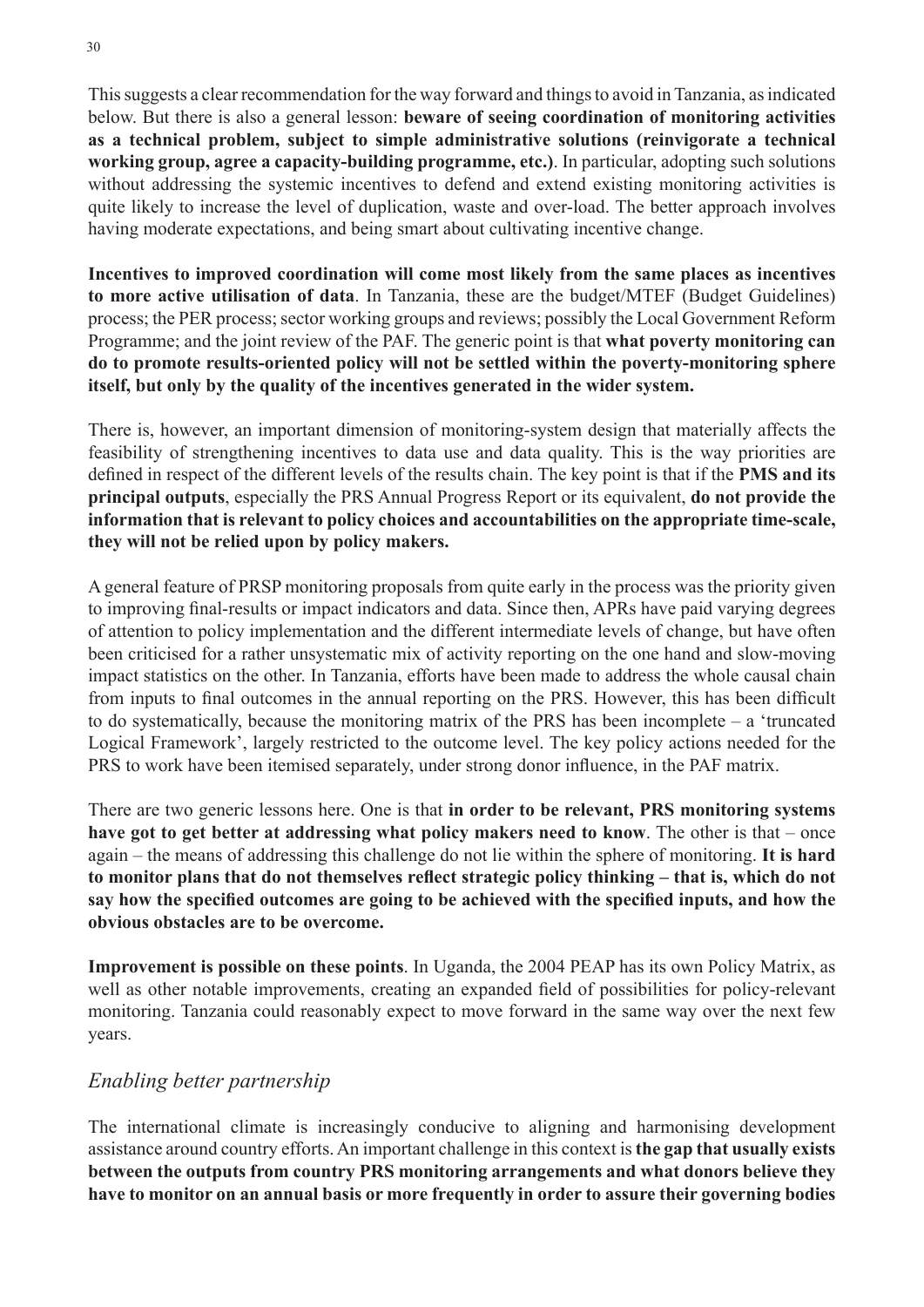**that the funds being provided are likely to produce results**. In the case of budget support, the latter concerns are increasingly reflected in Performance Assessment Frameworks or PRSC matrices that are heavily geared to tracking not results but the policy actions that are considered essential if results are to improve.

Fortunately, **closing this gap** – between the typical PAF and the typical APR – **calls for exactly the same change of emphasis as is required for gearing domestic policy-making to results**. That being the case, there are several sound reasons for wishing to see a gradual process of convergence between budget-support PAFs and PMS outputs. This needs to be based on a clear recognition of the objective basis for the current divergence – not weak capacity in monitoring units or conservative attitudes among donors, although both may well exist, but the calibre of current policy-making, at sector and other levels.

# **5.2 The way forward for Tanzania's PMS**

The guiding principle for developing Tanzania's monitoring system in the next phase is clearly: work on the incentives that are currently weakening the system and not just on their consequences – address the causes and not the symptoms. Specifically, that means:

- PED, as the PMS secretariat, should not believe that it will make any major breakthroughs in coordination by means of the technical-working-groups, where the incentive structure is likely to prove quite unfavourable. Instead, it should use those structures cautiously and take advantage of the possibility of engaging in discussions with the policy makers in organisational settings where results-orientation is being strengthened, including sector working groups and reviews; the implementation of the new approach to the Budget Guidelines and the PAF review.
- PED and the Policy Analysis Department of the Ministry of Finance are obvious partners in this enterprise. They need to review their respective mandates and outputs, and agree a sensible division of labour. This discussion should be proactive in responding to the new conditions created by the PRS revision and the Cluster Strategy approach, with the opportunities this provides for closing the gaps between the PAF review and the government's own monitoring. The relevant long-term ambition is to make the monitoring around the PRS matrices sufficiently robust that the separate PAF review withers away because it is no longer performing a necessary function. •

The following specific recommendations seem to be justified:

- A review of the make-up and approach of the PRS monitoring system is expected following the revision of the PRS. This will be a useful opportunity to revisit a number of organisational issues that have been outstanding for some time, in several cases since the early days of the Poverty Monitoring Master Plan. However, **we recommend that the discussion is conducted in a way that distinguishes symptoms from underlying causes, and considers remedies that address the latter.**
- The weaknesses that characterise routine data collection in particular may be able to be addressed to some degree through the Technical Working Group mechanism. But we would not underestimate the ability of this mechanism to sidestep the real issues and generate fresh duplication. **We recommend an approach to data-supply problems based primarily on working with data users, in institutional settings such as the budget/MTEF process or sector reviews where incentives are moving in the direction of a results-orientation**. Full advantage should be taken from the new rules governing MTEF proposals and their linkage with PRS 2 Cluster Strategies. •
- **Without waiting for incentive change to kick in, the PMS secretariat (PED) should work towards an instrument for systematic annual reporting, a true Policy Matrix for PRS2**. This **•**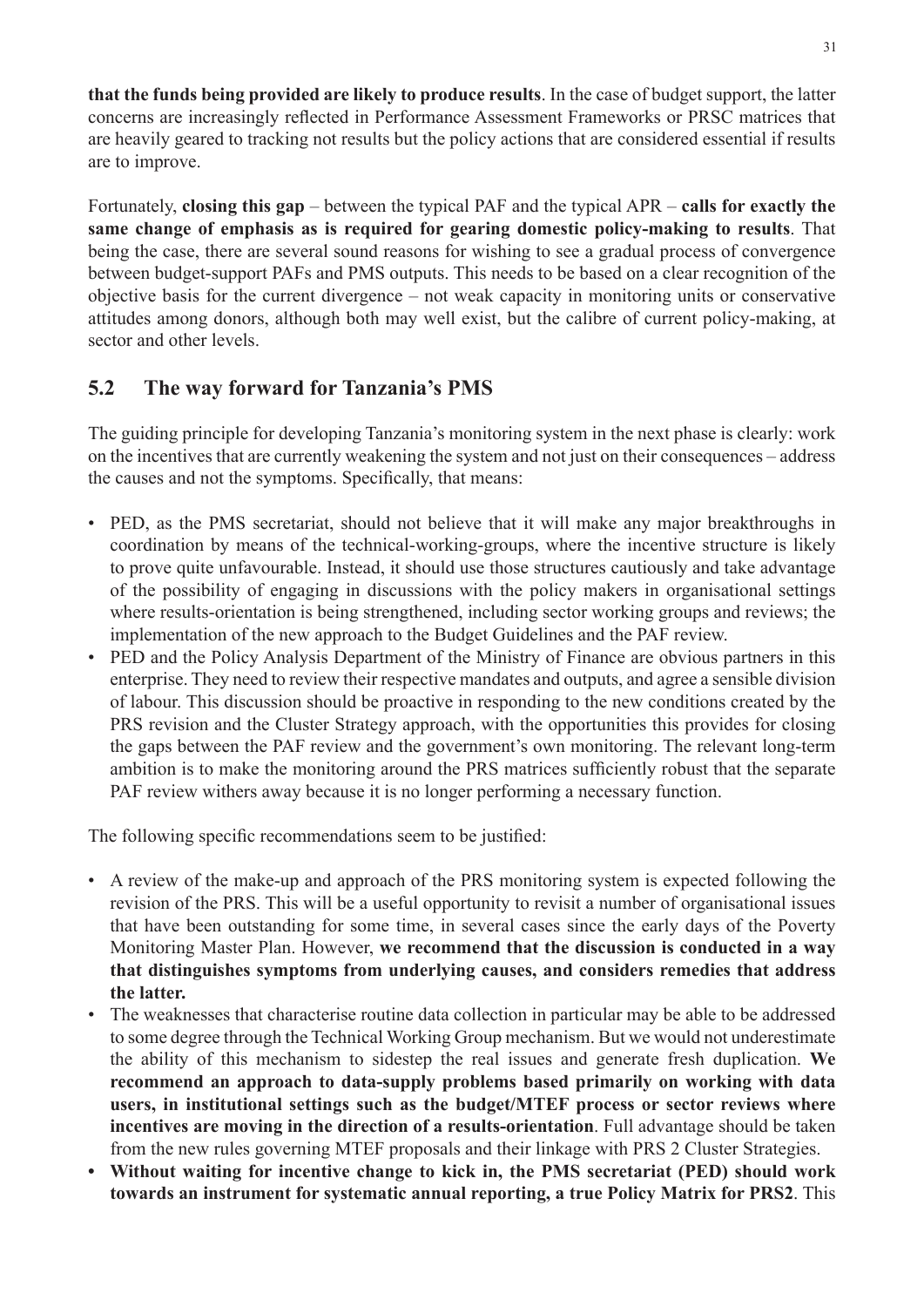would involve close dialogue with sector authorities where sector strategies are maturing to the point where specific, time-bound action commitments can be agreed. **Donors should support any such move to give PRS APRs more of the character of the PRBS PAF, both because this would make it more useful to domestic stakeholders and because it could be the first step to making the PAF redundant.**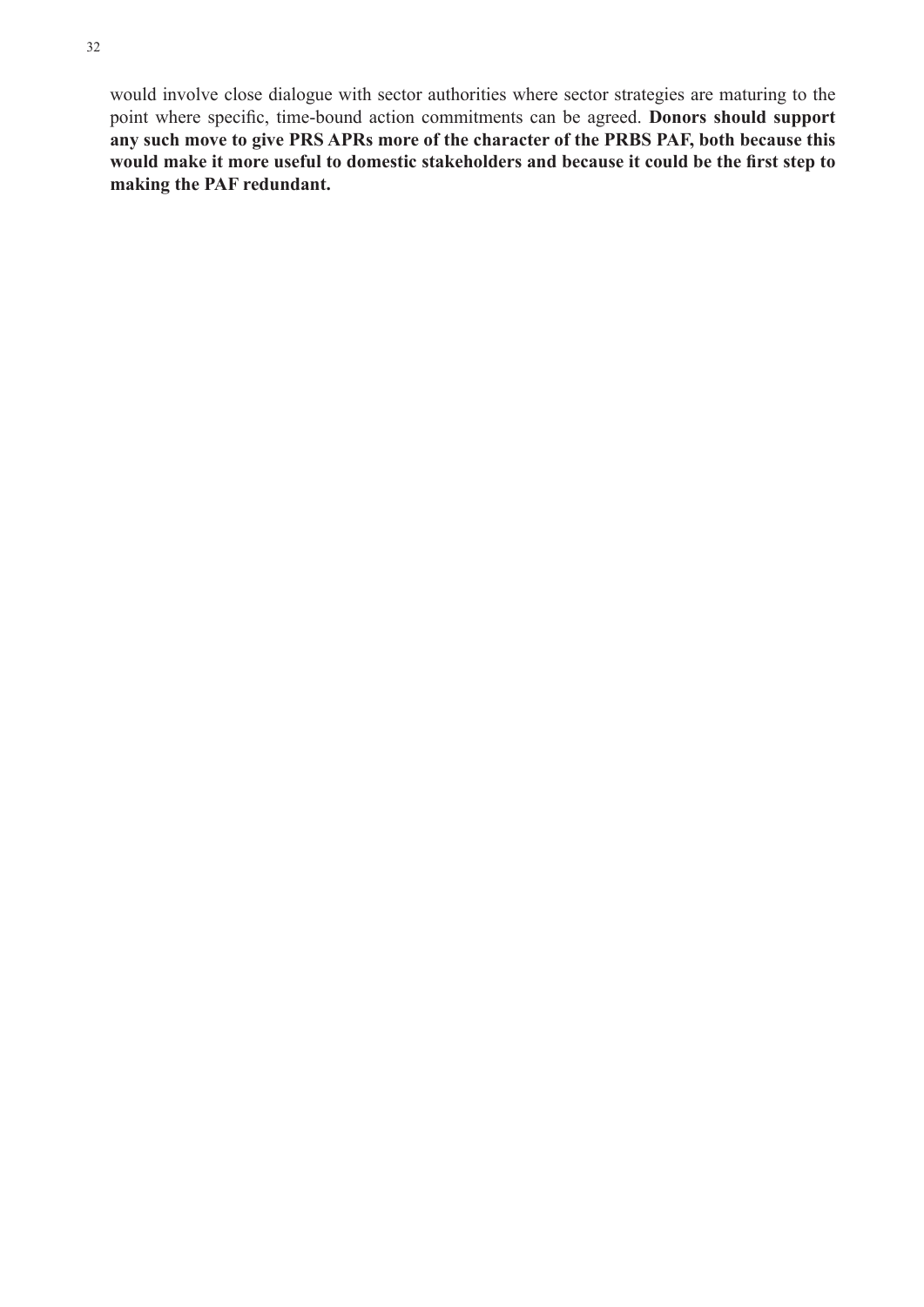### **References**

- Assey, Paschal B. (1999) 'Tanzania Poverty Eradication Strategy', Paper for Workshop on Poverty Reduction in Swedish-Tanzania Partnership, Dar es Salaam, Nov.
- Booth, David, and Brian Cooksey (2000) 'Views on the National Poverty Eradication Division of the Vice-President's Office', Report to DFID, Dar es Salaam, Jan.
- Booth, David, and Henry Lucas (2002) *Good Practice in the Development of PRSP Indicators and Monitoring Systems*. Working Paper 172. London: Overseas Development Institute.
- Booth, David, and Xavier Nsabagasani (2004) 'Poverty Monitoring Systems: An Analysis of Institutional Arrangements in Uganda'. First draft. Report for DFID and the World Bank. London: ODI.
- Cooksey, Brian (2003) 'Marketing Reform? The Rise and Fall of Agricultural Liberalisation in Tanzania', *Development Policy Review*, Vol. 21, No. 1, Jan.
- Cooksey, Brian, and Masuma Mamdani (2004) 'Summary of Conclusions from Recent Research and Synthesis of Key Issues on Poverty in Tanzania', Dar es Salaam: Research on Poverty Alleviation (REPOA).
- Coudel, Aline, and Ferdinando Regalia (2004) 'Poverty Monitoring Systems: An Analysis of the Institutional Arrangements in Bolivia, Guyana, Honduras and Nicaragua'. Preliminary draft report. Washington, DC; World Bank, Sept.
- Driscoll, Ruth, with Alison Evans (2005) 'Second-Generation Poverty Reduction Strategies: New Opportunities and Emerging Issues', *Development Policy Review*, Vol. 23, No. 1, Jan.
- Driscoll, Ruth, with Karin Christiansen, Paolo de Renzio, Samantha Smith, Katarina Herneryd and David Booth (2004) 'Progress Reviews and Performance Assessment in Poverty Reduction Strategies and Budget Support: A Survey of Current Thinking and Practice'. Draft report submitted to JICA. London: Overseas Development Institute, Oct.
- Evans, Alison, and Arthur van Diesen (2002) 'Tanzania's Poverty Monitoring System: A Review of Early Experience and Current Challenges', London and Dar es Salaam, Feb.
- Evans, Alison, and Erasto Ngalewa (2003) 'Tanzania' in David Booth (ed.) *Fighting Poverty in Africa: Are PRSPs Making a Difference?* London: Overseas Development Institute.
- Gould, Jeremy, and Julia Ojanen (2003) '*Merging in the Circle': The Politics of Tanzania's Poverty Reduction Strategy*, Policy Paper 2/2003, Helsinki: University of Helsinki, Institute of Development Studies.
- Holmes, Malcolm, with Alison Evans (2003) 'A Review of Experience in Implementing Medium Term Expenditure Frameworks in a PRSP Context: A Synthesis of Eight Country Studies'. Draft Working Paper. London: Overseas Development Institute, Centre for Aid and Public Expenditure, July.
- IMF/IDA (2004) 'Tanzania: Poverty Reduction Strategy Paper Progress Report Joint Staff Assessment', Washington, DC, July.
- Lawson, Andrew; David Booth; Samuel Wangwe, and Tim Williamson (2004) 'Joint Evaluation of General Budget Support, Tanzania 1995-2004: Final Report', Dar es Salaam and London: Daima Associates and ODI, Dec.
- Lucas, Henry, David Evans and Kath Pasteur (2004) 'Research on the Current State of PRS Monitoring Systems'. Commissioned by DFID. Brighton: Institute of Development Studies, July (also downloadable from www. dfid.gov.uk).
- Narayan, Deepa (1997) *Voices of the Poor: Poverty and Social Capital in Tanzania*, Washington, DC: The World Bank
- Nokkala, Marko (2004a) 'PRSP and PAF Harmonisation in Tanzania', Draft Report for Ministry of Foreign Affairs of Finland. Dar es Salaam, April.
- Nokkala, Marko (2004b) *Poverty Monitoring System (PMS) in Tanzania: Functions and Development Needs*, Riihimäki, Finland: Excellensia Consulting, Technical Working Paper 1, May (also downloadable from www.excellensia.com).
- Planning Commission (1999) "The Tanzania Development Vision 2025", Dar es Salaam: President's Office.
- Pratt, Cranford (1972) 'The Cabinet and Presidential Leadership in Tanzania, 1960-1966' in Lionel Cliffe and John Saul (eds.) *Socialism in Tanzania*, Vol. 1, Dar es Salaam: East African Publishing House.
- President's Office Regional Administration and Local Government/Vice-President's Office (PO-RALG/VPO) (2004 'Strategy for the Rationalisation of Routine Data Systems', Prepared by the Routine Data Technical Working Group, Aug.
- Research and Analysis Working Group (2004) *Vulnerability and Resilience to Poverty in Tanzania: Causes, Consequences and Policy Implications, 2002/03* TzPPA Main Report, Dar es Salaam: Mkuki na Nyota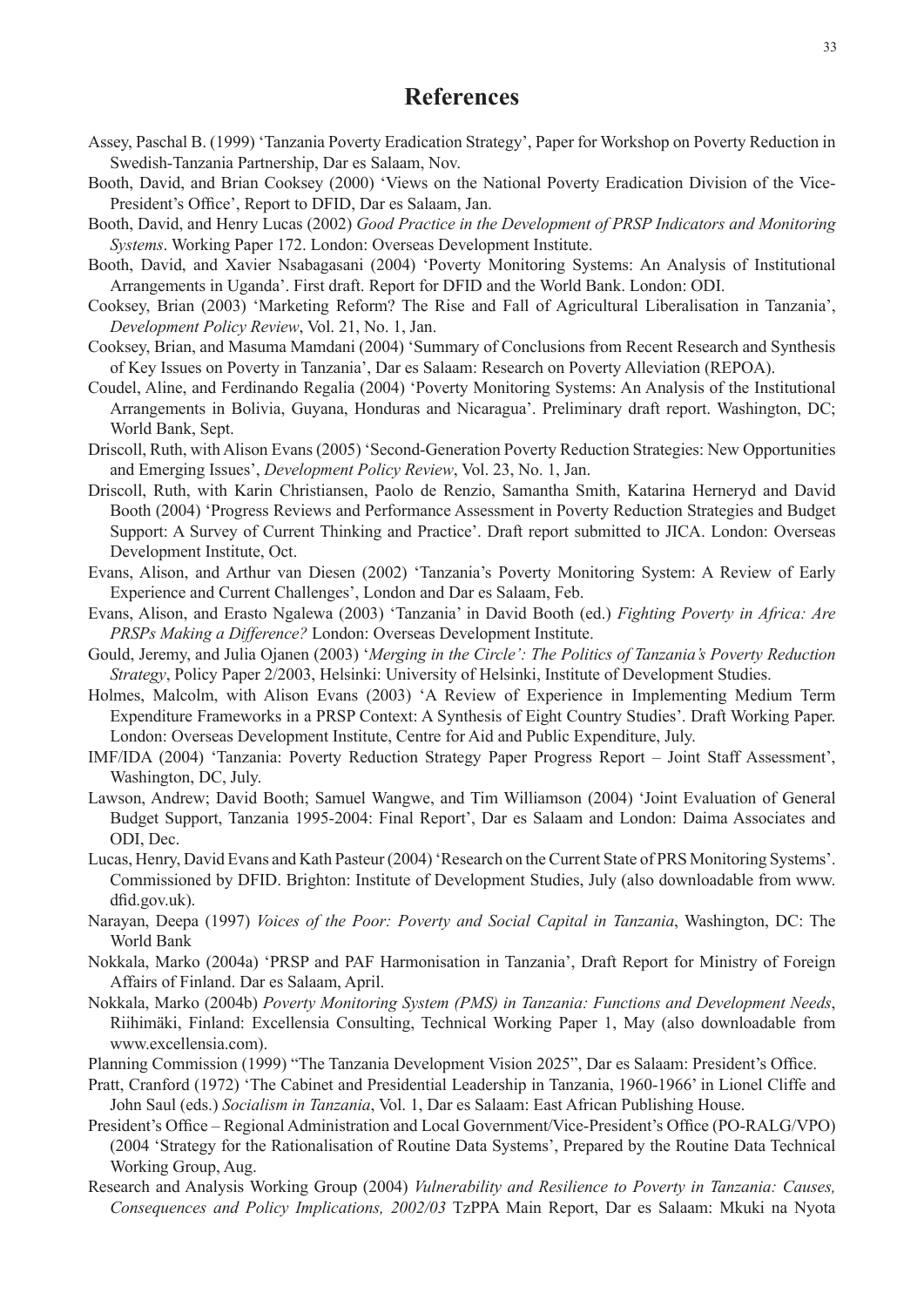Publishers.

Rønsholt, Frans, with Richard Mushi, Bedason Shallanda and Paschal Assey (2003) *Results-oriented Expenditure Management: Country Study – Tanzania*, Overseas Development Institute, Working Paper 204, Mar

- Samji and Sampson (2003) 'From the Inside: A Reflection of the Dissemination, Sensitization and Advocacy Technical Working Group', Dar es Salaam: Carpe Diem Ink.
- Shellukindo, W., D. Goldworthy and K. Brown (1998) 'Improving the Centre of Government', Unpublished consultancy report for the Government of Tanzania, Dar es Salaam, Sept
- Shinyanga, Regional Government of (1998) *Shinyanga Human Development Report*, Dar es Salaam: UNDP
- Strategic Partnership with Africa (SPA) Budget Support Working Group (2003) 'Survey of the Alignment of Budget Support and Balance of Payments Support with National PRS Processes'. Draft Report from the BSWG Co-chairs. London and Brussels: DFID and European Commission, Dec.
- Therkildsen, Ole (1999) 'Public Sector Reforms in a Poor, Aid Dependent Country', Paper for Public Administration and Development Jubilee Conference, St Anne's College, Oxford University, Apr.
- United Republic of Tanzania (URT) (1998) *The National Poverty Eradication Strategy*, Dar es Salaam: Government Printer.
- URT (2001) *Poverty Monitoring Master Plan*, Dar es Salaam, Dec.
- URT (2002) *Poverty and Human Development Report 2002*, Dar es Salaam: Mkuki na Nyota Publishers.
- URT (2003) *Poverty and Human Development Report 2003*, Dar es Salaam: Mkuki na Nyota Publishers.
- van de Walle, Nicolas (2001) *African Economies and the Politics of Permanent Crisis, 1979-1999*, Cambridge University Press.
- Vice-President's Office (VPO) (1999) *Poverty and Welfare Monitoring Indicators*, Dar es Salaam: Government Printer.
- VPO (2003) 'Key Capacity Constraints to the Management of the PRS and the Related Poverty Monitoring System & Possible Options', Discussion Paper for PRS Retreat, Dar es Salaam, June.
- VPO (2004) 'Poverty Reduction Strategy II: First Draft for 2nd Round Consultations', Dar es Salaam, 16 Aug. Williamson, Tim, and Sudarshan Canagarajah (2003) 'Is There a Place for Virtual Poverty Funds in Pro-Poor
- Public Spending Reform? Lessons from Uganda's PAF', *Development Policy Review*, Vol. 21, No. 4, July.
- World Bank (2004) *OED Review of the Poverty Reduction Strategy (PRS) Process*, Washington, DC: World Bank, Operations Evaluation Department.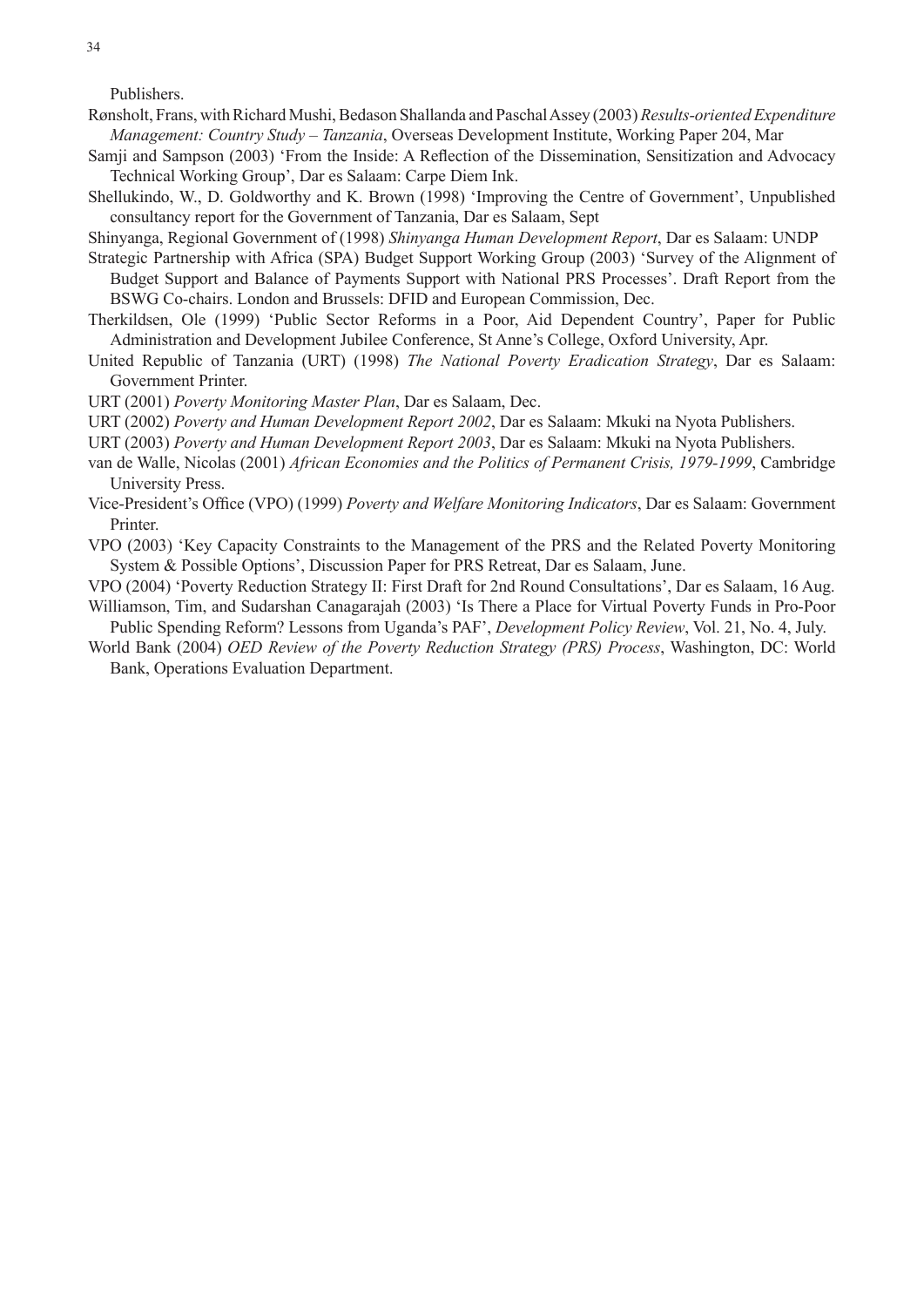# **Annex 1: People consulted**

- Dr Servacius B. Likwelile, Director, Poverty Eradication Division, Vice-President's Office
- Paschal B. Assey, Assistant Director and Coordinator, Poverty Eradication Initiatives, Poverty Eradication Division, Vice-President's Office
- Mr Sagday, Poverty Eradication Division, Vice-President's Office
- Dr Olney T. Daly, Poverty Monitoring Adviser, Vice-President's Office/UNDP
- David Howlett, Poverty-Evironment Adviser, Vice-President's Office
- Mr Shellander and assistant, Policy Analysis Department, Ministry of Finance
- Martin Kitila, Routine Data TWG Secretariat, PO-RALG
- Dr Suleman Mogaeka, Monitoring and Evaluation Expert, Local Government Reform Programme, President's Office – Regional Administration and Local Government
- Mr Noah, Chief Statistician, Policy and Planning Department, Ministry of Education and Culture
- Mr Gamanga, Policy and Planning Department, Ministry of Education and Culture
- Prof Joseph Semboja, Executive Director, Research on Poverty Alleviation (REPOA)
- Arthur van Diesen, Senior Social Development Adviser, DFID Uganda; formerly Poverty Monitoring Adviser, UNDP/ILO, Dar es Salaam
- Gerard Howe, Social Development Adviser, DFID Tanzania
- Tim Harris, Statistics Adviser, DFID Tanzania and DFID Kenya
- Jacqueline Mahon, Health and Poverty Advisor, Swiss Cooperation Office Tanzania, Embassy of Switzlerland
- Philip Courtnadge, UNDP
- Pim van der Male, Programme Specialist (Poverty Monitoring), UNDP
- Axel Pougin de la Maisonueve, First Secretary (Economic Affairs, Delegation of the European Commission
- Tamahi Yamauchi, Poverty Monitoring Adviser, Japan International Cooperation Agency (JICA)
- Members of the Workshop on the Evaluation of General Budget Support in Tanzania, 13 Oct 04
- Members attending meeting of the Poverty Monitoring Working Group of the Development Partners' Group, 18 Oct 04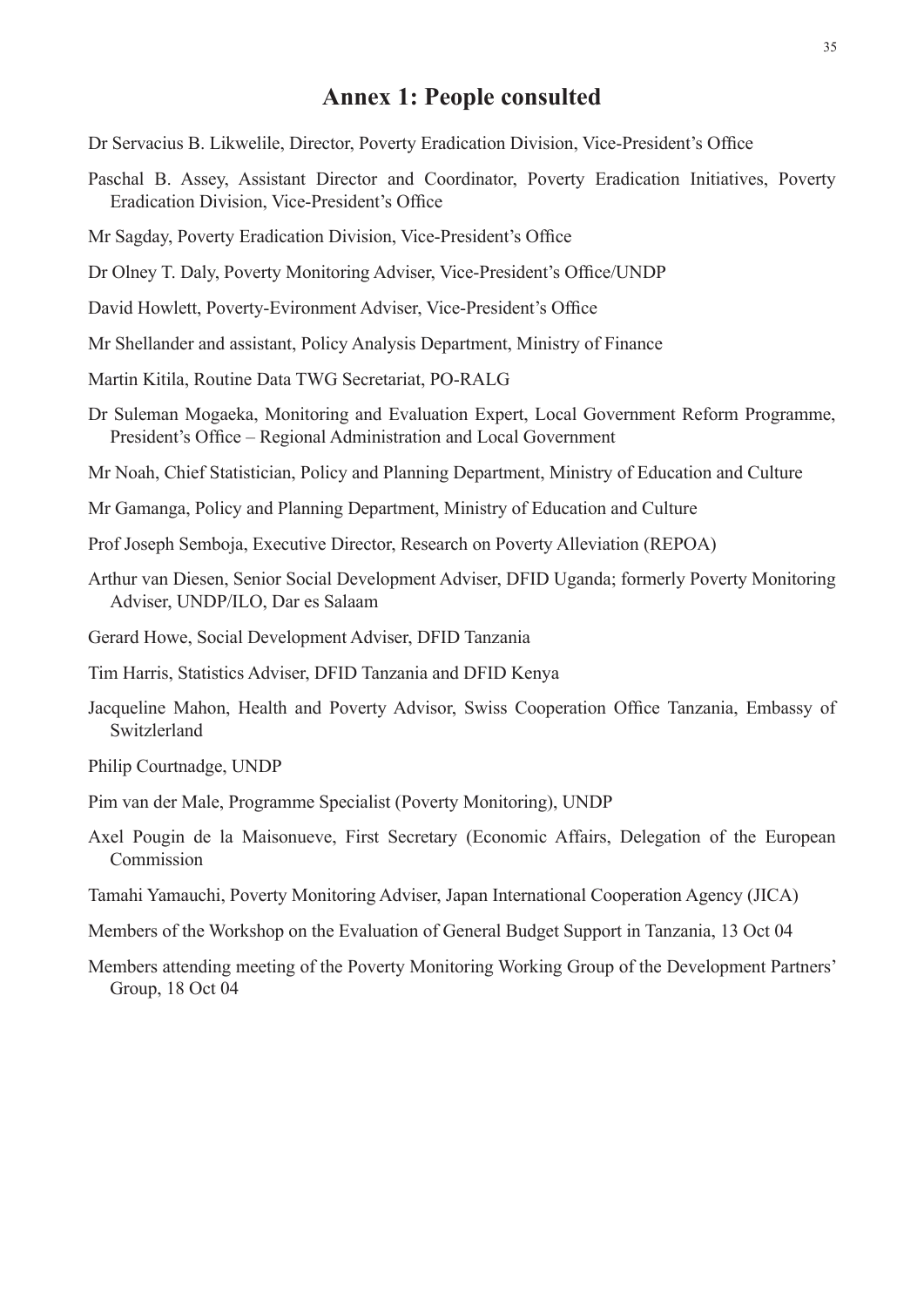# **Annex 2: Institutional framework for poverty monitoring27**

### **The establishment of an institutional framework for poverty monitoring**

There is a diverse set of actors involved in poverty monitoring activities in Tanzania. They collect a wide a range of data and information, undertake varied analysis and use evidence in different ways. Agreeing a clear institutional arrangement has been paramount for integrating this diversity into a coherent monitoring system.

The PRSP document made no firm decisions on the institutional framework for poverty monitoring and this became one of the most crucial issues that needed further discussion, following the drafting of the PRSP. At a workshop in October 2000, agreement was reached about the institutional setup. It was agreed that there was a need for a national poverty monitoring steering committee, inclusive in its membership and representative of all also suggested that, while the poverty monitoring steering committee will give general guidance to the system, there is a need for smaller technical working groups as follows:

- **Surveys and censuses** chaired by the National Bureau of Statistics and focused on producing **•** and implementing a multi-year household survey programme.
- **Routine data systems** coordinated by the President's Office, Regional Administration and Local **•** Government, to coordinate the enhancement of existing routine data systems, promote coherence among these systems and the relevance of these systems at local government level.
- Research and analysis led by the President's Office Planning and Privatization, in close collaboration with Research on Poverty Alleviation (REPOA), to set priorities for research and analysis (including PPAs) and to propose funding mechanisms for these.
- Dissemination, sensitization and advocacy coordinated by the Vice President's Office to coordinate a programme of dissemination of data and information generated by the poverty monitoring system and to raise awareness on trends in poverty.

The convenors of the four working groups were asked to propose the membership and the terms of reference of their groups. The guidelines issued to the chairpersons stipulated that each group should have representation. Draft terms of reference and membership lists were submitted to the PRS Technical Committee in the final months of 2000 and the first months of 2001. By May 2001 the Institutional framework was in place and operational. The first substantive task of the Technical Working Groups was to produce their inputs for this Master Plan (reflected in Chapters 4 to 7). Beyond the drafting of the master plan, the working groups will oversee implementation of the poverty monitoring master plan, to the major outputs of the poverty monitoring system.

The four technical working groups will relate to the Poverty Monitoring Steering Committee through the PRS Technical Committee. The PRS Technical Committee will consolidate and enhance inputs from the working groups before they are presented to the Steering Committee. A Poverty Monitoring Secretariat will serve the PRS Technical Committee, the Poverty Monitoring Steering Committee and the Committee of Ministers.

<sup>27</sup> Extracted from VPO (2003, Annex 2).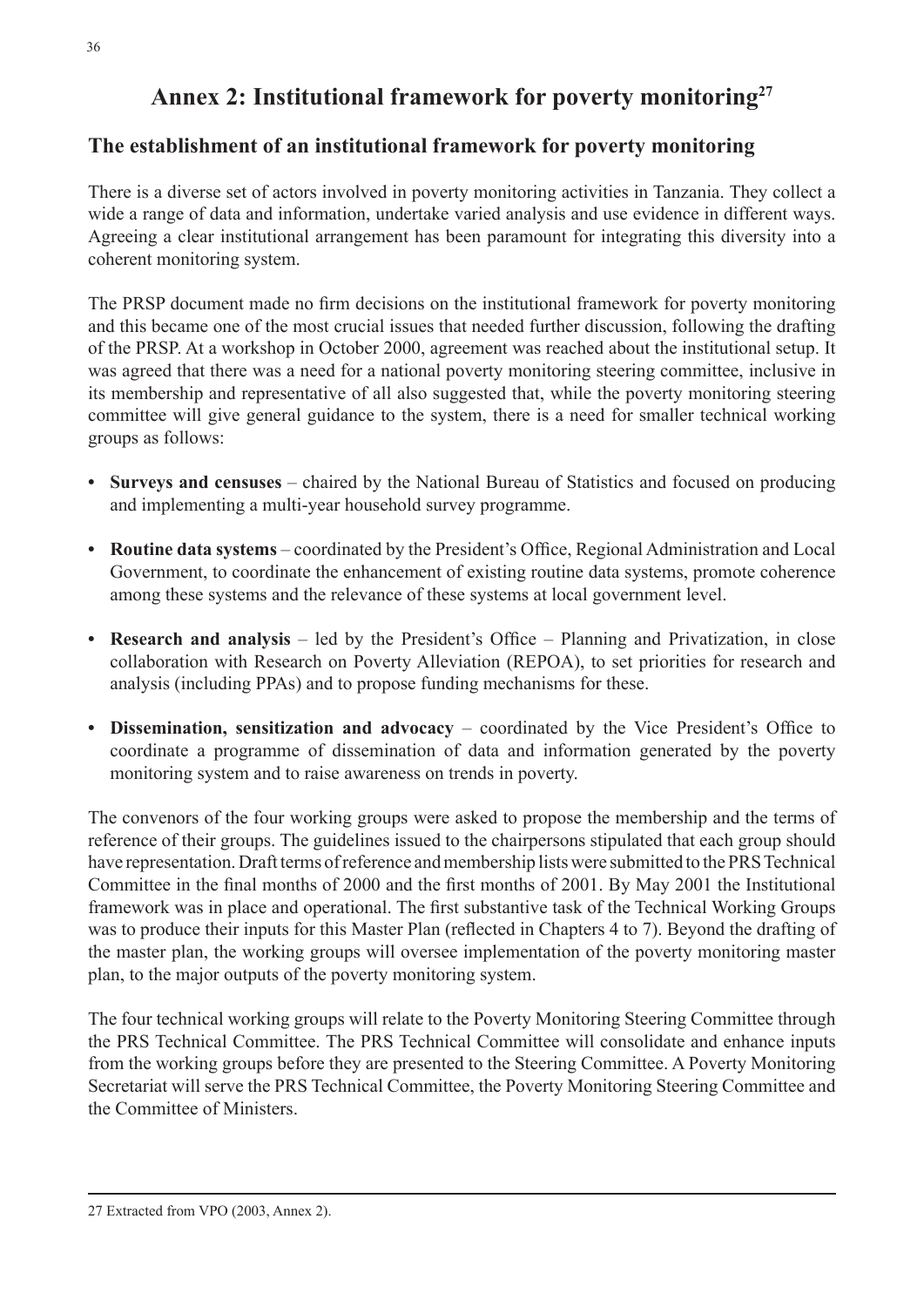## **Description of the institutional framework for poverty monitoring**

### *The National Poverty Monitoring Steering Committee*

The National Poverty Monitoring Steering Committee, inaugurated in May 2001, is a broad based committee, with members representing the key ministries involved in the PRSP, civil society, academic institutions, the private sector, major faith groups, and the international development agencies.

The terms of reference of the Steering Committee focus on the following:

- Overseeing the poverty monitoring process, including the development of Poverty Monitoring Master Plan.
- Mobilizing funds for the Poverty Monitoring Master Plan
- Reviewing reports from the Technical Working Groups:
- Providing guidelines to the Technical Working Groups
- Approving annual work plans of the Technical Working Groups
- Guiding the preparation of the annual report on the poverty situation in Tanzania.

### *The Poverty Monitoring Secretariat*

The Secretariat provides services to the Committee of Ministers, the Poverty Monitoring Steering Committee and PRS Technical Committee. The Secretariat is formed by key staff members from the Vice-President's Office, the Ministry of Finance and the President's Office, Planning and Privatization. It included the accountant in the Ministry of Finance who manages the funding mechanism for poverty monitoring, as well as the Poverty Monitoring Technical Officer in VPO.

The specific terms of reference of the Secretariat are:

- Organise meetings of the above committees.
- Take Minutes of the meetings of the committees and circulate these to the members. •
- Inform the Technical Working Groups about decisions taken by the Committees and follow-up on implementation.
- Prepare Cabinet papers as per Government procedures and requirements, and coordinate the production of technical papers required by the Committee of Ministers, Poverty Monitoring Steering Committee and PRS Technical Committee.
- Serve as a central documentation point for the poverty monitoring for all stakeholders.
- Provide an effective information service on poverty monitoring for all stakeholders.
- Provide assistance to the process of resource mobilization for the poverty monitoring system.
- Co-ordinate and consolidate inputs from the Technical Working Groups, e.g. preparation of reports. •
- Follow-up on the preparation of financial reports by the Technical Working Groups.
- Prepare financial reports for administrative expenditure of the Committee of Ministers, the Poverty Monitoring Steering Committee, the PRS Technical Committee and the Poverty Monitoring Secretariat.
- Prepare a consolidated financial report and share it with the funding partners.
- Co-ordinate the preparation of the PRS Annual progress reports •
- Co-ordinate the stakeholders consultation processes for the PRS. •

### *Surveys and Census Group*

The Survey and Census group, chaired by the Director General of the National Bureau of Statistics,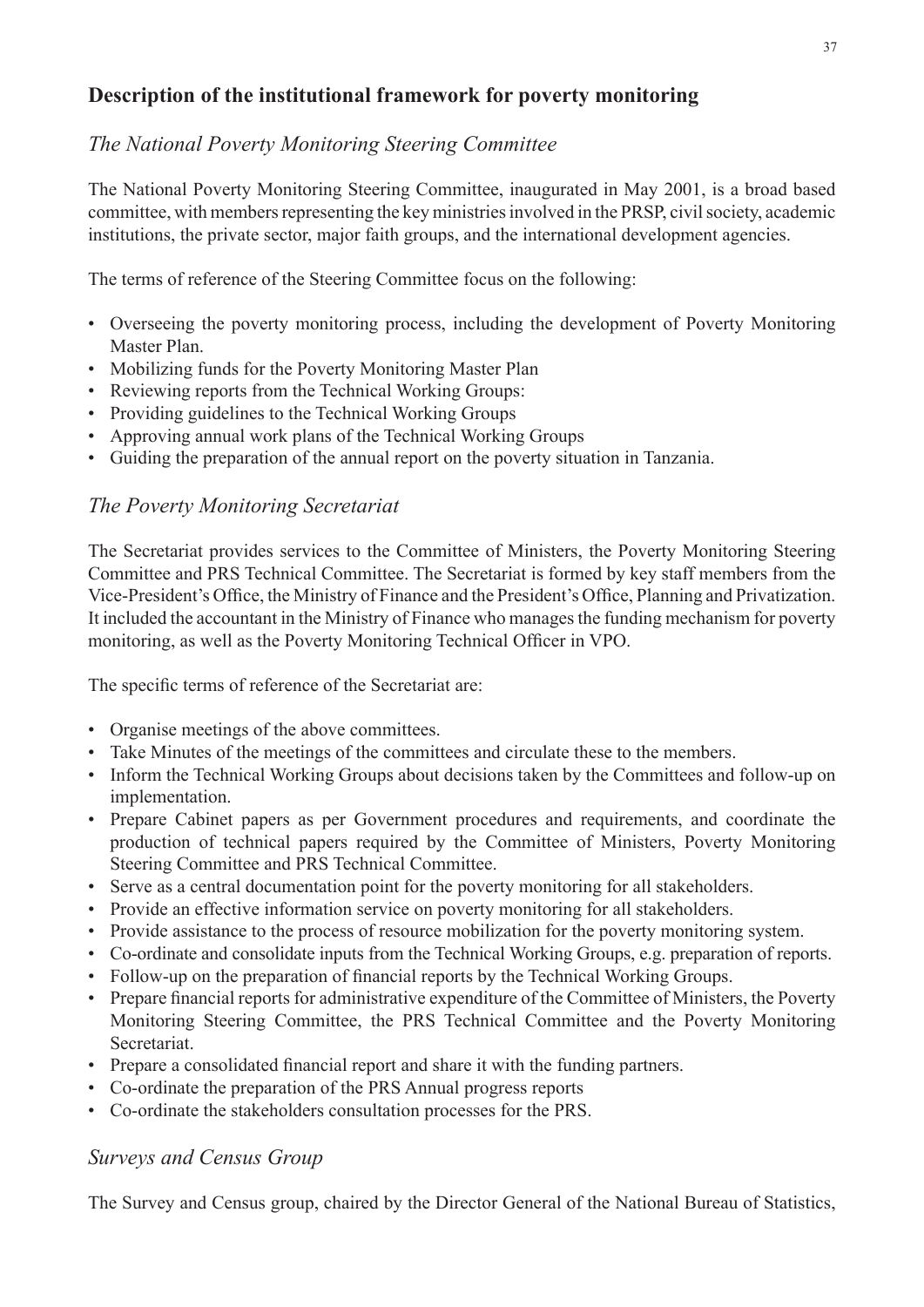coordinates the production of poverty-relevant data sets through household surveys and the population census. The Surveys and Census group grew from the TAS Data and information Working Group, formed in early 2000. The most important activity to date was the drafting of a multi-year survey programme.

The Survey and Census group includes representatives of the National Bureau of Statistics, the Eastern Africa Statistical Training Center (EASTC), the Bank of Tanzania, the Planning Commission, Academic Institutions, the Macro-Policy Group on Gender and the international development agencies.

The terms of reference of the group include:

- Determining the correct instruments to use for poverty monitoring and ascertaining the costing of the survey package.
- Identifying and cultivating interest in key collaborators in other departments so that they can support the survey and database activities.
- Mobilizing funds for surveys.
- Monitoring progress of the respective cluster of activities in order to report to the steering committee.
- Continuing with pertinent aspects of the work done by the Tanzania Assistance Strategy (TAS) Group on Data and Information.

### *Routine Data Group*

The routine data group is responsible for the coordination of routine data sources which contribute poverty monitoring indicators. As most data sources are linked to service delivery and as service delivery is increasingly under the responsibility of local government, the task of coordinating routine data systems was allocated to the President's Office – Regional Administration and Local Government. The group consists of representatives of PO-RALG, the Local Government Reform Programme, the ministries responsible for the major sectoral routine data systems, the National Bureau of Statistics and the international development agencies.

The terms of reference for the routine data group include:

- Reviewing the current administrative data collection systems, with a view to determining a core set of poverty monitoring indicators and enhance the capacity, efficiency and effectiveness of the system.
- Making necessary improvements in the current routine data systems so that data can be generated, collected and used in a continuous manner.
- Establishing baseline data for poverty monitoring indicators. •
- Identifying institutional levels and responsibilities for data collection.
- Identifying training needs and designing training programmes for poverty monitoring through routine data systems.
- Establishing linkages between the poverty monitoring system and the Local Government M&E system.
- Assessing capacity for data storage and equipment requirements for the same. •
- Preparing a work plan and budget for implementing the above TOR.
- Identifying possible sources of funding for undertaking the above activities.

### *Research and Analysis Group*

The Technical Working Group on Research and Analysis is chaired by the Director for Macro-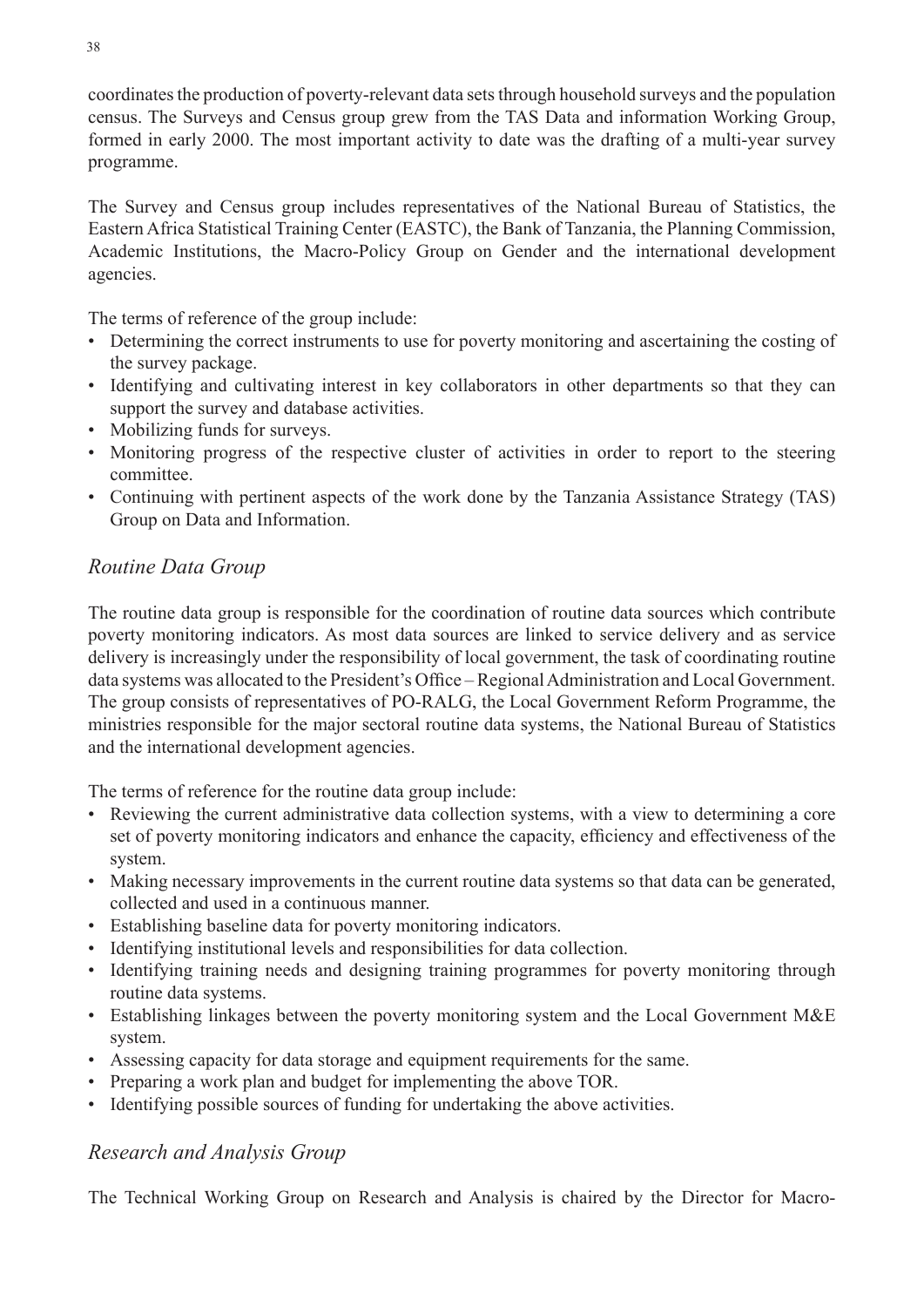economic Planning in the President's Office, Planning and Privatization. Research on Poverty Alleviation (REPOA) provides the secretariat. Members of the group include representatives of the President's Office, Planning and Privatization, the Vice-President's Office, the Bank of Tanzania, the National Bureau of Statistics, academic and research institutions, civil society and gender groups and the international development agencies. The R&A Working Group will co-ordinate research and analysis related to the PRSP on behalf of the Government, but with involvement of a wide range of stakeholders in the setting of research priorities and in the control of the quality of outputs.

The terms of reference that guide the work of the Research and Analysis Working Group are as follows:

- Setting annual research and analysis priorities, based on the broad research and analysis framework prepared for the group and the poverty monitoring master plan and taking into account the current information needs of key stakeholders.
- Setting annual capacity building priorities in line with the chosen research and analysis priorities.
- Monitoring the implementation of the Research and Analysis Work Programme.
- Overseeing the administration of the Research and Analysis Fund.
- Overseeing the implementation of Participatory Poverty Assessments.
- Serving as a contact, information and advice point for (external) research on poverty-related issues.
- Supervising the production of key outputs specified in the master plan.
- Playing a pro-active role in encouraging open access to information generated through the Research and Analysis Work Programme.
- Liasing with other Poverty Monitoring Working Groups, the PRS Technical Committee and the Poverty Monitoring Steering Committee on matters pertaining to the Research and Analysis Work Programme.
- Making a work plan based on the above.
- Outlining financial requirements for the above and detail a plan for resource mobilization.

# *Dissemination, Sensitization and Advocacy Group*

The dissemination working group is responsible for ensuring that the data and information used by the poverty monitoring system is presented to the relevant stakeholders in a user friendly format. This is a crucial function, as it will facilitate the use of data by decision makers and other stakeholders in government and outside government. The dissemination group is chaired by the Director for Poverty Eradication in the Vice President's Office. It has representative from the Vice-President's Office, PO-RALG, PO-PP, Ministry of Finance, Ministry of Education, MCDWAC, National Bureau of Statistics, TASAF civil society organizations, the international development agencies and the private sector.

The terms of reference of the group include:

- Developing a work plan and budget for dissemination and sensitization of information generated by the Poverty Monitoring System.
- Liaising with other Poverty Monitoring System Technical Working Groups and other relevant institutions in the development and implementation of a coherent Master Plan for Poverty Monitoring.
- Overseeing implementation of the work plan based on emerging information needs and changes in social, economic and policy context.
- Providing input in the preparation of an Annual Progress Report for the PRSP.
- Identify possible sources of funding for undertaking the above activities.
- Flow of information and collaboration between various parts of the institutional framework.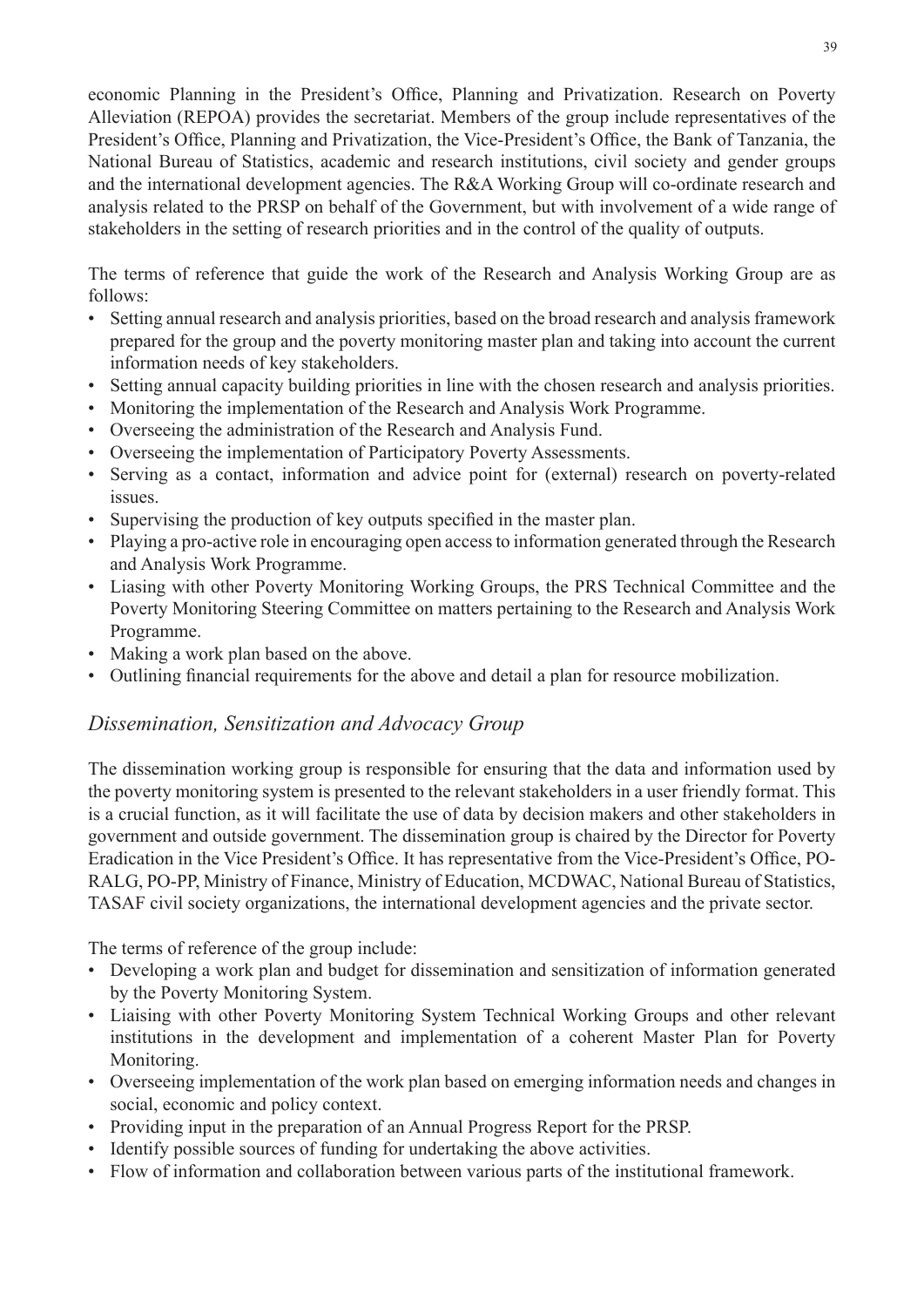The functions of the various parts of the institutional framework are closely interrelated. There will, therefore, be a lot of interaction between the working groups and committees. The four technical working groups will need to collaborate closely. This will be facilitated partly by overlapping membership between the groups. Key linkages between the groups are as follows:

- The Surveys and Census Group will work closely with the Routine Data Group to ensure that both groups use common definitions of indicators and methodologies that lead, as far as possible, to comparable results.  $\bullet$
- The Research and Analysis Group will collaborate with the Surveys and Census and Routine Data Groups. The Research and Analysis Group will be responsible for the coordination of the analysis of datasets produced by the Surveys and Census Group and the Routine Data Group. It will also inform these groups about newly emerging research needs that may be addressed in the multi-year survey programme or in the routine data systems.
- The Dissemination Group will work closely with the three other working groups to obtain the inputs for its dissemination work. The Dissemination Group will also provide feedback to the other working groups on emerging information needs. •
- The Poverty Monitoring Secretariat will ensure an adequate flow of information through the institutional framework for poverty monitoring.